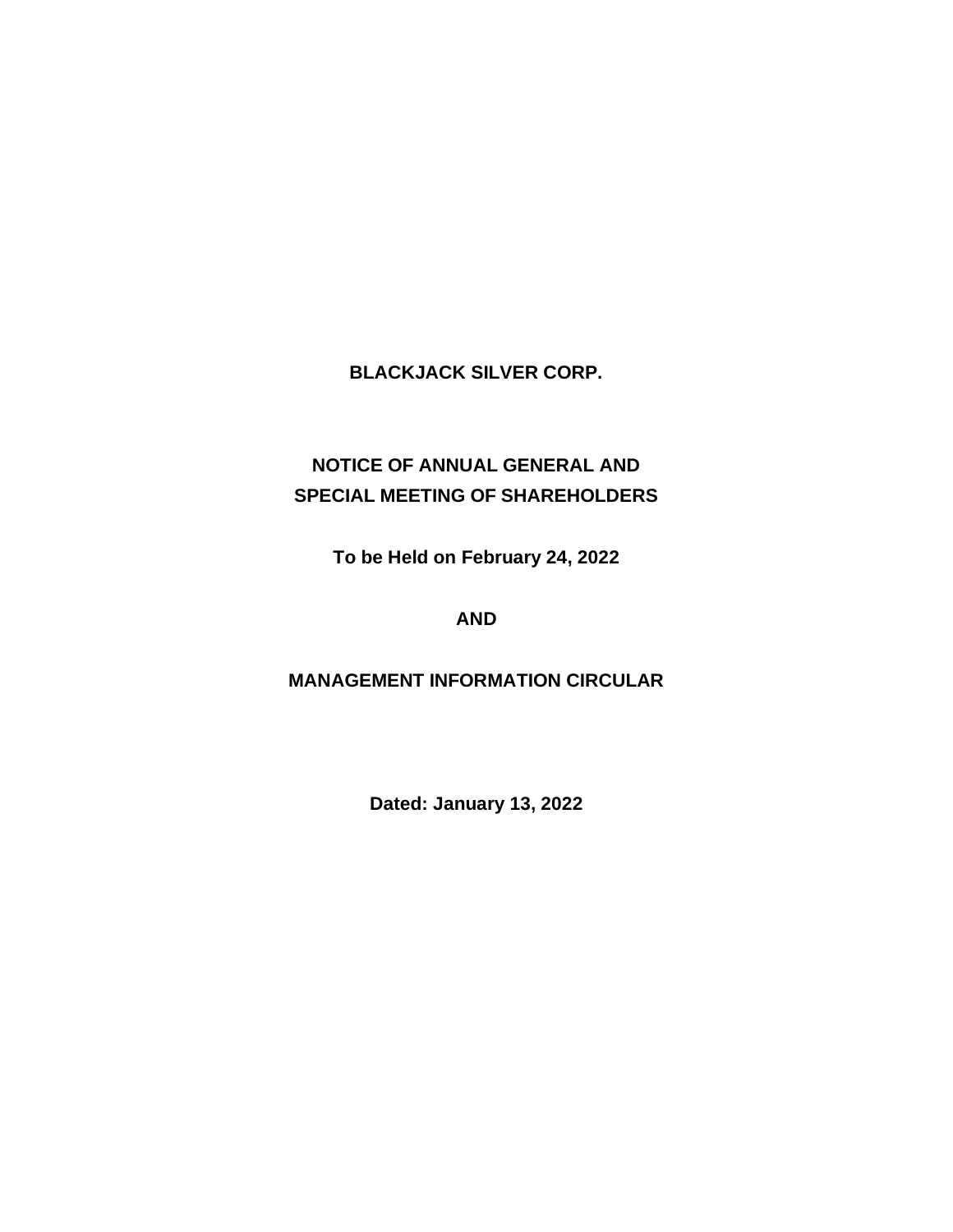$\mathbf{I}$ 

| <b>TABLE OF CONTENTS</b> |  |
|--------------------------|--|
|                          |  |
|                          |  |
|                          |  |
|                          |  |
|                          |  |
|                          |  |
|                          |  |
|                          |  |
|                          |  |
|                          |  |
|                          |  |
|                          |  |
| 1                        |  |
| 2.                       |  |
| 3.                       |  |
| 4.                       |  |
| 5 <sub>1</sub>           |  |
|                          |  |
|                          |  |
|                          |  |
|                          |  |
|                          |  |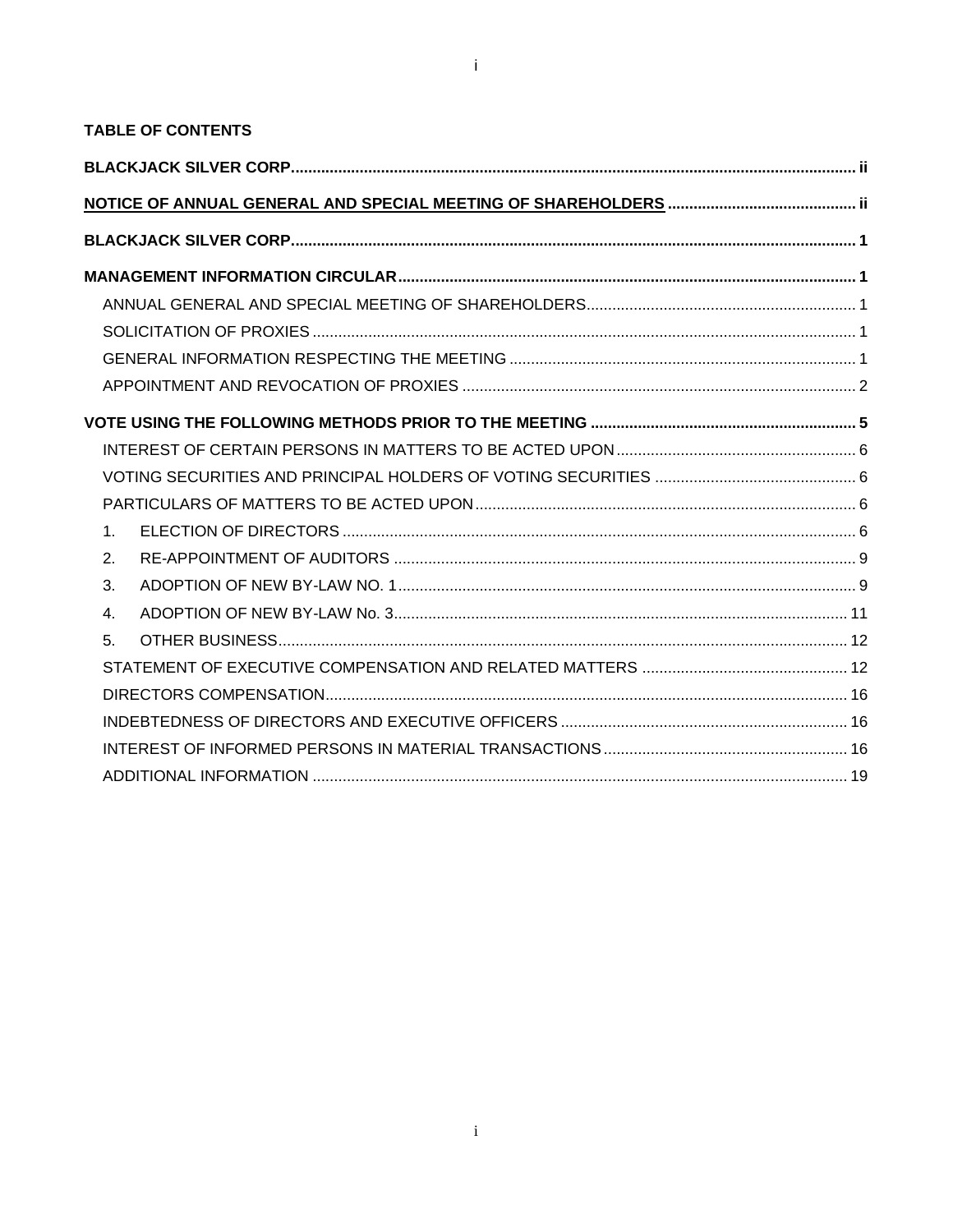## **BLACKJACK SILVER CORP.**

## **NOTICE OF ANNUAL GENERAL AND SPECIAL MEETING OF SHAREHOLDERS**

**NOTICE IS HEREBY GIVEN** that the annual general and special meeting (the "**Meeting**") of shareholders of Blackjack Silver Corp. ("**Blackjack**" or the "**Corporation**") will be held virtually through the platform of AGM Connect via: [www.agmconnect.com/bjks2022](http://www.agmconnect.com/bjks2022) to facilitate an interactive meeting and live online voting for Registered Shareholders on the **24th day of February, 2022 at 2:00 p.m. (Toronto time),** for the following purposes:

- 1. to receive the audited financial statements of the Corporation for the year ended December 31, 2020 together with the report of the auditors thereon;
- 2. to elect the directors of the Corporation for the ensuing year;
- 3. to re-appoint Clearhouse LLP, Chartered Professional Accountants, as auditors of the Corporation and to authorize the directors to fix their remuneration;
- 4. to consider, and if thought advisable, to pass, with or without variation, an ordinary resolution approving the adoption of a new By-Law No. 1 to replace the Corporation's previous By-Law No. 1, as more particularly described in the Circular;
- 5. to consider, and if deemed advisable, to pass, with or without variation, an ordinary resolution approving the adoption of a By-Law No. 3 regarding advance notice of nomination of directors, as more particularly described in the Circular; and
- 6. to transact such further or other business as may properly come before the Meeting or any adjournment or postponements thereof.

#### **The nature of the business to be transacted at the Meeting is described in further detail in the accompanying Circular. The Circular is deemed to form part of this Notice of Meeting. Please read the Circular carefully before you vote on the matters being transacted at the Meeting.**

The board of directors (the "**Board**") has fixed January 12, 2022 as the record date (the "**Record Date**") for determining the Shareholders who are entitled to receive notice of and vote at the Meeting. Only Shareholders whose names have been entered in the registers of the Corporation as at the close of business on the Record Date will be entitled to receive notice of and vote at the Meeting.

Shareholders will not be able to attend the Meeting in person. Instead, Registered Shareholders (as defined in the accompanying Information Circular under the heading "Appointment of Proxy") and duly appointed proxyholders can virtually attend, participate, vote or submit questions at the virtual Meeting via the platform of AGM Connect. Please use a valid e-mail address and the Voter ID and Meeting Code found on the included form of Proxy to access the platform via the link below:

## **<https://agmconnect.com/bjks2022/>**

## **To ensure a smooth process, the Company is asking registered participants to log in by 1:45 p.m. (Toronto time) on February 24, 2022.**

Just as they would be at an in-person meeting, Registered Shareholders and duly appointed proxyholders will be able to attend the virtual Meeting, participate, submit questions online and vote virtually, all in real time, provided they are connected to the internet and comply with all the requirements set out in the accompanying Information Circular.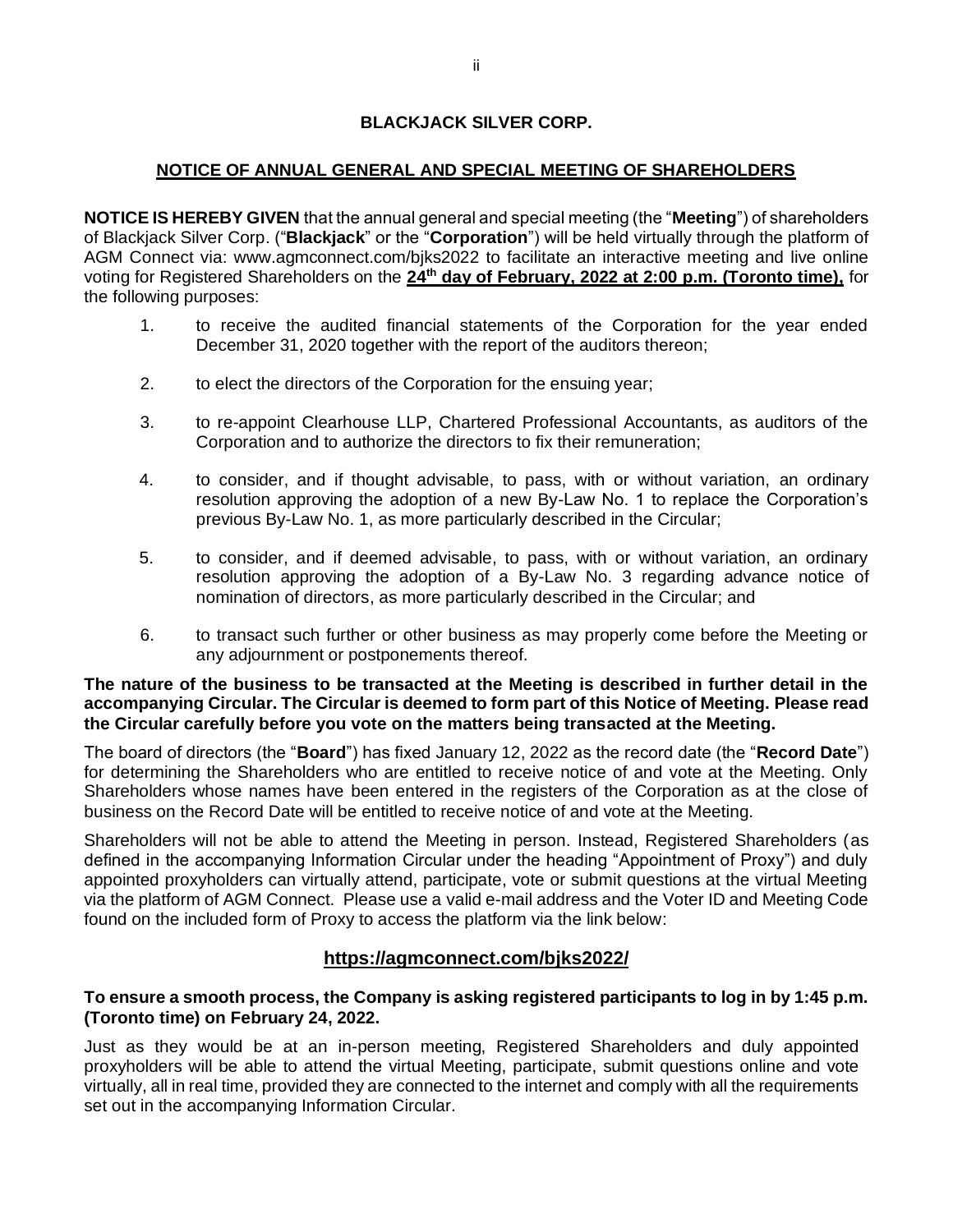Registered Shareholders who are unable to attend the virtual Meeting are requested to complete, sign and date the accompanying form of proxy or voting instruction form in accordance with the instructions provided therein and in the Information Circular and return it in accordance with the instructions and timelines set forth in the Information Circular. Non-registered (or beneficial) shareholders who have not duly appointed themselves as proxyholder will only be able to stream the virtual Meeting via the link above, and will not be able to participate, submit questions or vote at the virtual Meeting.

If a shareholder receives more than one proxy form because such shareholder owns shares registered in different names or addresses, each proxy form should be completed and returned as indicated in the proxy form.

Since it is desirable that as many shares as possible be represented and voted at the meeting, a shareholder, who is unable to attend the meeting in person, is urged to complete and return the enclosed form of proxy following the instructions therein.

A "beneficial" or "non-registered" Shareholder will not be recognized directly at the Meeting for the purposes of voting Common Shares registered in the name of his/her/its broker; however, a beneficial Shareholder may attend the Meeting as proxyholder for the registered Shareholder and vote the Common Shares in that capacity. Only Shareholders as of the Record Date are entitled to receive notice of and vote at the Meeting.

If you are a non-registered holder of Common Shares and have received these materials through your broker, custodian, nominee or other intermediary, please complete and return the form of proxy or voting instruction form provided to you by your broker, custodian, nominee or other intermediary in accordance with the instructions provided therein.

DATED at Toronto, Ontario, this 13<sup>th</sup> day of January, 2022.

## **BY ORDER OF THE BOARD OF DIRECTORS**

(*signed*) *"Dan Hrushewsky"* President and Chief Executive Officer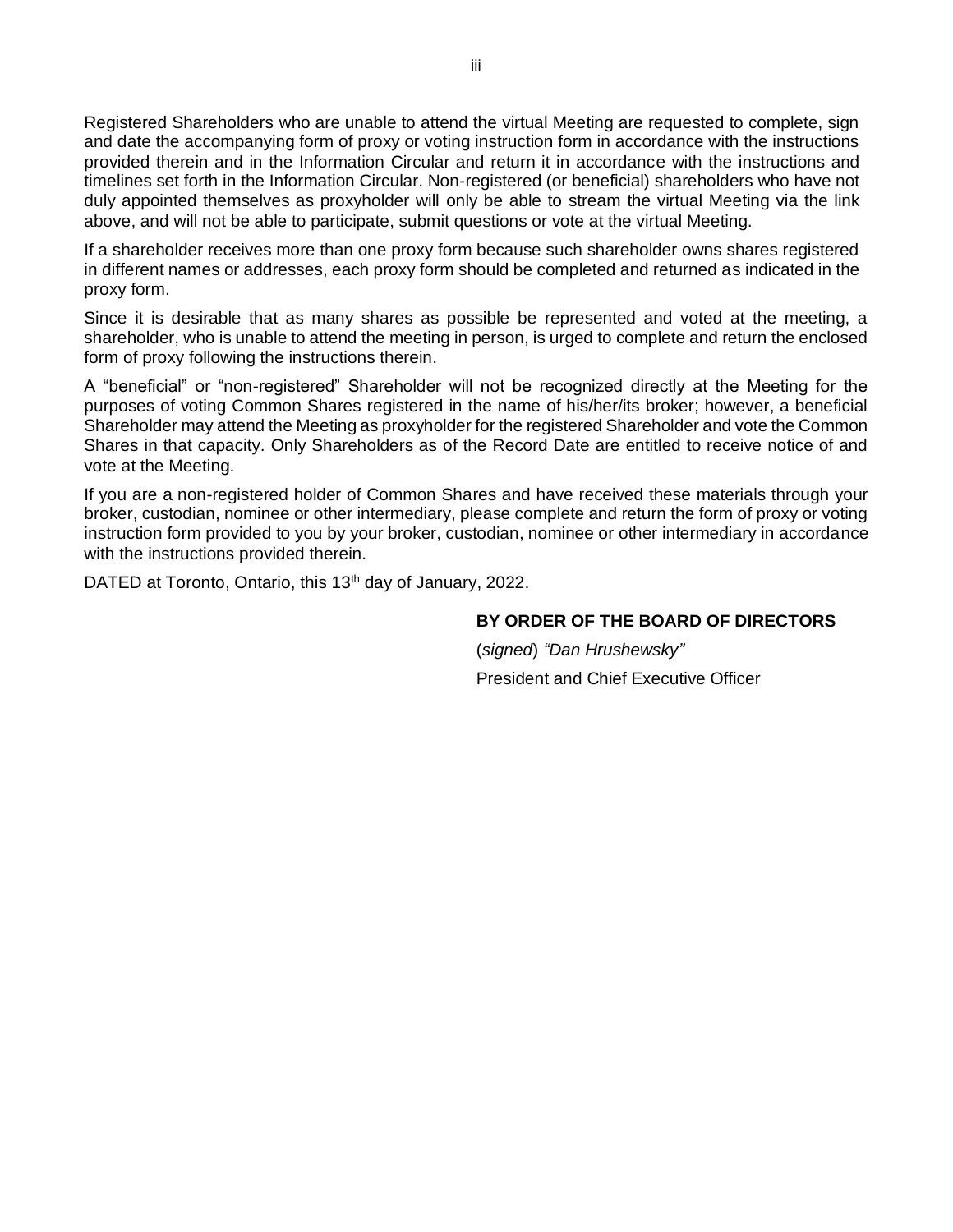# **BLACKJACK SILVER CORP. MANAGEMENT INFORMATION CIRCULAR ANNUAL GENERAL AND SPECIAL MEETING OF SHAREHOLDERS**

As of January 13, 2022 (unless indicated otherwise)

## **SOLICITATION OF PROXIES**

This management information circular (this "**Circular**") is furnished in connection with the solicitation by the management of Blackjack Silver Corp. (the "**Corporation**") of proxies to be used at the annual general meeting (the "**Meeting**") of the holders (the "**Shareholders**") of common shares of the Corporation ("**Common Shares**") to be held at the time and place and for the purposes set out in the Notice of Meeting. It is expected that the solicitation will be made primarily by mail; however, officers and employees of the Corporation may also solicit proxies by telephone, e-mail or in person. These persons will receive no compensation for such solicitation, other than their ordinary salaries or fees. The total cost of solicitation of proxies will be borne by the Corporation. Pursuant to National Instrument 54-101 – *Communication with Beneficial Owners of Securities of a Reporting Issuer* ("NI 54-101"), arrangements have been made with clearing agencies, brokerage houses and other financial intermediaries to forward proxy-related materials to the beneficial owners of the Common Shares. See "*APPOINTMENT AND REVOCATION OF PROXIES* – *Notice to Beneficial Holders of Common Shares"* below. The Corporation will provide, without cost to such person, upon request to the Secretary of the Corporation, additional copies of the foregoing documents for this purpose.

#### **GENERAL INFORMATION RESPECTING THE MEETING**

No person has been authorized to give any information or make any representations in connection with the matters being considered herein other than those contained in this Circular and, if given or made, any such information or representations should be considered not to have been authorized by the Corporation. This Circular does not constitute the solicitation of a proxy by any person in any jurisdiction in which such solicitation is not authorized or in which the person making such solicitation is not qualified to do so or to any person to whom it is unlawful to make such solicitation.

References in this Circular to the Meeting include any adjournment(s) or postponement(s) thereof.

In this Circular, unless otherwise indicated, all dollar amounts ("\$" or "CAD\$") are expressed in Canadian dollars and references to "USD\$" or "US" are to United States dollars.

Except where otherwise indicated, the information contained herein is stated as of January 13, 2022.

Shareholders may obtain paper or electronic copies of this Circular, financial statements of the Corporation for the year ended December 31, 2020 (the "**Financial Statements**") and management discussion and analysis for 2020 (the "**MD&A**") by calling 416-477-7771 x204.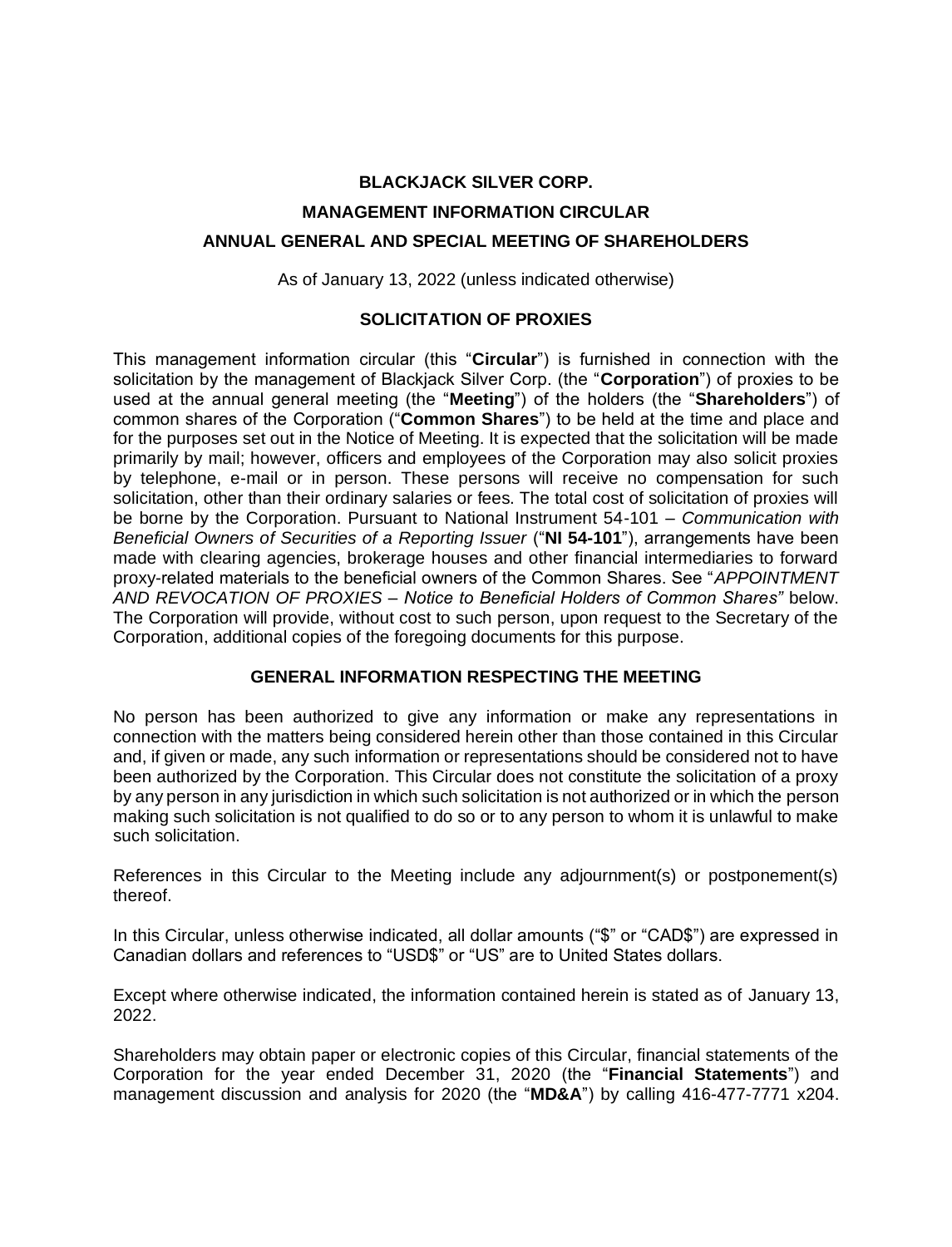Further information about the Company may be found on the Company's website at [www.blackjacksilver.com.](http://www.blackjacksilver.com/)

#### **Shareholders are reminded to review this Circular before voting.**

## **APPOINTMENT AND REVOCATION OF PROXIES**

#### **Appointment of Proxy**

The persons named in the enclosed form of proxy are officers and/or directors of the Corporation. Every Shareholder of the Corporation has the right to appoint a person (who need not be a shareholder of the Corporation) other than the persons already named in the enclosed form of proxy to represent such shareholder of the Corporation at the virtual Meeting by striking out the printed names of such persons and inserting the name of such other person **AND an email address for contact** in the blank space provided therein for that purpose. Shareholders of the Corporation can also appoint a person (who need not be a shareholder of the Corporation) electronically, by selecting "Other Appointee" and completing the form via **[https://app.agmconnect.com](https://app.agmconnect.com/)**.In order to be valid, a proxy must be received by AGM Connect, 401 Bay Street, Suite 2704, P.O. Box 4, Toronto, Ontario, M5H 2Y4 by 2:00 p.m. on February 22, 2022, or in the event of an adjournment or postponement of the Meeting, no later than fortyeight (48) hours (excluding Saturdays, Sundays and holidays in Ontario) before the time for holding the adjourned or postponed Meeting.

Shareholders may also elect to vote electronically in respect of any matter to be acted upon at the Meeting. Votes cast electronically are in all respects equivalent to and will be treated in the exact same manner as, votes cast via a paper form of proxy. To vote electronically, registered shareholders are asked to login to **[https://app.agmconnect.com](https://app.agmconnect.com/)** using their unique Voter ID & Meeting Access Code found on the form of proxy and a valid email address of choice. Shareholders should also refer to the instructions on the proxy form for further information regarding the deadline for voting shares electronically. If a Shareholder votes electronically he or she is asked not to return the paper form of proxy by mail.

The Proxy must be signed by the Shareholder or by his/her attorney in writing, or, if the Shareholder is a Corporation, it must either be under its common seal or signed by a duly authorized officer.

Shareholders who are not registered shareholders of the Corporation should refer to "*Notice to Beneficial Holders of Common Shares" below.*

#### **Revocation of Proxy**

A Shareholder who has submitted a form of proxy as directed hereunder may revoke it at any time prior to the exercise thereof. If a person who has given a proxy attends the virtual Meeting at which that proxy is to be voted, that person may revoke the proxy and vote in person. In addition to the revocation in any other manner permitted by law, a proxy may be revoked by instrument in writing executed by the Shareholder or his attorney or authorized agent and deposited with AGM Connect at any time up to 2:00 p.m. (Toronto time) on January 22, 2022 by mail delivery to 2704-401 Bay Street, Toronto, ON M5H 2Y4, or deposited with the Secretary of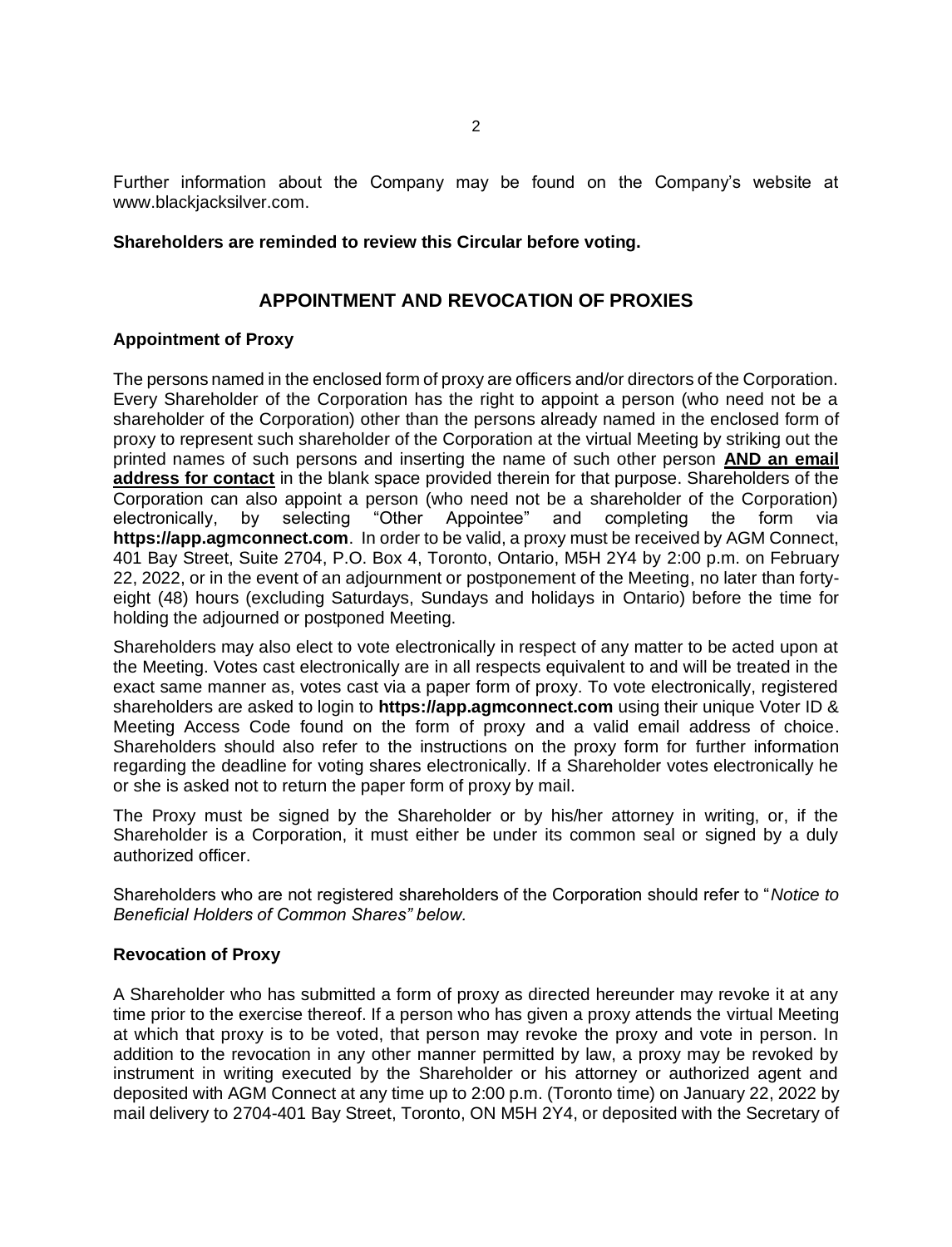the Corporation before the commencement of the Meeting, or any adjournment thereof, and upon either of those deposits, the proxy will be revoked.

A non-registered shareholder who has submitted a proxy may revoke it by contacting the intermediary through which the non-registered shareholder's Common Shares are held and following the instructions of the intermediary respecting the revocation of proxies.

#### **Notice to Beneficial Holders of Common Shares**

The information set out in this section is of importance to many Shareholders, as a substantial number of Shareholders do not hold Common Shares in their own name. Shareholders who do not hold their Common Shares in their own name (referred to herein as "**Beneficial Shareholders**") should note that only proxies deposited by Shareholders whose names appear on the records of the Corporation as the registered holders of shares can be recognized and acted upon at the Meeting or any adjournment(s) thereof. If Common Shares are listed in an account statement provided to a Shareholder by a broker, then in almost all cases those Common Shares will not be registered in the Shareholder's name in the records of the Corporation. Those Common Shares will most likely be registered under the name of the Shareholder's broker or an agent of that broker. In Canada, the vast majority of such shares are registered under the name of CDS & Co. (the registration name for CDS Clearing and Depository Services Inc., which acts as nominee for many Canadian brokerage firms). Common Shares held by brokers or their nominees can be voted (for or against resolutions or withheld from voting) only upon the instructions of the Beneficial Shareholder. Without specific instructions, the broker/nominees are prohibited from voting shares for their clients. Subject to the following discussion in relation to NOBOs (as defined herein), the Corporation does not know for whose benefit the Common Shares registered in the name of CDS & Co., a broker or another nominee, are held.

There are two categories of Beneficial Shareholders under applicable securities regulations for purposes of dissemination to Beneficial Shareholders of proxy-related materials and other security holder materials and requests for voting instructions from such Beneficial Shareholders. Non-objecting beneficial owners ("**NOBOs**") are Beneficial Shareholders who have advised their intermediary (such as brokers or other nominees) that they do not object to their intermediary disclosing ownership information to the Corporation, consisting of their name, address, e-mail address, securities holdings and preferred language of communication. Canadian securities laws restrict the use of that information to matters strictly relating to the affairs of the Corporation. Objecting beneficial owners ("**OBOs**") are Beneficial Shareholders who have advised their intermediary that they object to their intermediary disclosing such ownership information to the Corporation.

In accordance with the requirements of NI 54-101, the Corporation is sending the proxy-related materials for use in connection with the Meeting (the "**Meeting Materials**") indirectly to NOBOs and directly to OBOs. NI 54-101 allows the Corporation, in its discretion, to obtain a list of its NOBOs from intermediaries and to use such NOBO list for the purpose of distributing the proxy materials directly to, and seek voting instructions directly from, such NOBOs. As a result, the Corporation is entitled to deliver Meeting Materials to Beneficial Shareholders in two manners: (a) directly to NOBOs and indirectly through intermediaries to OBOs; or (b) indirectly to all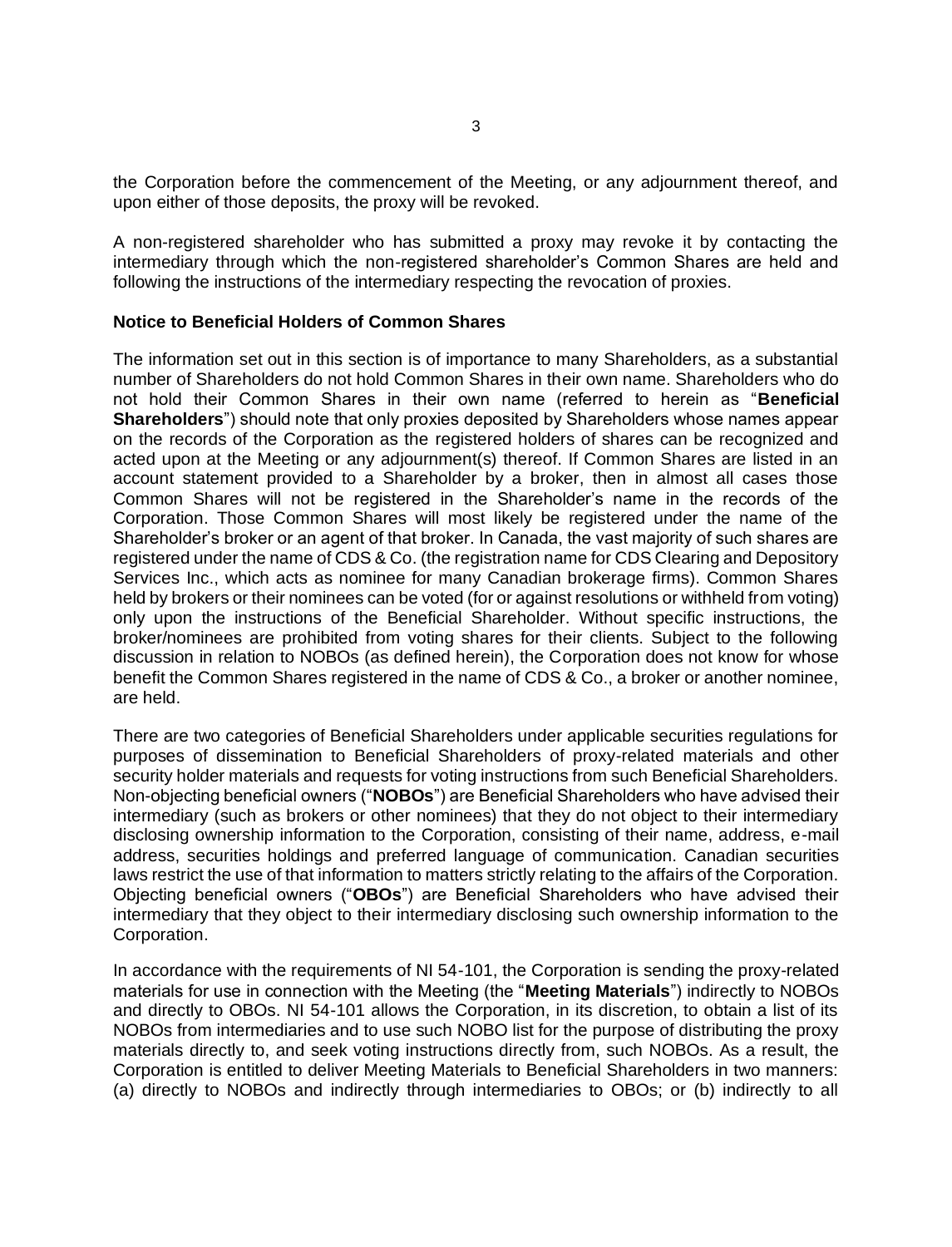Beneficial Shareholders through intermediaries. The Corporation does not intend to pay for intermediaries to deliver the Meeting Materials to the OBOs.

Applicable securities regulations require intermediaries, on receipt of Meeting Materials that seek voting instructions from Beneficial Shareholders indirectly, to seek voting instructions from Beneficial Shareholders in advance of Shareholder meetings on Form 54-101F7. Every intermediary/broker has its own mailing procedures and provides its own return instructions, which should be carefully followed by Beneficial Shareholders in order to ensure that their Common Shares are voted at the Meeting or any adjournment(s) thereof. Often, the form of proxy supplied to a Beneficial Shareholder by its broker is identical to the form of proxy provided to registered shareholders; however, its purpose is limited to instructing the registered shareholder how to vote on behalf of the Beneficial Shareholder. Beneficial Shareholders who wish to appear in person and vote at the Meeting should be appointed as their own representatives at the Meeting in accordance with the directions of their intermediaries and Form 54-101F7. Beneficial Shareholders can also write the name of someone else whom they wish to appoint to attend the Meeting and vote on their behalf. Unless prohibited by law, the person whose name is written in the space provided in Form 54-101F7 will have full authority to present matters to the Meeting and vote on all matters that are presented at the Meeting, even if those matters are not set out in Form 54-101F7 or this Circular. The majority of brokers now delegate responsibility for obtaining instructions from clients to Broadridge Financial Solutions, Inc. ("**Broadridge**") in Canada. Broadridge typically mails a voting instruction form in lieu of a form of proxy. Beneficial Shareholders are requested to complete and return the voting instruction form to Broadridge by mail or facsimile. Alternatively, Beneficial Shareholders can call a toll-free telephone number to vote the shares held by them or access Broadridge's dedicated voting website to deliver their voting instructions. Broadridge will then provide aggregate voting instructions to the Corporation's transfer agent and registrar, which will tabulate the results and provide appropriate instructions respecting the voting of Common Shares to be represented at the Meeting or any adjournment thereof.

All references to Shareholders in this Circular, instrument of proxy and Notice of Meeting are to registered shareholders of the Corporation unless specifically stated otherwise.

#### **Voting**

Common Shares represented by any properly executed proxy in the accompanying form will be voted for or against, or withheld from voting, as the case may be, on any ballot that may be called for in accordance with the instructions given by the Shareholder. **In the absence of such direction, such Common Shares will be voted in favour of the matters set out herein.**

**The accompanying form of proxy confers discretionary authority on the persons named in it with respect to amendments or variations to matters identified in the Notice of Meeting or other matters that may properly come before the Meeting**. As of the date hereof, management of the Corporation is not aware of any such amendments, variations or other matters which may come before the Meeting. In the event that other matters come before the Meeting, then the management designees intend to vote in accordance with the judgment of management of the Corporation.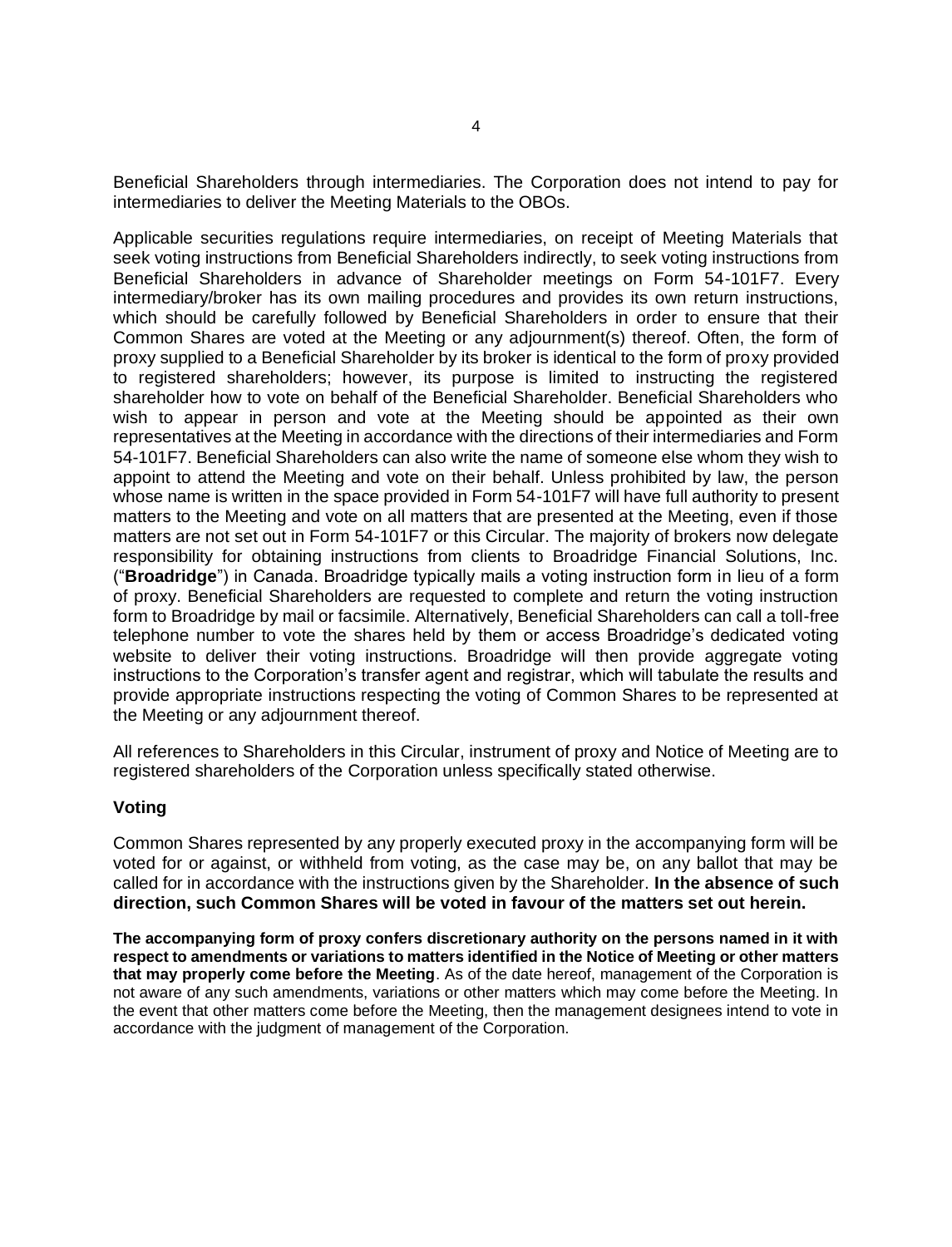# **VOTE USING THE FOLLOWING METHODS PRIOR TO THE MEETING**

|                      | IF YOU HAVE RECEIVED PROXY FROM                                                                          |                                                                      | IF YOU HAVE RECEIVED A PROXY OR VIF                                                                          |
|----------------------|----------------------------------------------------------------------------------------------------------|----------------------------------------------------------------------|--------------------------------------------------------------------------------------------------------------|
|                      | WITH A <b>VOTER ID and MEETING ACCESS CODE</b>                                                           |                                                                      | WITH A 16-DIGIT CONTROL NUMBER                                                                               |
|                      | <b>Registered Shareholders</b>                                                                           | <b>Non-Registered Shareholders</b>                                   | <b>Non-Registered Shareholders</b>                                                                           |
| <b>Voting Method</b> | (your securities are held in your name in a<br>physical certificate or DRS statement)                    | (your shares are held with a broker,<br>bank, or other intermediary) | (your shares are held with a broker, bank, or other<br>intermediary)                                         |
|                      | Login to https://app.agmconnect.com                                                                      |                                                                      | Go to www.proxyvote.com                                                                                      |
| Internet             | Using the Meeting Access Code and Voter ID provided to you                                               |                                                                      | Enter the 16- digit control number printed on the VIF                                                        |
|                      | complete the form to Submit Proxy                                                                        |                                                                      | and follow the instructions on screen                                                                        |
| <b>Fmail</b>         | Complete, sign and date the proxy form and email to:                                                     |                                                                      | N/A                                                                                                          |
|                      | voteproxy@agmconnect.com                                                                                 |                                                                      |                                                                                                              |
| Telephone            | Call $+1.416.222.4202$ to register your vote for the                                                     |                                                                      | N/A                                                                                                          |
|                      | <b>Blackjack Silver Corp. AGSM</b>                                                                       |                                                                      |                                                                                                              |
| Mail                 | Mark your voting instructions, sign, date and return the<br>form to AGM Connect in the enclosed envelope |                                                                      | Enter your voting instructions, sign, date and return<br>completed VIF in the enclosed postage paid envelope |

## **ATTENDING THE MEETING**

|                                                           | IF YOU HAVE RECEIVED PROXY FROM                                                                                                                                                                         | IF YOU HAVE RECEIVED A PROXY OR VIF                                                                                                         |                                                                                                                                                                            |
|-----------------------------------------------------------|---------------------------------------------------------------------------------------------------------------------------------------------------------------------------------------------------------|---------------------------------------------------------------------------------------------------------------------------------------------|----------------------------------------------------------------------------------------------------------------------------------------------------------------------------|
|                                                           | WITH A <b>VOTER ID and MEETING ACCESS CODE</b>                                                                                                                                                          | WITH A 16-DIGIT CONTROL NUMBER                                                                                                              |                                                                                                                                                                            |
|                                                           |                                                                                                                                                                                                         | <b>FROM AGM CONNECT</b>                                                                                                                     | <b>FROM AN INTERMEDIARY</b>                                                                                                                                                |
|                                                           | <b>Registered Shareholders</b>                                                                                                                                                                          | <b>Non-Registered Shareholders</b>                                                                                                          | <b>Non-Registered Shareholders</b>                                                                                                                                         |
|                                                           | (your securities are held in your name in a<br>physical certificate or DRS statement)                                                                                                                   | (your shares are held with a broker, bank,<br>or other intermediary)                                                                        | (your shares are held with a broker, bank, or other<br>intermediary)                                                                                                       |
| <b>PRIOR TO THE</b><br><b>MEETING</b>                     | N/A                                                                                                                                                                                                     | Appoint yourself as proxyholder on<br>your proxy and follow the<br>instructions on the Voter<br><b>Information Sheet</b>                    | Appoint yourself as proxyholder as instructed<br>herein and on the VIF.                                                                                                    |
|                                                           | N/A                                                                                                                                                                                                     | Following the proxy cut-off date,<br>your appointed proxyholder will<br>be provided with an AGM Connect<br>Voter ID and Meeting Access Code | AFTER submitting your proxy appointment,<br>you MUST contact AGM Connect to obtain a<br>Voter ID and Meeting Access Code at<br>+1.416.222.4202 or voteproxy@agmconnect.com |
| <b>JOINING THE</b><br><b>VIRTUAL MEETING</b>              | Register and login at http://app.agmconnect.com<br>Registered Shareholders or validly appointed Proxyholders will need to provide an email address,<br>AGM Connect Voter ID and the Meeting Access Code |                                                                                                                                             |                                                                                                                                                                            |
| (at least 15 minutes<br>prior to start of the<br>Meeting) |                                                                                                                                                                                                         |                                                                                                                                             |                                                                                                                                                                            |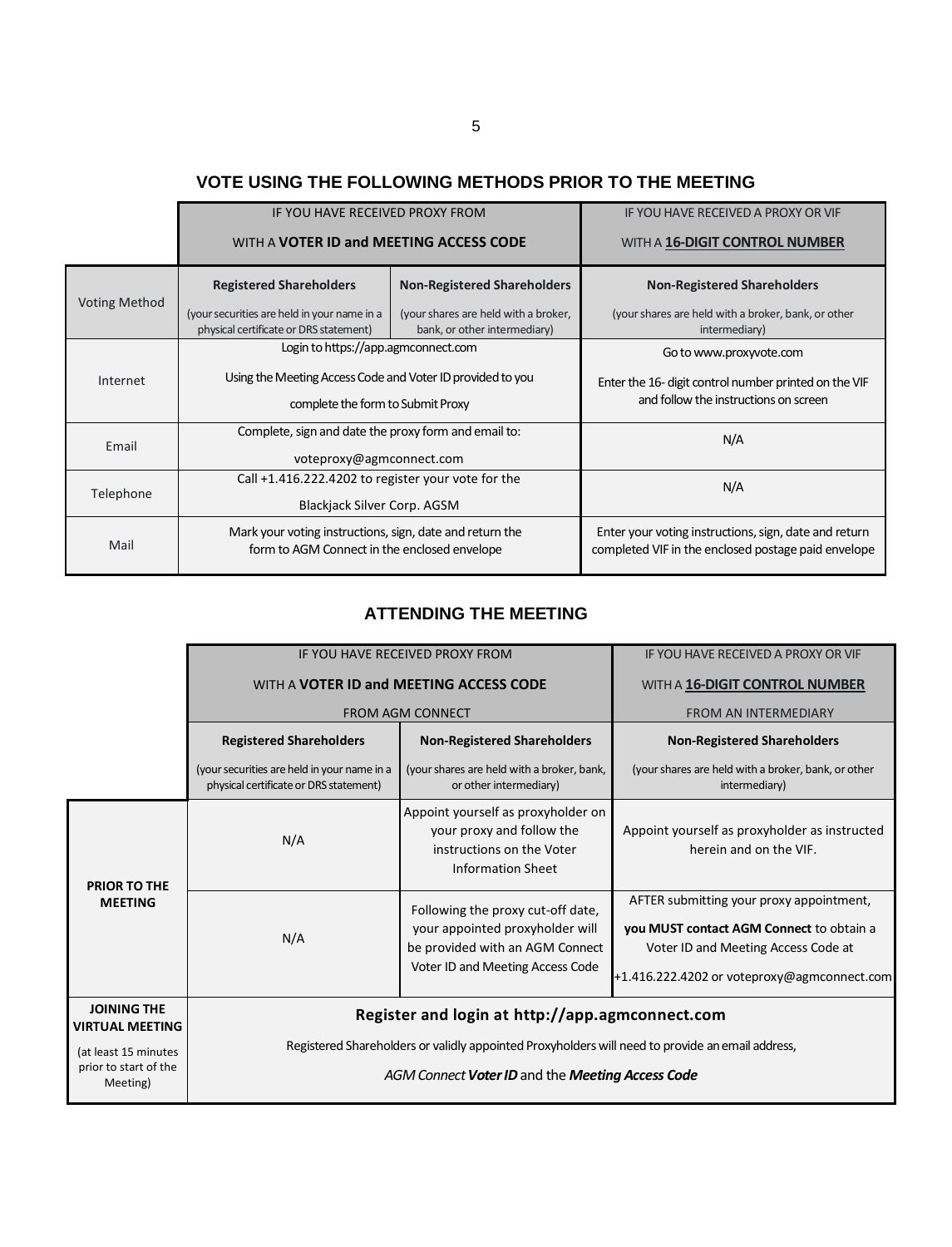## **INTEREST OF CERTAIN PERSONS IN MATTERS TO BE ACTED UPON**

Other than as set forth in this Circular, no person who has been a director or executive officer of the Corporation at any time since January 1, 2021, being the beginning of the Corporation's last completed financial year for which a meeting of shareholders was held, nor any proposed nominee for election as a director of the Corporation, nor any associate or affiliate of any of the foregoing, has or has had any material interest, directly or indirectly, by way of beneficial ownership of securities or otherwise, in any matter to be acted upon.

## **VOTING SECURITIES AND PRINCIPAL HOLDERS OF VOTING SECURITIES**

The Corporation is authorized to issue an unlimited number of Common Shares without par value. As at January 13, 2022, the Corporation had 54,042,516 issued and outstanding Common Shares. Only Shareholders of record at the close of business (Toronto time) on January 12, 2022 (the "**Record Date**") who either personally attend the Meeting or who have completed and delivered a form of proxy in the manner and subject to the provisions described above shall be entitled to vote or to have their Common Shares voted at the Meeting.

To the knowledge of the directors and executive officers of the Corporation, there are no persons or companies who beneficially own, or exercise control or direction over, directly or indirectly, Common Shares carrying more than ten percent (10%) of the voting rights attached to all outstanding Common Shares, other than as set out below:

| Name of Shareholder | <b>Number of Common</b><br>Shares <sup>(1)(2)</sup> | <b>Percentage of Common</b><br>Shares $(1)(2)$ |  |
|---------------------|-----------------------------------------------------|------------------------------------------------|--|
| <b>Bruce Reid</b>   | 12.296.000                                          | 22.75                                          |  |

**Notes**:

 $(1)$  The information as to Common Shares beneficially owned, controlled or directed, not being within the knowledge of the Corporation, has been obtained by the Corporation from the relevant shareholder.

(2) On a non-diluted basis.

## **PARTICULARS OF MATTERS TO BE ACTED UPON**

#### **GENERAL**

Unless otherwise directed, it is the intention of management's proxyholders to vote proxies **FOR** the resolutions set forth herein. **All ordinary resolutions require, for the passing of the same, a simple majority of the votes cast at the Meeting by the Shareholders.**

## **1. ELECTION OF DIRECTORS**

There are three directors to be elected at the Meeting.

The term of office of each of the present directors expires immediately prior to the election of directors at the Meeting. The persons named below will be presented for election at the Meeting as management's nominees and management's proxyholders will vote **FOR** the election of these nominees, unless otherwise instructed on the proxy form. Management does not contemplate that any of these nominees will be unable to serve as a director and all proposed directors have confirmed their willingness to serve or continue to serve as directors. Each director elected will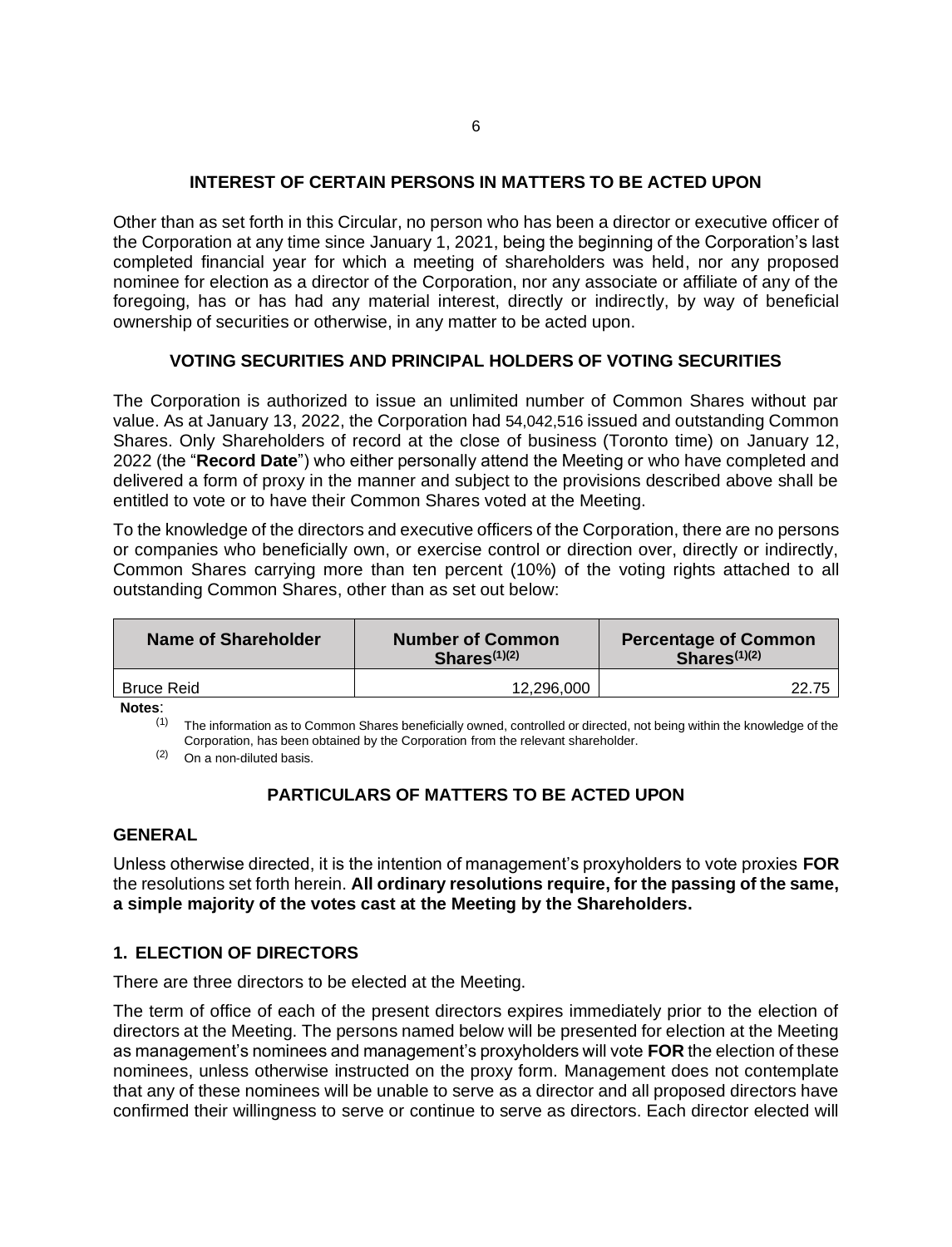hold office until the next annual general meeting of the Corporation or until his successor is elected or appointed, unless his office is earlier vacated in accordance with applicable laws.

The following table and notes thereto sets out the name of each person proposed to be nominated by management for election as a director, the province or state and country in which he is ordinarily resident, all offices of the Corporation now held by him or her, his or her principal occupation, the period of time for which he has been a director of the Corporation and the number of Common Shares beneficially owned by him, directly or indirectly, or over which he exercises control or direction, as at January 13, 2022:

| Name, Position, and<br><b>Province/State &amp;</b><br><b>Country of</b><br><b>Residence</b> | <b>Principal Occupation and</b><br><b>Occupation during the Past</b><br><b>Five Years</b>                                                                                                                                                                                                                                                                                                                                          | <b>Director</b><br><b>Since</b> | <b>Number of</b><br>shares<br>beneficially<br>owned or<br>controlled or<br>directed,<br>directly or<br>indirectly<br>controlled |
|---------------------------------------------------------------------------------------------|------------------------------------------------------------------------------------------------------------------------------------------------------------------------------------------------------------------------------------------------------------------------------------------------------------------------------------------------------------------------------------------------------------------------------------|---------------------------------|---------------------------------------------------------------------------------------------------------------------------------|
| Mark Hartmann $(1,2)$<br>Coeur d'Alene, USA                                                 | Chief Operating Officer of the Corporation<br>since August 2020; Owner of Hartmann<br>2019-2020:<br>Consulting<br>from<br>Chief<br>Operating Officer of Bunker Hill Mining<br>Corp. in 2018; Owner of Hartmann<br>Consulting<br>specializing<br>mining<br>in.<br>management in 2017.                                                                                                                                               | August 31,<br>2020              | 400,000                                                                                                                         |
| Dan Hrushewsky <sup>(2)</sup><br>Toronto, ON, Canada                                        | Chief Executive Officer of the Corporation<br>since August 30, 2021 and Executive Vice<br>President from August 2020 until August<br>30, 2021; Vice President, Corporate<br>Development of 55 North Mining Inc. since<br>November 2018; Executive Vice President<br>of Bunker Hill Mining Corp. in 2017 and<br>2018.                                                                                                               | June 4, 2021                    | 1,600,000                                                                                                                       |
| Bruce Reid $(1,3)$<br>Toronto, ON, Canada                                                   | Executive Chairman of the Corporation since<br>August 30, 2021, and Chief Executive Officer<br>from September 2020 until August 30, 2021;<br>Chairman of Idaho Champion Gold Mines<br>Canada Inc (since 2018); President, CEO and<br>Chairman of Bunker Hill Mining Corp. (2017-<br>2018); President and CEO/Chairman of<br>Carlisle Goldfields Limited (2009-2016);<br>President and CEO of Satori Resources Inc.<br>(2015-2016). | August 31,<br>2020              | 12,296,000                                                                                                                      |

**Notes**:

(1) Mark Hartmann was formally appointed Chief Operating Officer on August 30, 2021.

(2) Member of the Audit Committee.

(3) Audit Committee Chair.

(4) Executive Chair of the Board of Directors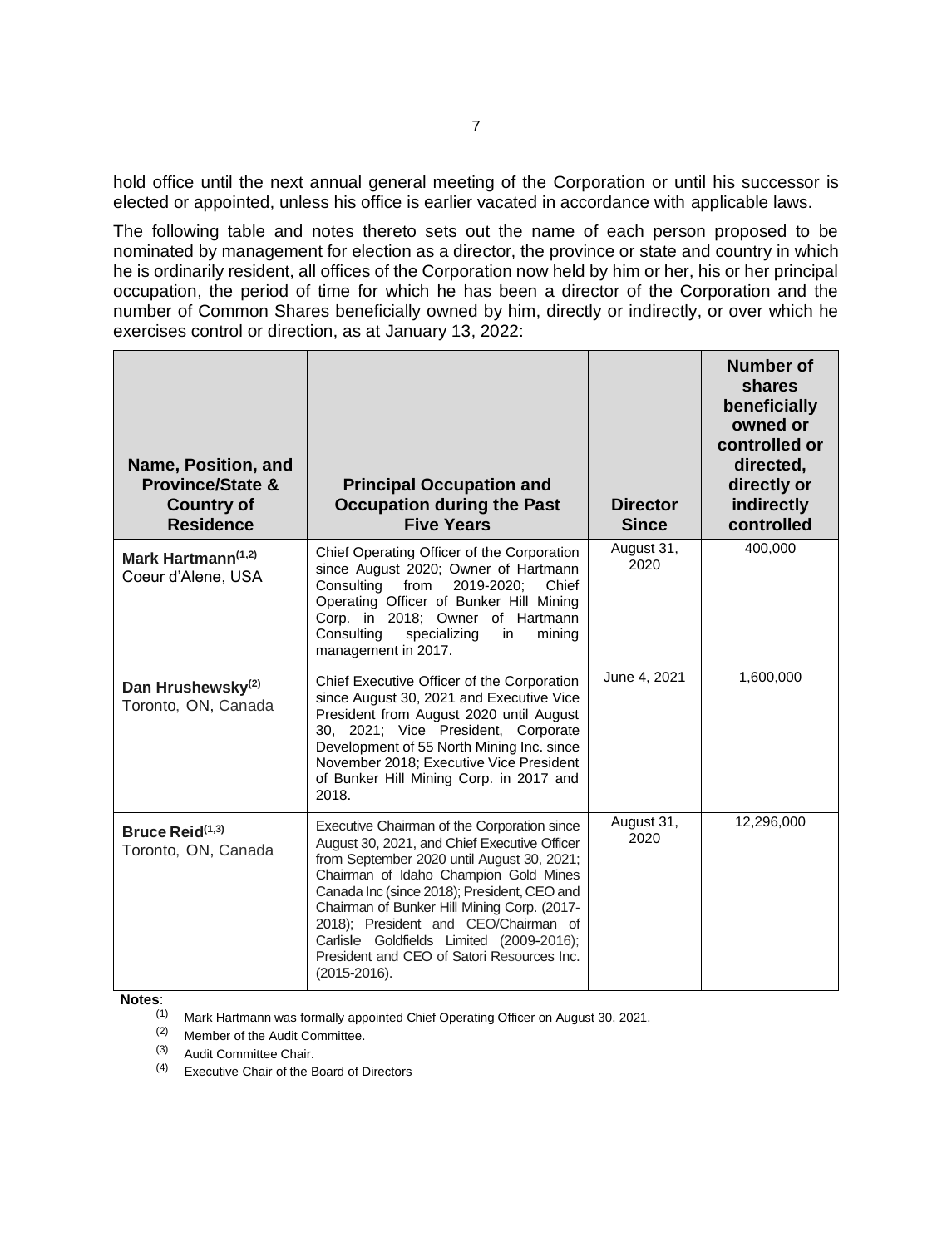As at the date of this Circular, the individuals nominated as directors of the Corporation as set forth in the foregoing table, as a group, beneficially owned, directly or indirectly, 14,296,000 Common Shares constituting approximately 26.45% of the 54,042,516 issued and outstanding Common Shares.

#### **Corporate Cease Trade Orders or Bankruptcies**

To the best of the Corporation's knowledge, none of the nominees is, as at the date of this Circular, or has been, within 10 years before the date hereof, a director, chief executive officer or chief financial officer of any company, including the Corporation, that: (i) was subject to a cease trade or similar order or an order that denied the relevant company access to any exemption under securities legislation, in any case that was in effect for more than 30 consecutive days (an "**order**") that was issued while the nominee was acting in the capacity as director, chief executive officer or chief financial officer; or (ii) was subject to an order that was issued after the nominee ceased to be a director, chief executive officer or chief financial officer and which resulted from an event that occurred while that person was acting in the capacity as director, chief executive officer or chief financial officer, except as follows:

Mr. Reid served as an independent non-executive director of Asia Now Resources Corp. ("**ANR**") from June 2012 to January 2015. Subsequent to his resignation, after much work and deliberation, the Special Committee of the Board of Directors determined that it was in the company's best interests to facilitate a "going private" transaction whereby its majority shareholder and secured debtholder, China Gold Pte. Ltd., would purchase the ANR shares it did not already own. In July 2015, a sufficient number of ANR's minority shareholders voted against this proposal thereby blocking approval of the proposed transaction and ultimately resulting in a default on the secured debt. Subsequently, a receiver was appointed in August 2015 with a view to liquidating ANR's remaining assets. This process was completed and settled fairly through the courts in Ontario.

#### **Personal Bankruptcies**

To the best of the Corporation's knowledge, none of the nominees is, as at the date of this Circular, or has been within the 10 years before the date hereof, (i) a director or executive officer of any company, including the Corporation, that, while that person was acting in that capacity, or within a year of that person ceasing to act in that capacity, became bankrupt, made a proposal under any legislation relating to bankruptcy or insolvency or was subject to or instituted any proceedings, arrangement or compromise with creditors or had a receiver, receiver manager or trustee appointed to hold its assets; or (ii) has become bankrupt, made a proposal under any legislation relating to bankruptcy or insolvency, or become subject to or instituted any proceedings, arrangement or compromise with creditors, or had a receiver, receiver manager or trustee appointed to hold the assets of the nominee.

#### **Penalties and Sanctions**

To the best of the Corporation's knowledge, none of the nominees has been subject to: (i) any penalties or sanctions imposed by a court relating to securities legislation or by a securities regulatory authority or has entered into a settlement agreement with a securities regulatory authority; or (ii) any other penalties or sanctions imposed by a court or regulatory body that would likely be considered important to a reasonable securityholder in deciding whether to vote for a proposed director.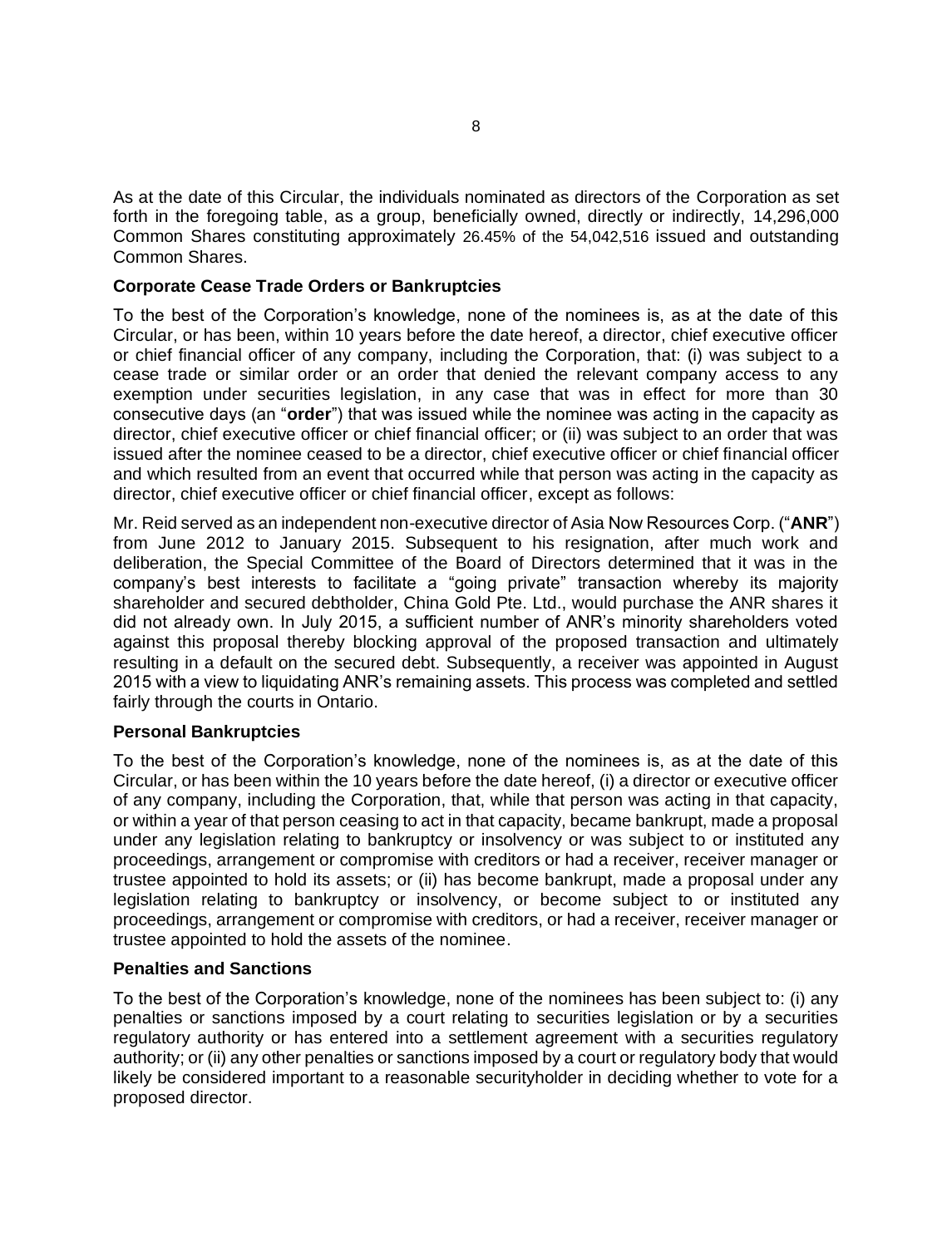## **UNLESS OTHERWISE INSTRUCTED, IT IS THE INTENTION OF THE PERSONS DESIGNATED AS PROXYHOLDERS IN THE ENCLOSED PROXY TO VOTE IN FAVOUR OF THE RESOLUTION SET FORTH BELOW.**

At the Meeting, Shareholders will be asked to consider, and if thought appropriate, to pass a resolution, the text of which is as follows:

"**BE IT RESOLVED THAT** Bruce Reid, Dan Hrushewsky and Mark Hartmann are elected as directors of the Corporation to hold office until the next annual general meeting of shareholders of the Corporation.

## **2. RE-APPOINTMENT OF AUDITORS**

Clearhouse LLP, Chartered Professional Accountants, of 2560-527 Matheson Blvd E, Mississauga, Ontario was appointed auditors to the Corporation on April 14, 2021.

## **UNLESS OTHERWISE INSTRUCTED, IT IS THE INTENTION OF THE PERSONS DESIGNATED AS PROXYHOLDERS IN THE ENCLOSED PROXY TO VOTE IN FAVOUR OF THE RESOLUTION SET FORTH BELOW.**

At the Meeting, Shareholders will be asked to consider, and if thought appropriate, to pass on ordinary resolution, the text of which is as follows:

**BE IT RESOLVED, as an ordinary resolution, that:** 

- 1. Clearhouse LLP, Chartered Professional Accountants is re-appointed as auditors of the Corporation to hold office until the next annual general meeting of shareholders of the Corporation; and
- 2. the remuneration of the auditors shall be fixed by the Board of Directors of the Corporation.

## **3. ADOPTION OF NEW BY-LAW NO. 1**

The Corporation's original By-Law No. 1 (the "**Old By-Law**") was typical for a privately held OBCA corporation. On January 13, 2022 the Board adopted a new By-Law No. 1 (the "**New By-Law No. 1**"), one that reflects certain differences between privately-held corporations and public corporations. The Board believes that the adoption of the New By-Law No. 1 is in the best interests of the Corporation as it allows for the flexibility to consider applying for the Corporation to become a public corporation some time in the future.

The New By-Law No.1 is substantially similar to the Old By-Law, and the full text of the New By-Law No.1 is set out in Schedule "B" of this Circular. Some of the changes are summarized as follows:

| <b>Provision</b>              | New By-law No. 1 | Old By-law                                                                                                                                                           |
|-------------------------------|------------------|----------------------------------------------------------------------------------------------------------------------------------------------------------------------|
| <b>Residency of Directors</b> | N/A              | A majority of the directors shall be resident<br>Canadians but where the Corporation has<br>only one or two directors, one director shall<br>be a resident Canadian. |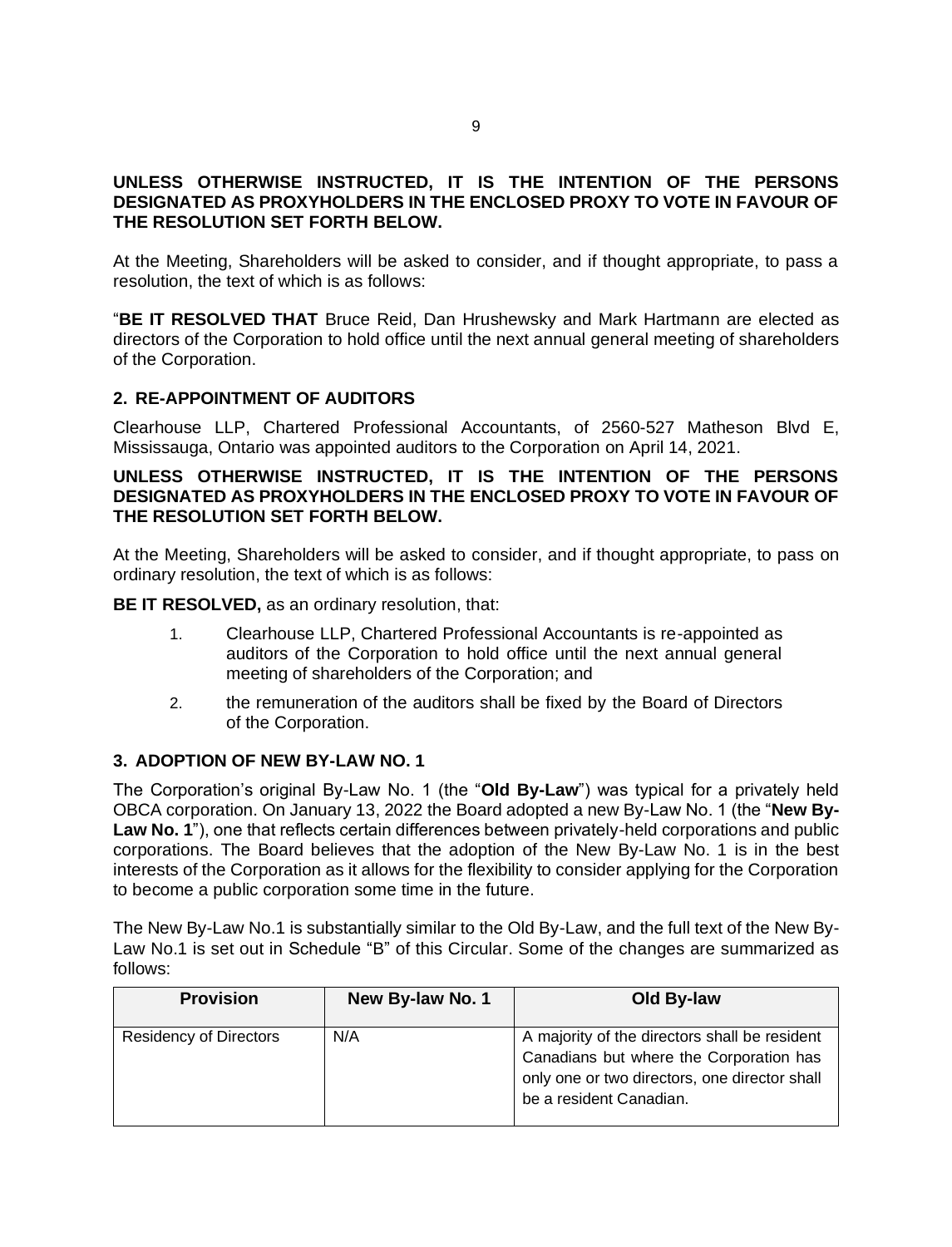| Quorum for a meeting of<br>shareholders | public<br><b>OBCA</b><br>corporations). | Two holders of shares   A majority of shareholders holding shares<br>entitled to vote at a entitled to vote at a meeting of shareholders<br>meeting of shareholders   whether present in person or represented by<br>(which is typical for   proxy shall constitute a quorum. |
|-----------------------------------------|-----------------------------------------|-------------------------------------------------------------------------------------------------------------------------------------------------------------------------------------------------------------------------------------------------------------------------------|

The OBCA provides that unless the articles, by-laws or a unanimous shareholder agreement otherwise provide, the directors may, by resolution, make, amend or repeal any by-laws that regulate the business or affairs of the corporation. Accordingly, the Board enacted the New By-Law No. 1 by resolution passed on January 13, 2021. A by-law is effective from the date of the resolution of the directors making the amendment until it is confirmed, confirmed as amended or rejected by the shareholders and, where the by-law is confirmed or confirmed as amended, it continues in effect in the form in which it was so confirmed.

The OBCA requires the directors to submit an amendment of a by-law to the shareholders at the next meeting of shareholders, and the shareholders may, by ordinary resolution, confirm, reject or amend the by-law. Accordingly, the resolution confirming the New By-Law No. 1 must be passed by a simple majority of the votes cast in respect thereof at the Meeting.

If the enactment of the New By-Law No. 1 is rejected by the Shareholders, the New By-Law No. 1 shall cease to be effective and no subsequent resolution of the directors to enact the New By-Law No. 1 (or another by-law) having substantially the same purpose or effect is effective until the by-law is confirmed or confirmed as amended by the Shareholders.

At the Meeting, Shareholders will be asked to consider and, if deemed appropriate, to pass, with or without variation, a resolution, subject to such amendments, variations or additions as may be approved at the Meeting, ratifying, confirming and approving the New By-Law No. 1 (the "**By-Law No. 1 Resolution**"). In order to be effected, the By-Law No. 1 Resolution is required to be passed by the affirmative vote of a majority of the votes cast at the Meeting.

**THE BOARD RECOMMENDS THAT SHAREHOLDERS VOTE FOR THE BY-LAW No. 1 RESOLUTION. UNLESS THE SHAREHOLDER HAS SPECIFICALLY INSTRUCTED IN THE FORM OF PROXY OR VOTING INSTRUCTION FORM THAT THE COMMON SHARES REPRESENTED BY SUCH PROXY OR VOTING INSTRUCTION FORM ARE TO BE VOTED AGAINST THE BY-LAW No. 1 RESOLUTION, THE PERSONS NAMED IN THE PROXY OR VOTING INFORMATION FORM WILL VOTE FOR THE BY-LAW No. 1 RESOLUTION.**

**BE IT RESOLVED, as an ordinary resolution, that:** 

- 1. the adoption of the new By-Law No. 1, in the form set out in Schedule "B" of the Corporation's management information circular dated January 13, 2022, subject to any revisions required by any regulatory authority, be confirmed as the general By-Laws of the Corporation to replace, in substitution for, and to the exclusion of the previous By-Laws of the Corporation dated September 1, 2020;
- 2. any one or more of the directors and officers of the Corporation be authorized and directed to execute, under the corporate seal of the Corporation or otherwise, and deliver all agreements, notices, consents, acknowledgements, certificates and other instruments and to do all such acts and things (including, without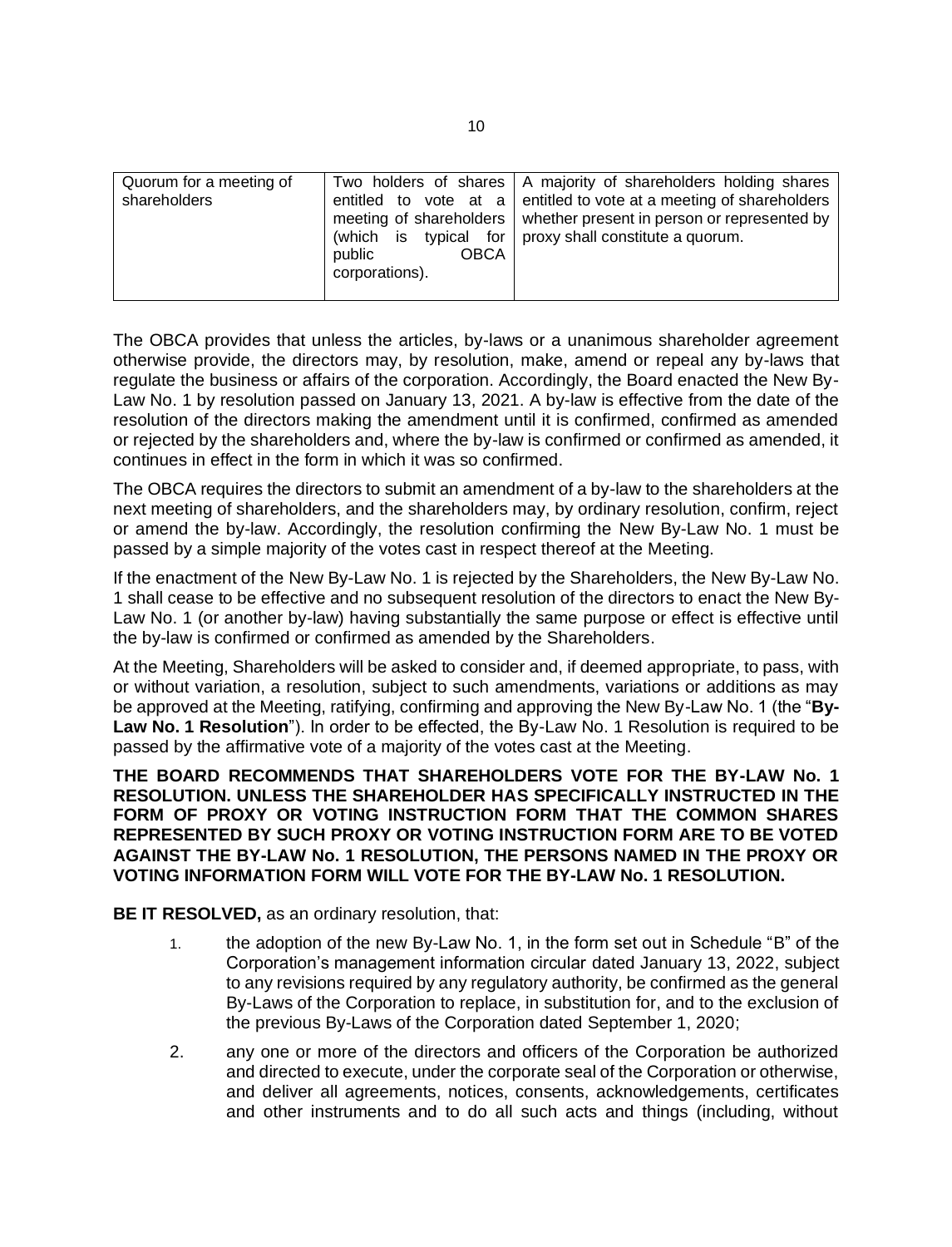limitation, making all such filings to regulatory authorities) as such officer or director may consider necessary or desirable in connection with the matters contemplated by the foregoing resolutions; and

3. notwithstanding the approval of the Shareholders of the Corporation of the above resolutions, the directors of the Corporation may revoke the foregoing resolutions before they are acted on without having to obtain any further approval of the Shareholders of the Corporation.

#### **4. ADOPTION OF NEW BY-LAW No. 3**

The Corporation has adopted By-Law No. 3 of the Corporation (the "**By-Law No. 3**") to, among other things, require advance notice to the Corporation in circumstances where nominations of persons for election to the Board are made by Shareholders other than pursuant to: (a) a requisition of a meeting made pursuant to the provisions of the *Business Corporations Act* (Ontario) (the "**OBCA**"), or (b) a shareholder proposal made pursuant to the provisions of the OBCA.

The By-Law No. 3 is intended to (i) allow the Corporation to facilitate an orderly and efficient annual general or, where the need arises, special meeting process; (ii) ensure that all shareholders receive adequate notice of the director nominations and sufficient information with respect to all nominees; and (iii) allow shareholders to register an informed vote having been afforded reasonable time for appropriate deliberation.

The OBCA provides that unless the articles, by-laws or a unanimous shareholder agreement otherwise provide, the directors may, by resolution, make, amend or repeal any by-laws that regulate the business or affairs of the corporation. Accordingly, the Board enacted the By-Law No. 3 by resolution passed on January 13, 2022. A by-law is effective from the date of the resolution of the directors making the amendment until it is confirmed, confirmed as amended or rejected by the shareholders and, where the by-law is confirmed or confirmed as amended, it continues in effect in the form in which it was so confirmed.

The OBCA requires the directors to submit an amendment of a by-law to the shareholders at the next meeting of shareholders, and the shareholders may, by ordinary resolution, confirm, reject or amend the by-law. Accordingly, the resolution confirming the By-Law No. 3 must be passed by a simple majority of the votes cast in respect thereof at the Meeting.

If the enactment of the By-Law No. 3 is rejected by the Shareholders, the By-Law No. 3 shall cease to be effective and no subsequent resolution of the directors to enact the By-Law No. 3 (or another by-law) having substantially the same purpose or effect is effective until the by-law is confirmed or confirmed as amended by the Shareholders.

The full text of the By-Law No. 3 is set forth in Schedule "C" hereto.

At the Meeting, Shareholders will be asked to consider and, if deemed appropriate, to pass, with or without variation, a resolution, subject to such amendments, variations or additions as may be approved at the Meeting, ratifying, confirming and approving the By-Law No. 3 (the "**By-Law No. 3 Resolution**"). In order to be effected, the By-Law No. 3 Resolution is required to be passed by the affirmative vote of a majority of the votes cast at the Meeting.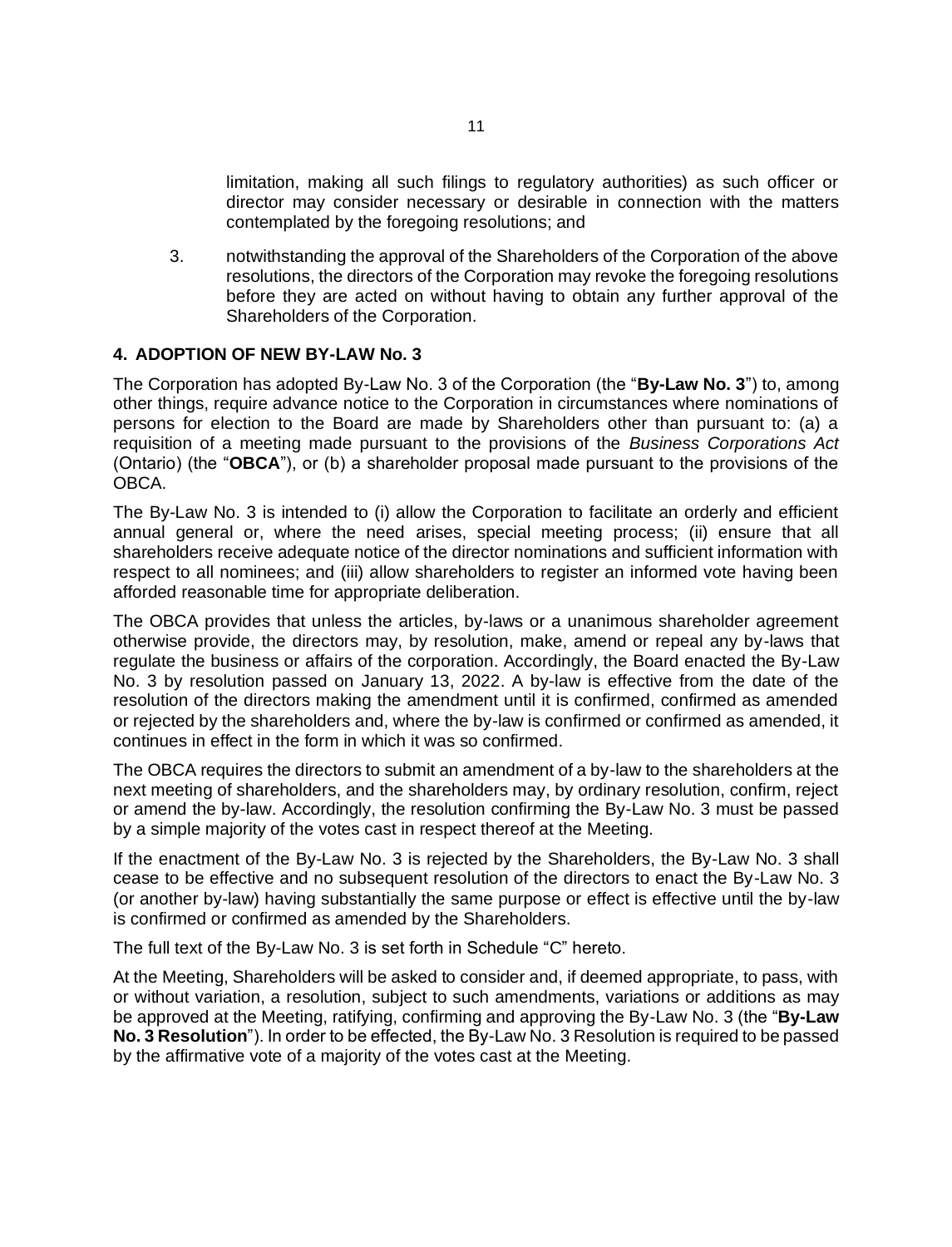**THE BOARD RECOMMENDS THAT SHAREHOLDERS VOTE FOR THE BY-LAW No. 3 RESOLUTION. UNLESS THE SHAREHOLDER HAS SPECIFICALLY INSTRUCTED IN THE FORM OF PROXY OR VOTING INSTRUCTION FORM THAT THE COMMON SHARES REPRESENTED BY SUCH PROXY OR VOTING INSTRUCTION FORM ARE TO BE VOTED AGAINST THE BY-LAW No. 3 RESOLUTION, THE PERSONS NAMED IN THE PROXY OR VOTING INFORMATION FORM WILL VOTE FOR THE BY-LAW No. 3 RESOLUTION.**

**BE IT RESOLVED,** as an ordinary resolution, that:

- 1. the adoption of the new By-Law No. 3, in the form set out in Schedule "C" of the Corporation's management information circular dated January 13, 2022, subject to any revisions required by any regulatory authority, be confirmed as part of the general By-Laws of the Corporation;
- 2. any one or more of the directors and officers of the Corporation be authorized and directed to execute, under the corporate seal of the Corporation or otherwise, and deliver all agreements, notices, consents, acknowledgements, certificates and other instruments and to do all such acts and things (including, without limitation, making all such filings to regulatory authorities) as such officer or director may consider necessary or desirable in connection with the matters contemplated by the foregoing resolutions; and
- 3. notwithstanding the approval of the Shareholders of the Corporation of the above resolutions, the directors of the Corporation may revoke the foregoing resolutions before they are acted on without having to obtain any further approval of the Shareholders of the Corporation.

## **5. OTHER BUSINESS**

Management of the Corporation knows of no matters to come before the Meeting other than those referred to in the Notice of Meeting accompanying this Circular. **However, if any other matters properly come before the Meeting, it is the intention of the management proxyholders to vote on the same in accordance with their best judgment on such matters.**

#### **STATEMENT OF EXECUTIVE COMPENSATION AND RELATED MATTERS**

In accordance with the requirements of National Instrument 51-102 - *Continuous Disclosure Obligations,* the Canadian Securities Administrators have issued guidelines on executive compensation disclosure for venture issuers as set out in Form 51-102F6V. The objective of the disclosure is to communicate the compensation the Corporation paid, made payable, awarded, granted, gave or otherwise provided to each named executive officer and director for the financial year, and the decision-making process relating to compensation. The disclosure will provide insight into executive compensation as a key aspect of the overall stewardship and governance of the Corporation and will help shareholders of the Corporation understand how decisions about executive compensation are made. The Corporation's approach to executive compensation is set forth below.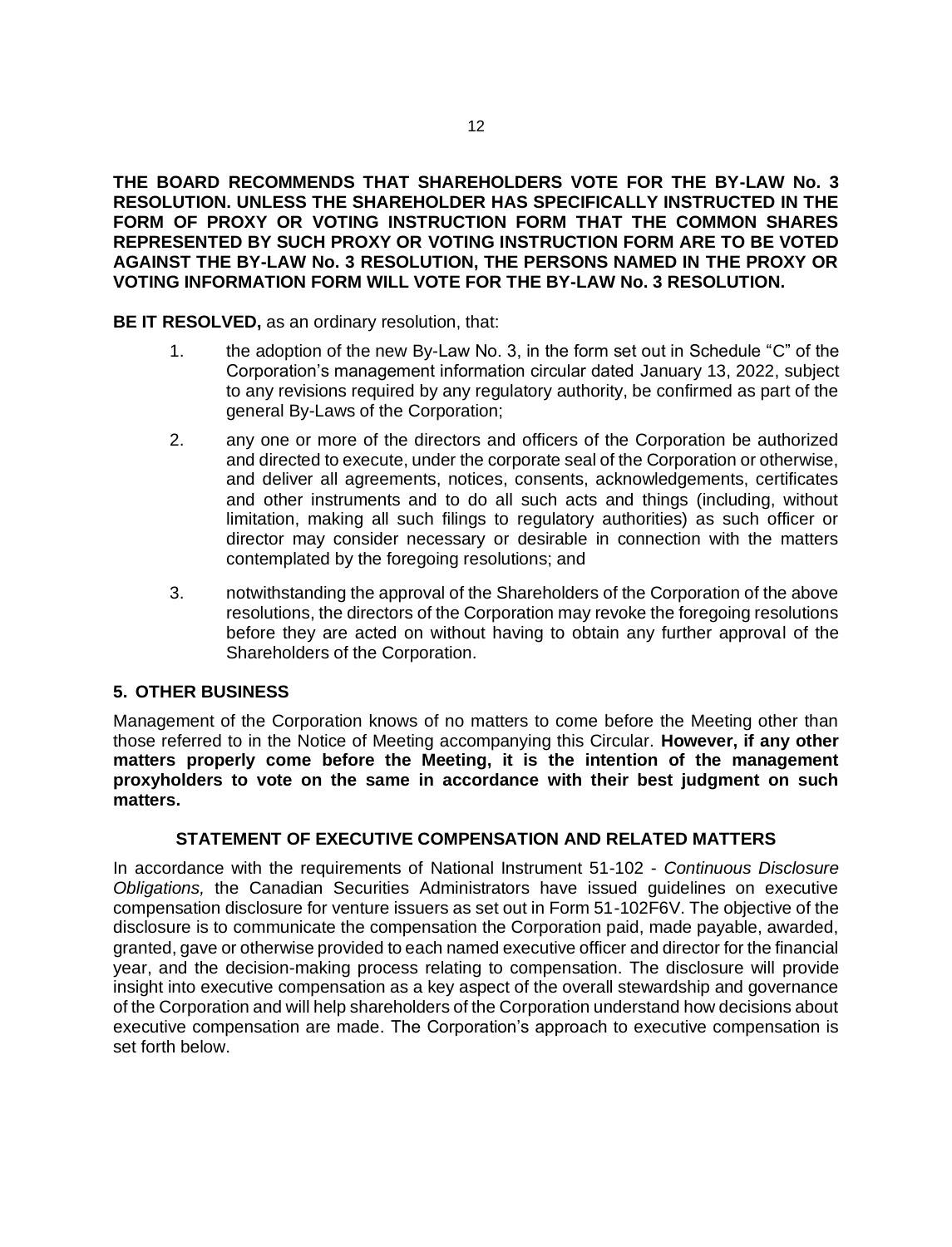#### **Director and Named Executive Officer Compensation**

Executive compensation is required to be disclosed for each (i) Chief Executive Officer (or individual who served in a similar capacity during the most recently completed financial year), (ii) Chief Financial Officer (or individual who served in a similar capacity during the most recently completed financial year), (iii) of the most highly compensated executive officer (other than the Chief Executive Officer and the Chief Financial Officer) who were serving as executive officers at the end of the most recently completed fiscal year whose total compensation was, individually, more than \$150,000; and (iv) each individual who would meet the definition set forth in (iii) but for the fact that the individual was neither an executive officer of the Corporation, nor acting in a similar capacity, at the end of that financial year (the "**Named Executive Officers**" or "**NEO's**").

## **Compensation Policy Objectives**

The Corporation's executive compensation program is designed to reward corporate and individual performance and motivate executives to achieve overall corporate goals.

The Corporation's executive compensation program has the following objectives:

- to attract, retain and motivate qualified executives;
- to provide incentives to executives to maximize productivity and enhance enterprise value by aligning the interests of the executives with those of the Shareholders;
- to foster teamwork and entrepreneurial spirit;
- to establish a direct link between all elements of compensation and the performance of the Corporation, and individual performance;
- to integrate compensation incentives with the development and successful execution of strategic and operating plans; and
- to enhance Shareholder value.

For the fiscal year ended December 31, 2020, the Corporation paid compensation to the President, Executive Chairman and Chief Financial Officer as indicated in the Table below.

The following sets out the Corporation's approach to executive compensation.

The executive compensation program is composed of fixed and variable elements of compensation; base salary, indirect compensation (benefits), discretionary bonus and long-term incentives in the form of stock options. Current compensation levels are not reflective of compensation levels associated with publicly traded companies.

In the future, in the event that the Corporation becomes publicly traded on a recognized stock exchange, in determining actual compensation levels, the Board will consider the total compensation program, rather than any single element in isolation. Total compensation levels are expected to be designed to reflect both the marketplace (to ensure competitiveness) and the responsibility of each position (to ensure internal equity). The Board believes these elements of compensation, when combined, form an appropriate mix of compensation, and provide competitive salary, link the majority of the executives' compensation to corporate and individual performance (which induces and rewards behaviour that creates long-term value for Shareholders and other stakeholders). While the Corporation has not yet adopted this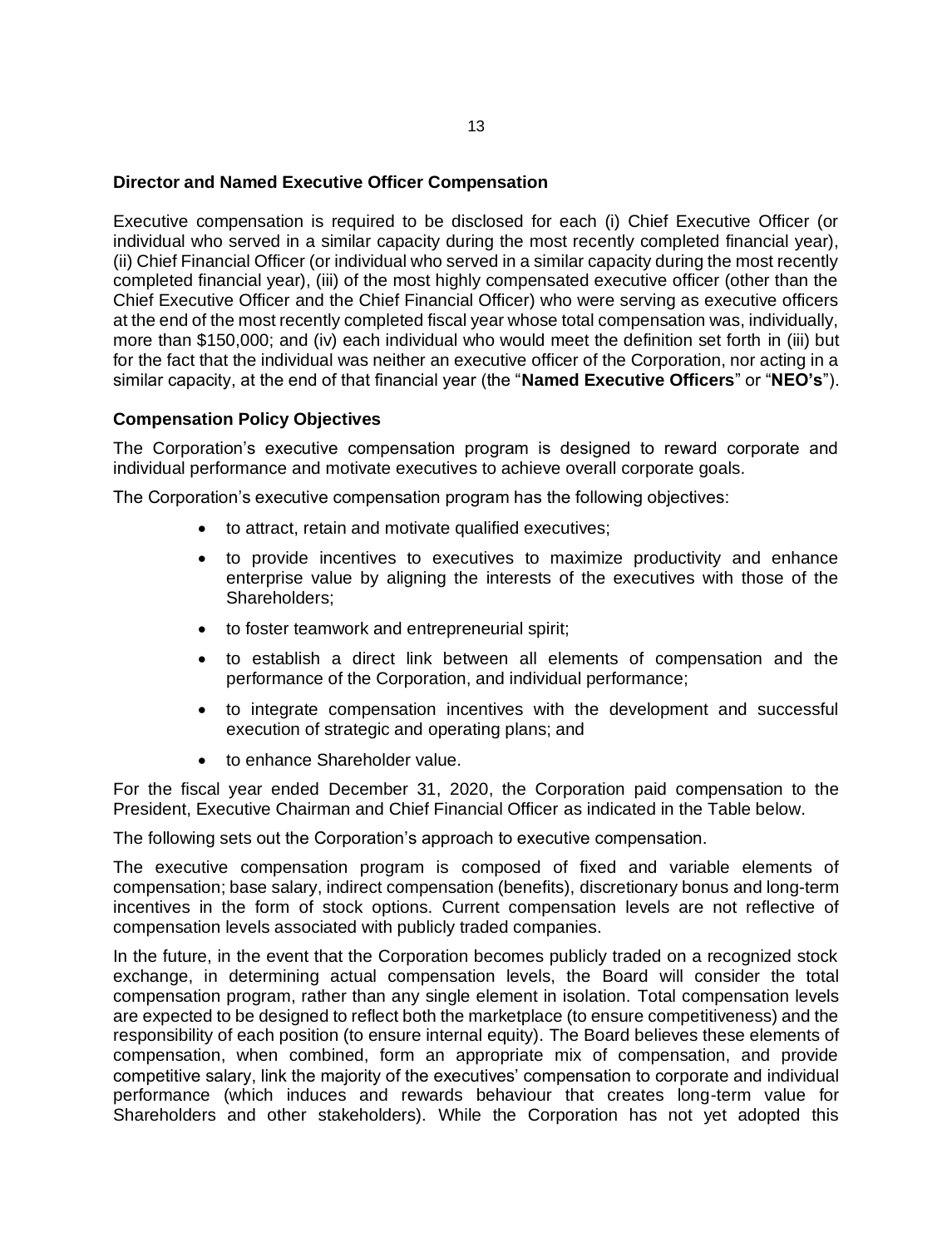methodology in evaluating compensation, the following sets out the Corporation's future planned approach to executive compensation.

#### *Base Salaries*

Base salaries for the executive officers will be designed to be competitive and are expected to be adjusted for the realities of the market. Initial base salaries are expected to be determined through market comparables, formal job evaluation, commercially available salary survey data, experience level, leadership and management skills, responsibilities and proven or expected performance. Historically, the Board has reviewed the recommendations of the Executive Chairman and President and recommended base salaries for executive officers taking into consideration the individual's performance, contributions to the success of the Corporation, internal equities among positions and the financial position of the Corporation. No specific weightings were assigned to each factor. Instead, a subjective determination is made based on a general assessment of the individual relative to such factors.

#### *Discretionary Bonus*

A discretionary bonus is intended to provide incentives to executive officers to enhance the growth and development of the Corporation, to encourage and motivate executive officers to achieve short-term goals, and to reward individual contribution to the achievement of corporate objectives. The bonus can be based as a percentage of annual salary or a fixed dollar amount and is awarded at the discretion of the Board. To date, the Corporation has not paid any bonuses.

#### *Long-Term Incentives*

The Corporation's long-term equity portion of executive compensation is designed to align the interests of executive officers with that of Shareholders by encouraging equity ownership through awards of stock options to motivate executives and other key employees to contribute to an increase in corporate performance and Shareholder value, and to attract talented individuals and encourage the retention of executive officers and other key employees.

#### *Pension Plan Benefits*

The Corporation does not provide retirement benefits for directors, executive officers or employees.

#### *Share Ownership Requirements*

The Corporation has not imposed minimum share ownership requirements on its directors and the Named Executive Officers.

#### *Risks Associated with Compensation Practices*

As of the date of this Circular, the Corporation's directors had not, collectively, considered the implications of any risks associated with the Corporation's compensation policies applicable to its executive officers.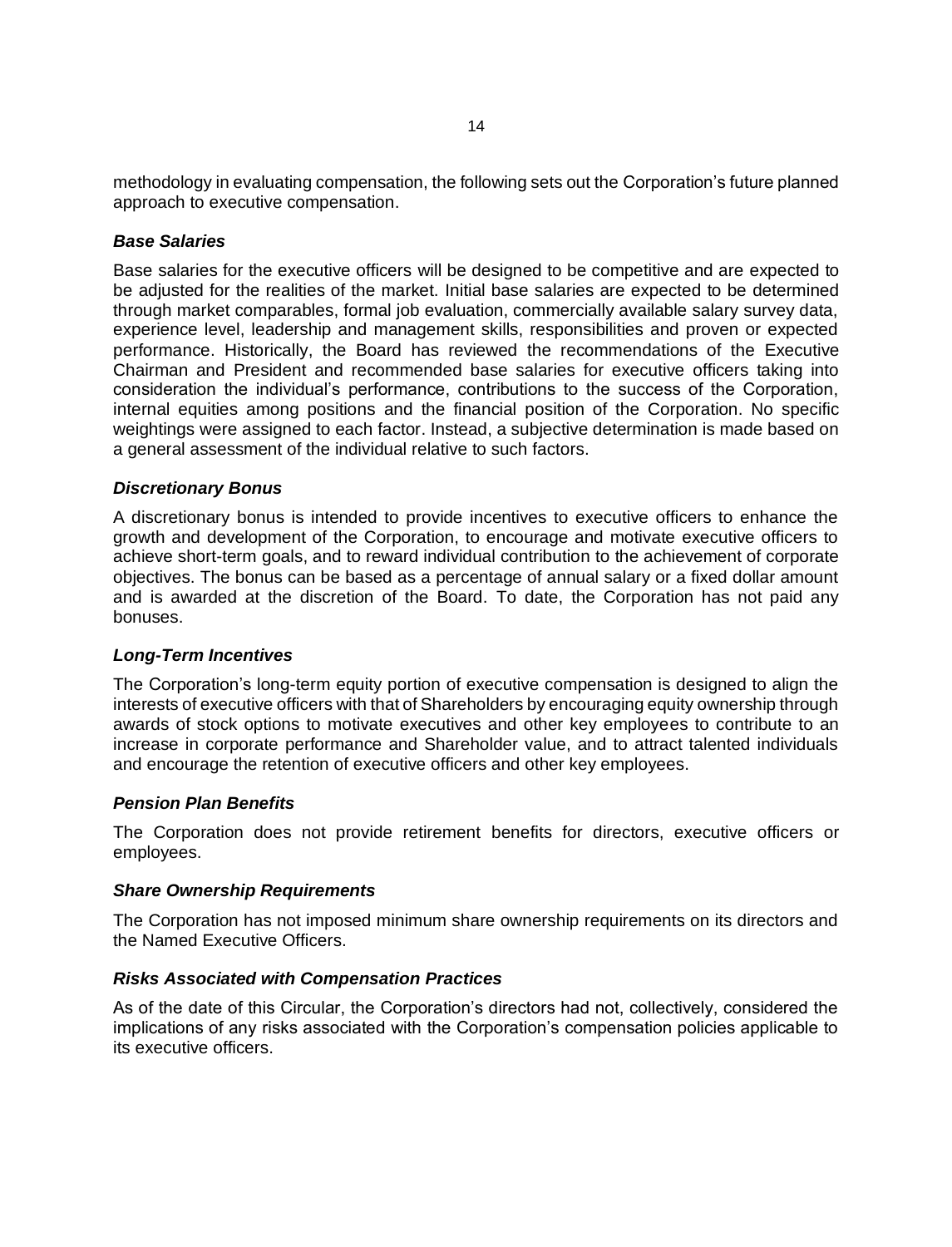#### *Financial Instruments*

The Corporation has not, to date, adopted a policy restricting its executive officers and directors from purchasing financial instruments, including, for greater certainty, prepaid variable forward contracts, equity swaps, collars, or units of exchange funds, which are designed to hedge or offset a decrease in market value of equity securities granted as compensation or held, directly or indirectly, by executive officers or directors. As of the date of this Circular, entitlement to grants of incentive stock options under the Corporation's LTIP are the only equity-based security elements awarded to executive officers and directors.

#### **Director and Named Executive Officer Compensation**

The following table sets forth all compensation paid or accrued, payable, awarded, granted, given or otherwise provided, directly or indirectly, by the Corporation to each Named Executive Officer and director of the Corporation, for each of the two most recently completed financial year ended December 31, 2020.

| <b>Name and position</b>                                     | Year<br>(4) | <b>Consulting</b><br><b>Fees</b> | <b>Committee</b><br>or Meeting<br><b>Fees</b> | Value of<br><b>Perquisites</b> | Share-<br><b>Based</b><br><b>Awards</b> | <b>Other</b><br><b>Compensation</b> | <b>Total</b><br><b>Compensation</b> |
|--------------------------------------------------------------|-------------|----------------------------------|-----------------------------------------------|--------------------------------|-----------------------------------------|-------------------------------------|-------------------------------------|
| <b>Bruce Reid</b>                                            | 2020        | 5,000                            | Nil                                           | Nil                            | Nil                                     | Nil                                 | 5,000                               |
| President & CEO,<br>Director <sup>(1)</sup>                  | 2019        | N/A                              | N/A                                           | N/A                            | N/A                                     | N/A                                 | N/A                                 |
| Dan Hrushewsky<br>Executive $VP^{(2)}$                       | 2020        | 5,000                            | Nil                                           | Nil                            | Nil                                     | Nil                                 | 5,000                               |
|                                                              | 2019        | N/A                              | N/A                                           | N/A                            | N/A                                     | N/A                                 | N/A                                 |
| Howard Crosby <sup>(3)</sup><br>Director                     | 2020        | Nil                              | Nil                                           | Nil                            | Nil                                     | <b>Nil</b>                          | Nil                                 |
|                                                              | 2019        | N/A                              | N/A                                           | N/A                            | N/A                                     | N/A                                 | N/A                                 |
| John Ryan(3)                                                 | 2020        | Nil                              | Nil                                           | Nil                            | Nil                                     | Nil                                 | Nil                                 |
| Director                                                     | 2019        | N/A                              | N/A                                           | N/A                            | N/A                                     | N/A                                 | N/A                                 |
| Julio DiGirolamo                                             | 2020        | 5,000                            | Nil                                           | Nil                            | Nil                                     | Nil                                 | 5,000                               |
| <b>Chief Financial Officer</b><br>& Secretary <sup>(4)</sup> | 2019        | N/A                              | N/A                                           | N/A                            | N/A                                     | N/A                                 | N/A                                 |

#### **Director and Named Executive Officer Compensation Table**

**Notes:**

(1) Mr. Reid was President and Chief Executive Officer from September 1, 2020 to August 30, 2021.

(2) Mr. Dan Hrushewsky was appointed Director and Audit Committee member effective June 4, 2021 and President and CEO on August 30, 2021.

(3) Mr. Howard Crosby and Mr. John Ryan resigned from the Board effective December 30, 2021.

(4) Mr. DiGirolamo was appointed Chief Financial Officer, VP of Finance and Corporate Secretary effective September 1, 2020.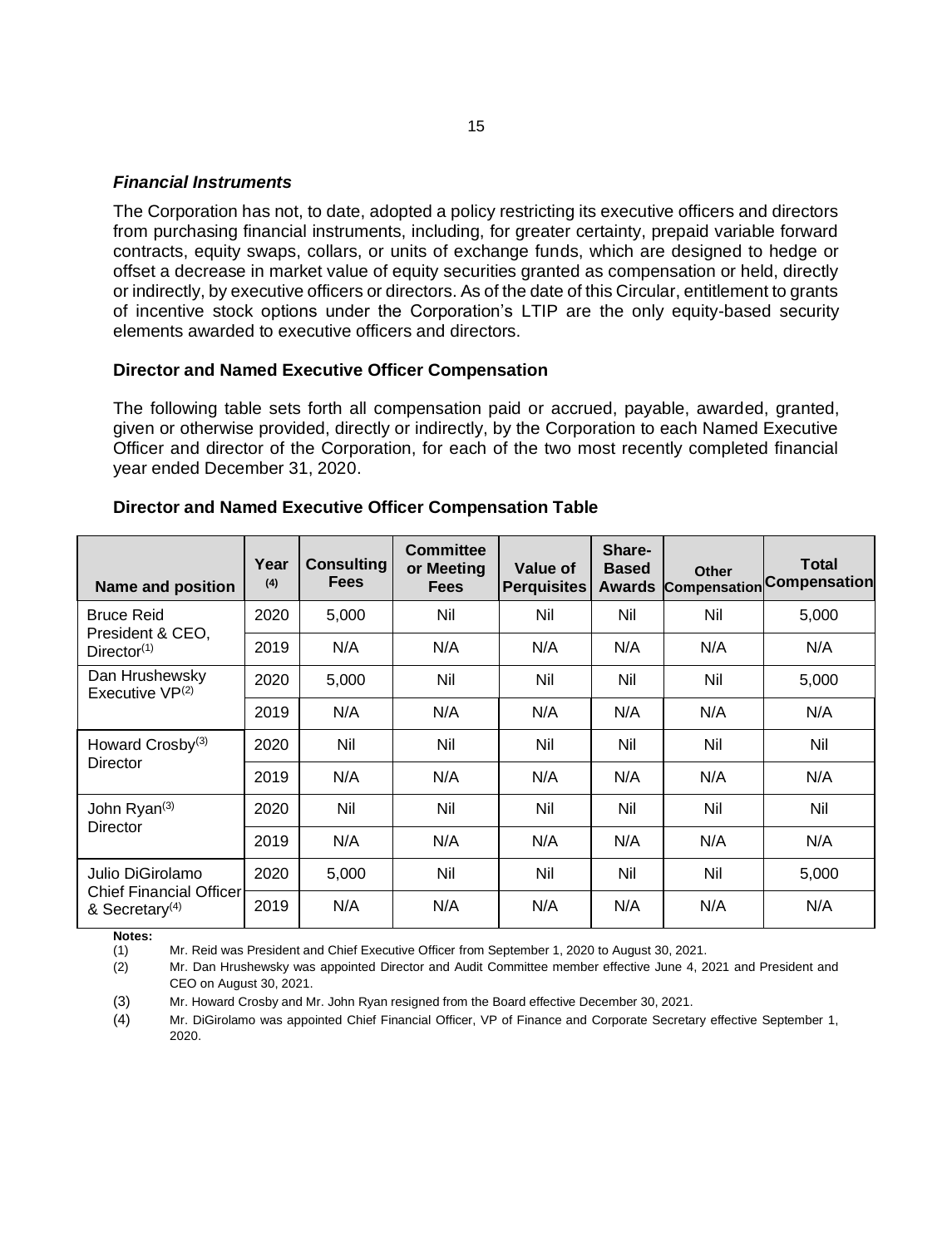## **Stock Options and Other Compensation Securities**

During the financial year ended December 31, 2020, the Corporation did not issue or grant Compensation Securities (defined to include stock options, convertible securities, exchangeable securities and similar instruments including stock appreciation rights, deferred share units and restricted share units) for services provided or to be provided, directly or indirectly to each Named Executive Officer and Director

## *Value Vested or Earned During the Year*

There were no option-based or share-based awards outstanding for the Named Executive Officers for which there was a value that vested during the year ended December 31, 2020.

## **Employment, Consulting and Management Agreements**

The Corporation did not have any consulting agreements with any of its NEOs as at December 31, 2020.

## **DIRECTORS COMPENSATION**

The Board has the responsibility of determining compensation for directors and NEOs. The objective in determining such compensation is to ensure that the Corporation can attract and retain experienced and qualified individuals to serve as directors.

#### **Incentive Plan Awards**

## *Share-Based Awards, Option-Based Awards and Non-Equity Incentive Plan Compensation*

The Corporation did not grant shared-based or option-based awards, or other non-equity incentive plan compensation to directors since the date of inception.

#### *Value Vested or Earned During the Year*

There were no option-based or share-based awards for which there was a value that vested, and no non-equity incentive plan compensation was provided to non-executive directors in 2020.

## **INDEBTEDNESS OF DIRECTORS AND EXECUTIVE OFFICERS**

At no time during the year ended December 31, 2021 (being the Corporation's last completed financial year), was any director, executive officer, employee, proposed management nominee for election as a director of the Corporation or any associate of any such director, executive officer, or proposed management nominee of the Corporation or any former director, executive officer or employee of the Corporation indebted to the Corporation or indebted to another entity where such indebtedness is or has been the subject of a guarantee, support agreement, letter of credit or other similar arrangement or understanding provided by the Corporation, other than for routine indebtedness.

#### **INTEREST OF INFORMED PERSONS IN MATERIAL TRANSACTIONS**

No informed person (as defined in National Instrument 51-102 – *Continuous Disclosure Obligations*), proposed director of the Corporation, or any associate or affiliate of any informed person or proposed director of the Corporation has, since January 1, 2021 (being the commencement of the Corporation's last completed financial year), had any material interest, direct or indirect, in any transactions which materially affected or would materially affect the Corporation.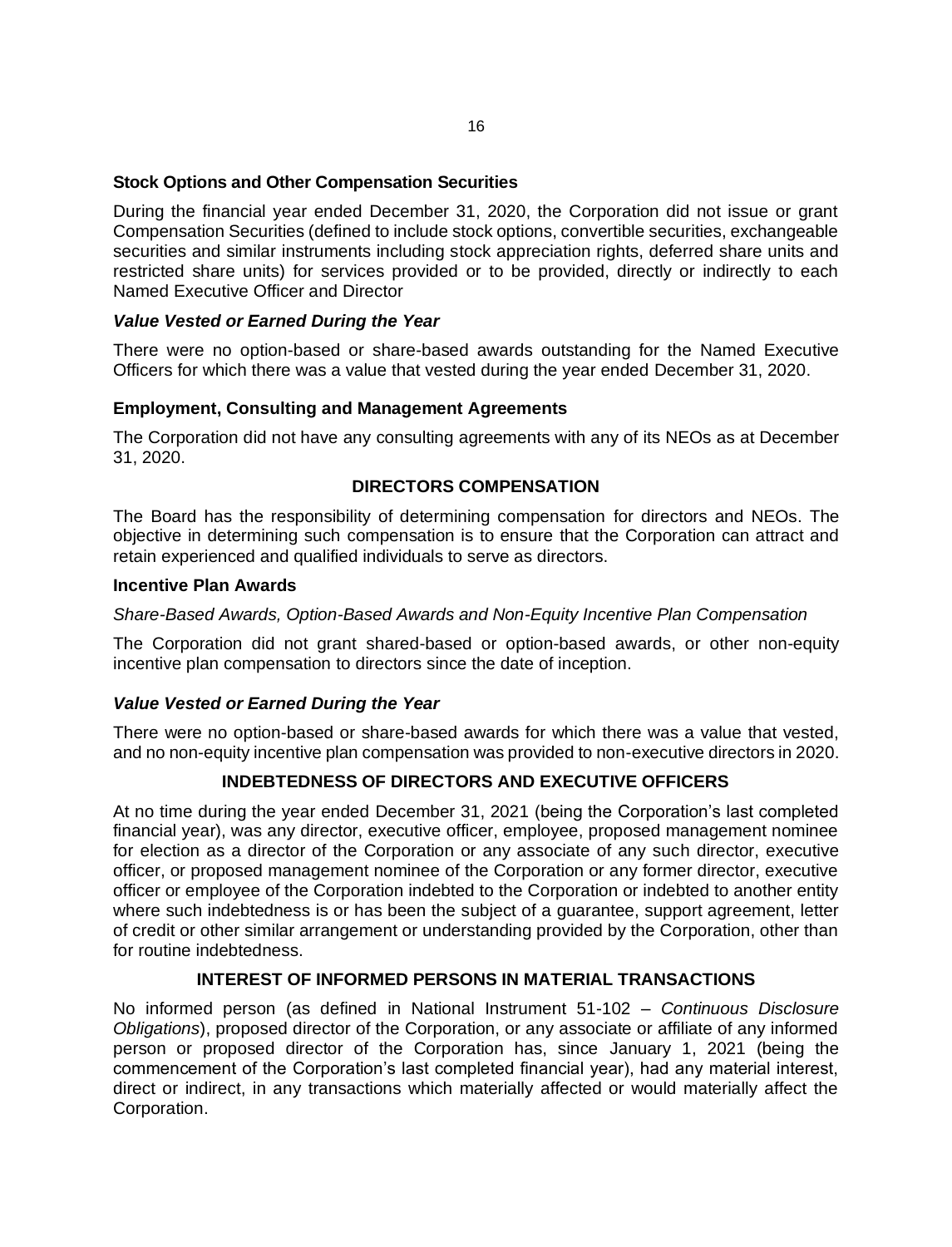## **STATEMENT OF CORPORATE GOVERNANCE PRACTICES**

National Instrument 58-101 – *Disclosure of Corporate Governance Practices* ("**NI 58-101**") requires issuers, such as the Corporation, to provide disclosure with respect to their corporate governance practices in accordance with Form 58-101F2. The required disclosure for the Corporation is set out below.

#### **Board of Directors**

The Board is currently composed of the following three directors, none of whom are independent directors, as follows:

| <b>Name</b>       | <b>Position</b>                | <b>Director</b><br><b>Since</b> | Independent /<br><b>Non-Independent</b> |
|-------------------|--------------------------------|---------------------------------|-----------------------------------------|
| Dan Hrushewsky    | President, CEO and Director    | June 4, 2021                    | Non-Independent                         |
| <b>Bruce Reid</b> | Chairman                       | September 1, 2020               | Non-Independent                         |
| Mark Hartmann     | <b>Chief Operating Officer</b> | September 1, 2021               | Non-Independent                         |

None of the proposed directors are considered by the Board to be "independent" within the meaning of applicable securities legislation. Dan Hrushewsky is not independent by virtue of serving as the Corporation's President and CEO. Bruce Reid and Mark Hartmann are not considered independent by virtue of serving as the Executive Chairman and Chief Operating Officer, respectively.

## **Orientation and Continuing Education**

All new directors are provided with comprehensive information about the Corporation. Directors have the opportunity to meet with senior management to obtain insight into the operations of the Corporation. New directors are briefed on the Corporation's current property holdings, ongoing exploration programs and mining operations, overall strategic plans, short, medium and longterm corporate objectives, financials status, general business risks and mitigation strategies, and existing Corporation policies. Senior management also makes regular presentations to the Board at its meetings and all directors are encouraged to communicate directly with management and other staff.

The skills and knowledge of the Board as a whole is such that no formal continuing education process is currently deemed required. The Board is composed of individuals with varying backgrounds, who have, both collectively and individually, extensive experience in running and managing public companies, particularly in the natural resource sector and involving Canadian mineral properties. It is the Corporation's view that all current members of the Board are wellversed and educated in the factors critical to the success of the Corporation. Board members are encouraged to communicate with management, auditors and technical consultants to keep themselves current with industry trends and developments and changes in legislation, with management's assistance. Board members have full access to the Corporation's records. Reference is made to the table under the heading "Election of Directors" for a description of the current principal occupations of the members of the Board.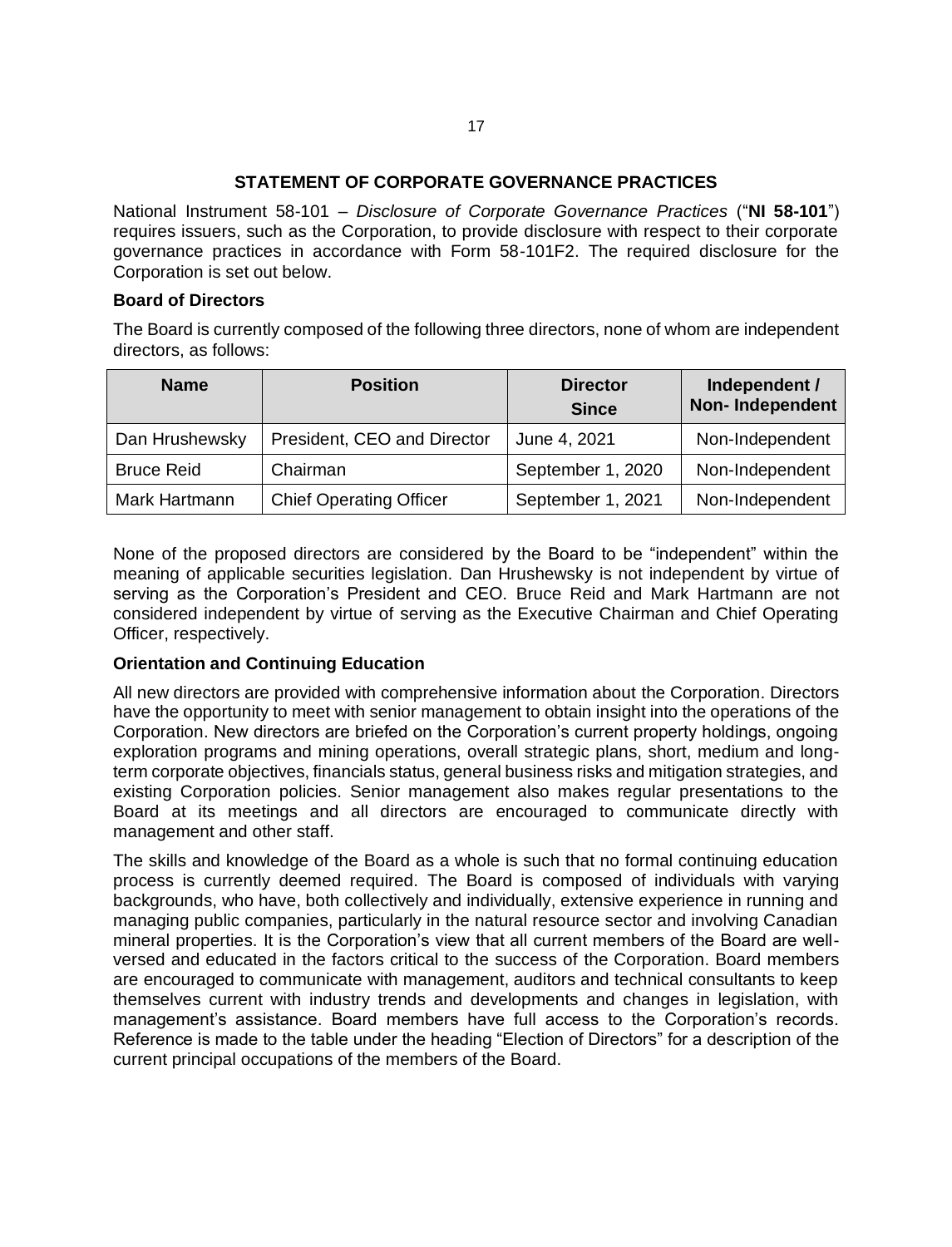## **Ethical Business Conduct**

The Board expects management to operate the business of the Corporation in a manner that enhances Shareholder value and is consistent with the highest level of integrity. Management is expected to execute the Corporation's business plan and to meet performance goals and objectives. Directors and senior officers are bound by the provisions of the Corporation's articles and the OBCA which sets forth resolutions for any conflicts of interest. In particular, any director who has a material interest in a particular transaction is required to disclose such interest and to refrain from voting with respect to the approval of any such transaction.

#### **Assessment**

The Board has the on-going responsibility to assess (i) the effectiveness and contribution of the individual directors including the Chairman of the Board on an ongoing basis; (ii) the effectiveness of the directors of the Corporation as a whole; and (iii) the effectiveness of the committees of directors of the Corporation and the mandates of each of such committees.

#### **AUDIT COMMITTEE**

Pursuant to the provisions of Multilateral Instrument 52-110 – Audit Committees ("**MI 52-110**"), which came into force on March 30, 2004, the Corporation is required to disclose certain information concerning its Audit Committee including the Audit Committee's charter, the composition of the Audit Committee and is relationship with its independent auditors. Such information is set forth below.

## **Audit Committee's Charter**

In order to mirror the requirements of a Canadian publicly listed company, the Corporation has chosen to have an Audit Committee for the purpose of monitoring and enhancing the quality of the financial information disclosed by the Corporation. The Audit Committee's charter is reproduced in Schedule "A".

#### **Composition of Audit Committee**

The three non-independent members of the Board of Directors are also members of the Audit Committee, currently comprised of Dan Hrushewsky, Bruce Reid and Mark Hartmann. The members of the Audit Committee are "financially literate" within the meaning of MI 52-110. In addition to each member's general business experience, the education and experience of each Audit Committee member is relevant to the performance of his or her responsibilities as an Audit Committee member. The Board of Directors is committed to adding two qualified, independent Directors to the Board to serve as Audit Committee members.

#### **Audit Committee Oversight**

At no time since the commencement of the Corporation's most recently completed financial year have any recommendations by the Audit Committee respecting the appointment and/or compensation of the Corporation's external auditors not been adopted by the Board of Directors.

#### **Reliance on Certain Exemptions**

At no time since the commencement of the Corporation's most recently completed financial year has the Corporation relied of exemptions in relation to "De Minimus Non-Audit Services" or any exemption provided by Part 8 of MI 52-110.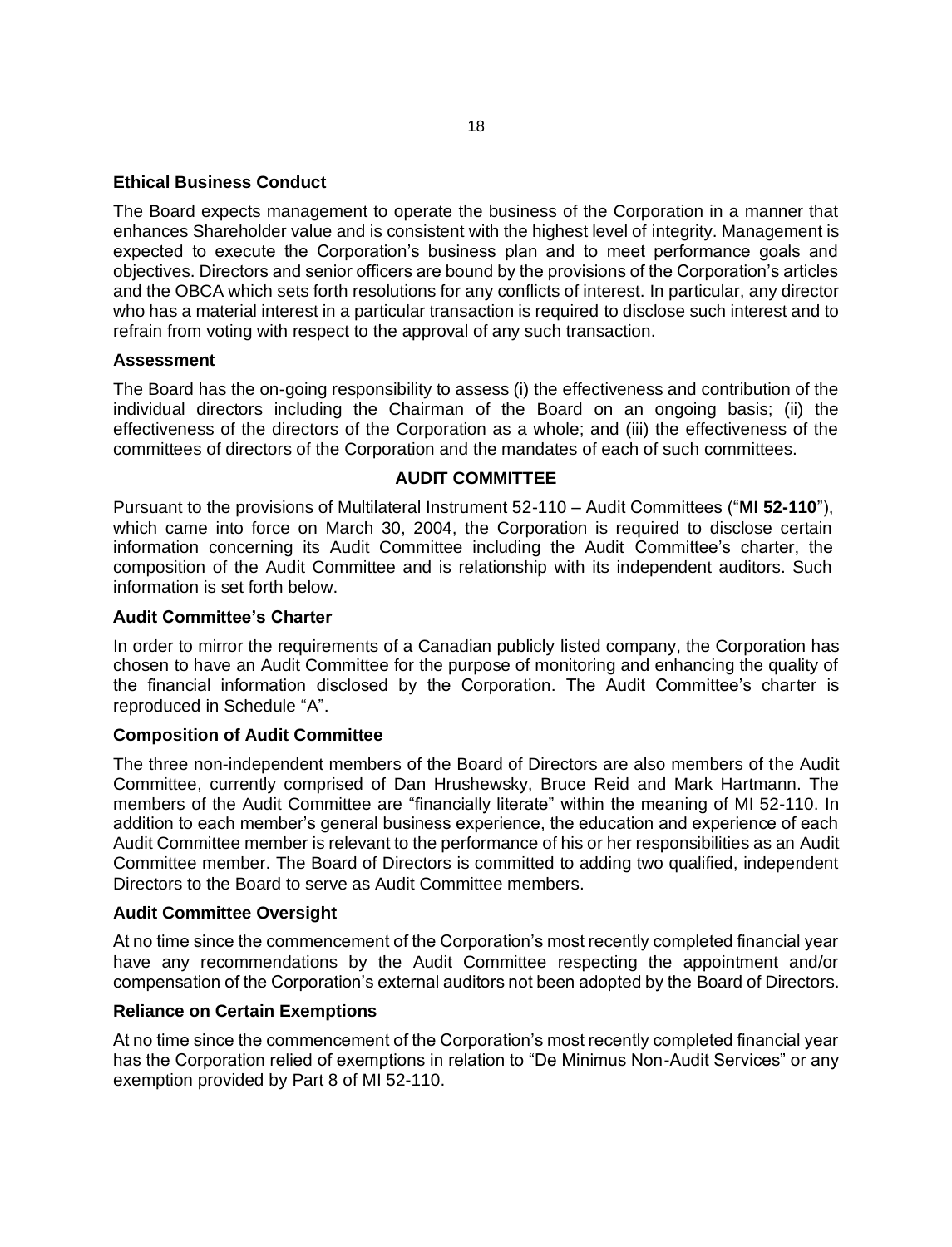#### **Pre-Approval Policies and Procedures**

The Corporation has not adopted any specific policies in relation to the engagement of nonaudit services.

## **External Auditor Service Fees (By Category)**

|                               | 11 9 |
|-------------------------------|------|
| Audit Fees <sup>(1)</sup>     |      |
| Audit-Related Fees (2)        |      |
| Tax Fees $(3)$                |      |
| All Other Fees <sup>(4)</sup> |      |
| <b>Total Fees</b>             |      |

#### Notes:

- (1) The aggregate audit fees billed.
- (2) The aggregate fees billed for assurance and related services that are reasonably related to the performance of the audits or reviewing the Corporation's financial statements and are not included under "Audit Fees".
- (3) The aggregate fees billed for services related to tax compliance, tax advice and tax planning. The services performed for the fees paid under this category may briefly be described as tax return preparation fees.
- (4) The aggregate fees billed for services other than those reported above.
- (5) The Corporation was incorporated under the Ontario Business Corporations Act (OBCA) on August 30, 2020.

#### **ADDITIONAL INFORMATION**

Additional information regarding the Corporation and its business activities is available on its website at https://blackjacksilver.com. Copies of the Corporation's financial statements and related management discussion and analysis are available upon request, free of charge to Shareholders of the Corporation, by contacting the Corporate Secretary, at the Corporation's principal office located at 401 Bay Street, P.O. Box 136, Suite 2702, Toronto, ON M5H 2Y4.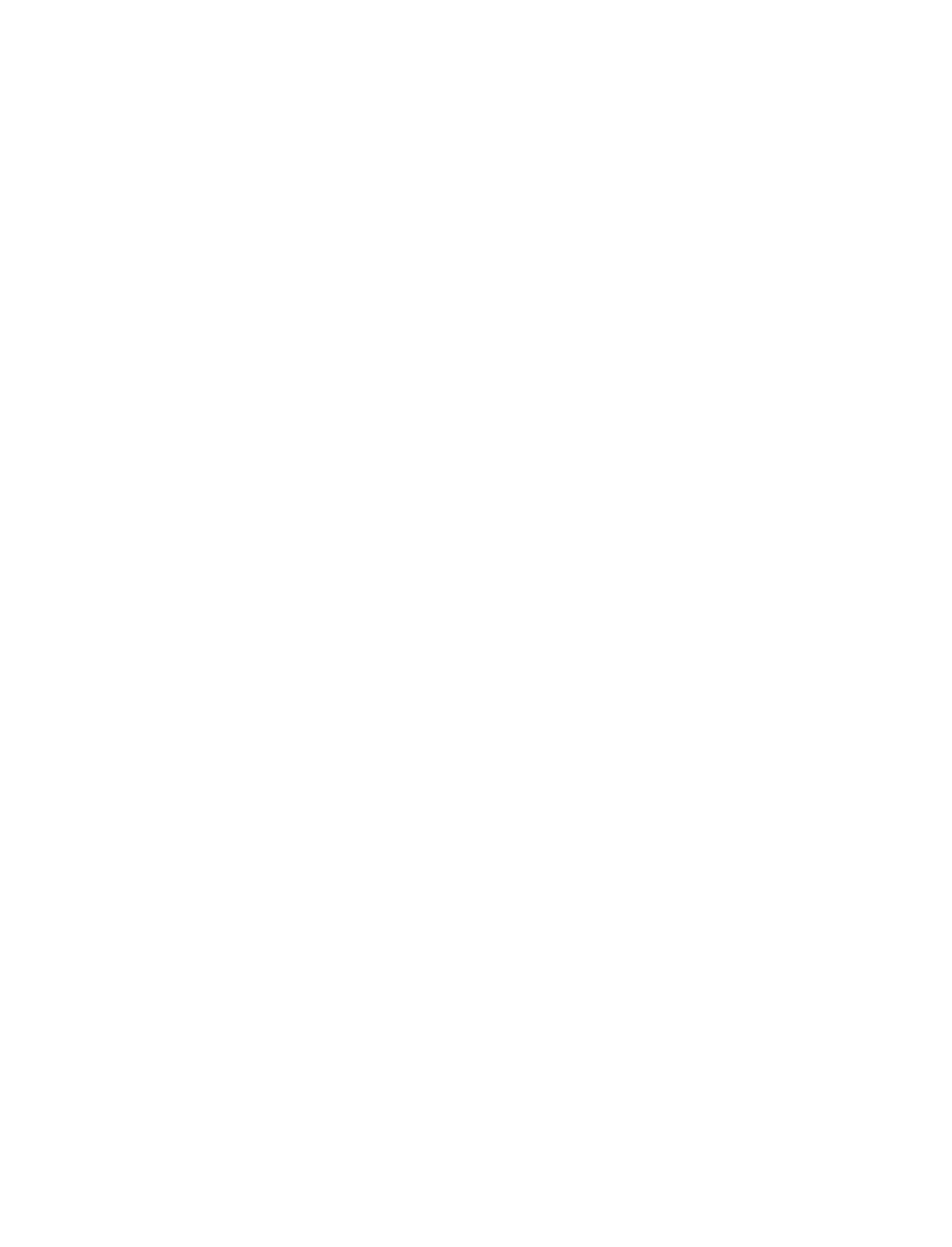# **Schedule A**

#### **Audit Committee Charter**

## **CHARTER OF THE AUDIT COMMITTEE**

#### **Blackjack Silver Corp.**

(the "**Corporation**")

#### **PURPOSE**

The Audit Committee (the "**Committee**") is a committee of the board of directors of the Corporation (the "**Board**") established by and among the Board for the purpose of overseeing the accounting and financial reporting processes of the Corporation and audits of the financial statements of the Corporation. This Charter of the Audit Committee sets out the mandate and responsibilities of the Committee as delegated to it by the Board.

#### **COMPOSITION**

The Committee shall consist of a minimum of three (3) directors of the Corporation the majority of whom shall not be officers or employees of the Corporation or its affiliates (as that term is defined in the *Canada Business Corporations Act*) and only directors of the Corporation may be members of the Committee. All members of the Committee shall, to the satisfaction of the Board, be "financially literate" as such term is defined in section 1.6 of National Instrument 52-110 Audit Committees ("**NI 52-110**") or become financially literate as permitted by section 3.8 of NI 52-110. The members of the Committee shall be appointed by the Board to hold office until the following annual shareholders' meeting.

#### **DUTIES AND RESPONSIBILITIES**

The Committee will:

- (a) review and report to the Board on the following before they are approved by the Board or publicly disclosed:
	- (i) the annual financial statements and management's discussion and analysis ("**MD&A**") of the Corporation as defined in National Instrument 51-102 *Continuous Disclosure Obligations; and*
	- (ii) the auditors' report, if any, prepared in relation to those financial statements;
- (b) review and approve, as delegates of the Board, the interim financial statements of the Corporation and the accompanying MD&A;
- (c) review the Corporation's annual and interim earnings press releases, if any, before the Corporation publicly discloses this information;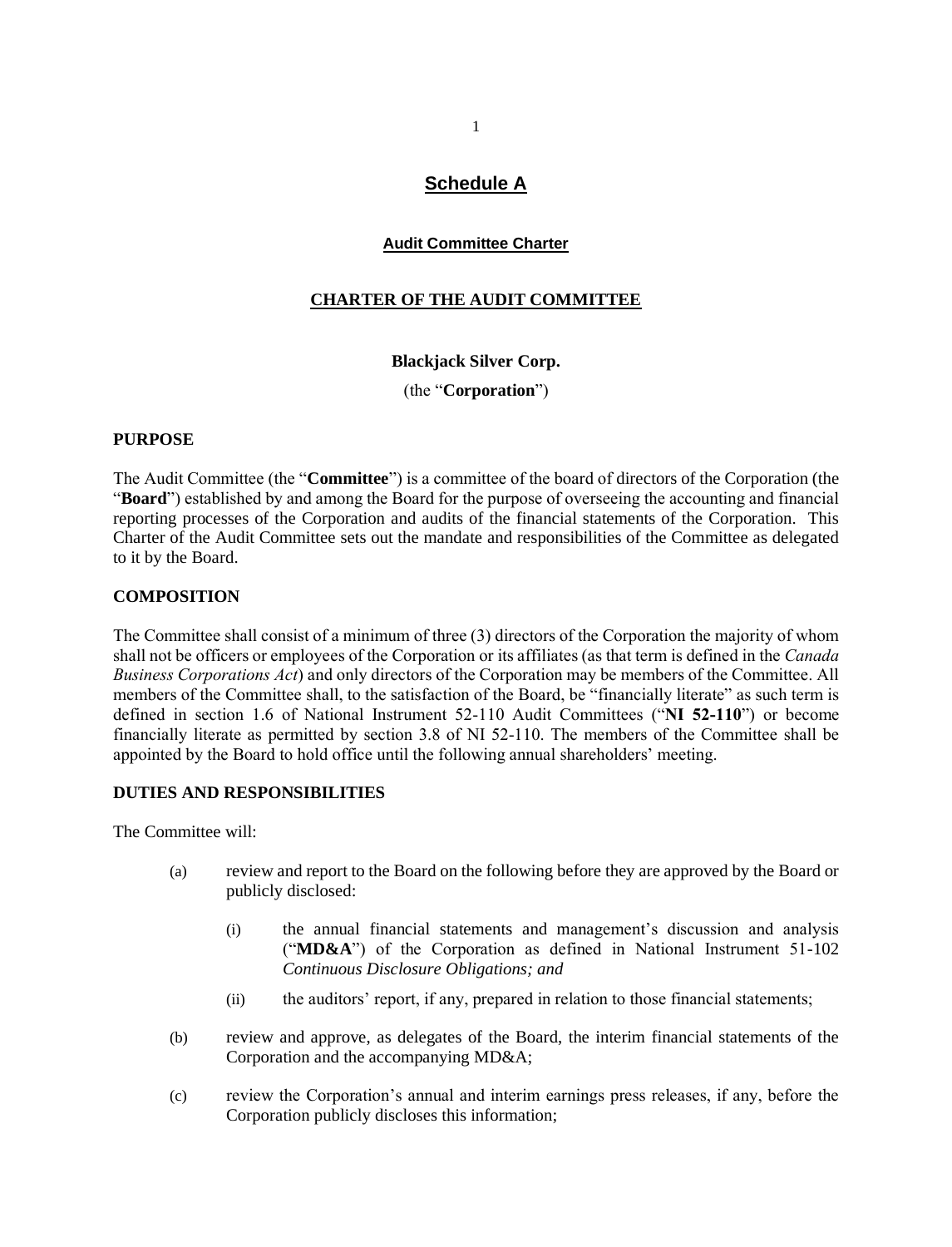- (d) satisfy itself that adequate procedures are in place for the review of the Corporation's public disclosure of financial information extracted or derived from the Corporation's financial statements and periodically assess the adequacy of those procedures;
- (e) recommend to the Board:
	- (i) the external auditor to be nominated for the purpose of preparing or issuing an auditor's report or performing other audit, review or attest services for the Corporation; and
	- (ii) the compensation of the external auditor;
- (f) directly oversee the work of the external auditor engaged for the purpose of preparing or issuing an auditor's report or performing other audit, review or attest services for the Corporation, including the resolution of disagreements between management and the external auditor regarding financial reporting;
- (g) monitor, evaluate and report to the Board on the integrity of the financial reporting process and the system of internal controls that management and the Board have established;
- (h) establish procedures for:
	- (i) the receipt, retention and treatment of complaints received by the Corporation regarding accounting, internal accounting controls, or auditing matters; and
	- (ii) the confidential, anonymous submission by employees of the Corporation of concerns regarding questionable accounting or auditing matters;
- (i) pre-approve all non-audit services to be provided to the Corporation or its subsidiary entities by the Corporation's external auditor;
- (j) review and approve the Corporation's hiring policies regarding partners, employees and former partners and employees of the present and former external auditor of the Corporation; and
- (k) with respect to ensuring the integrity of disclosure controls and procedures over financial reporting, understand the process utilized by the Chief Executive Officer and the Chief Financial Officer to comply with National Instrument 52-109 Certification of Disclosure in Issuers' Annual and Interim Filings.

#### **IV. MEETINGS**

- (a) The Committee shall meet no less than four times per year. At least annually, the Committee shall meet separately with management and with the external auditors.
- (b) The external auditors of the Corporation will receive notice of every meeting of the Committee and may attend and be heard thereat, and, if requested by a member of the Committee, shall attend every meeting of the Committee held during the term of office of the external auditors. The external auditors or any member of the Committee may call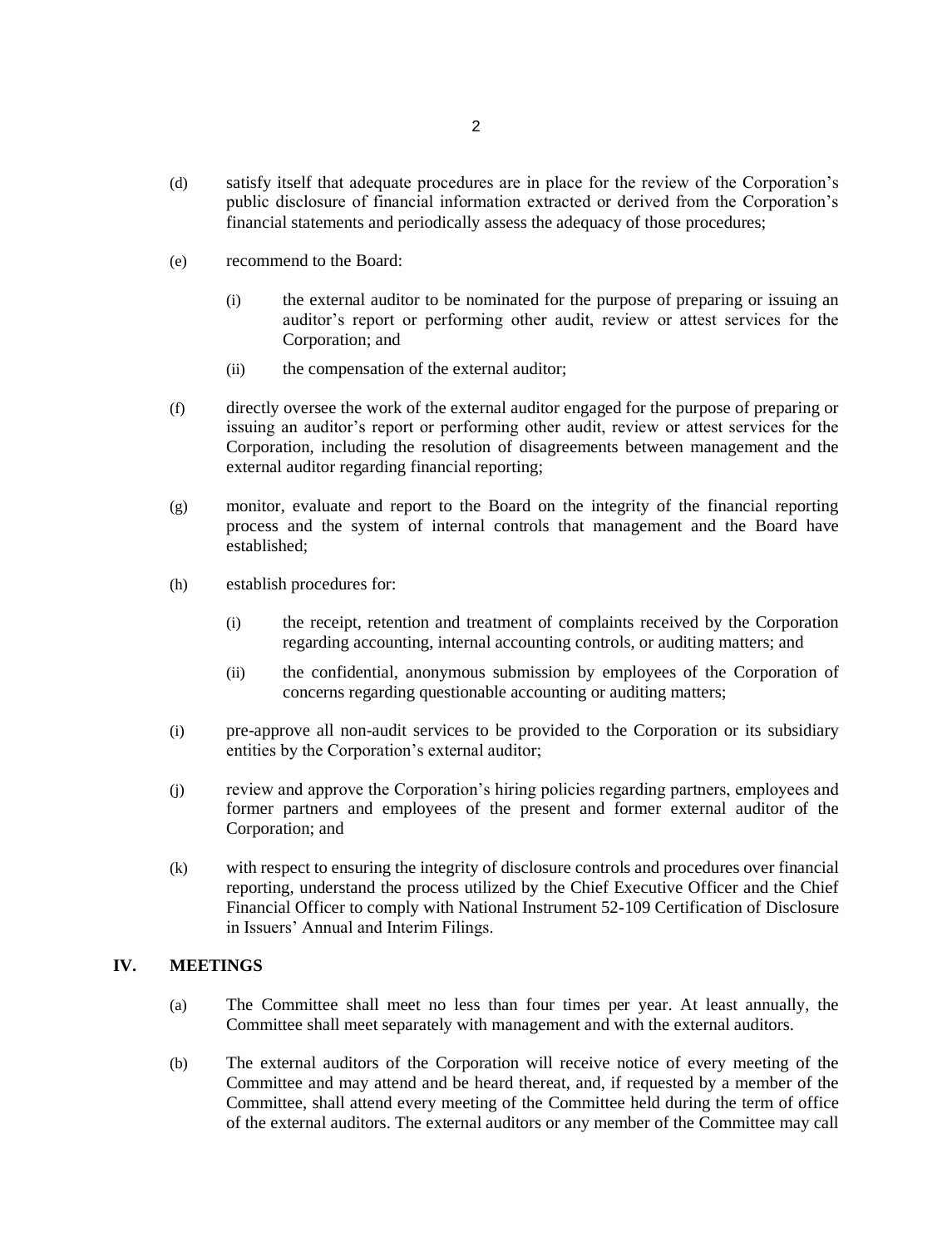a meeting of the Committee.

(c) The Board shall be kept informed of the Committee's activities by copies of minutes, at the next board meeting following each Committee meeting or by a verbal report, as the Committee may deem appropriate (see also "*Reporting*").

## **V. QUORUM**

Quorum for the Transactions of business at any meeting of the Committee shall be a majority of the total members of the Committee.

#### **VI. AUTHORITY**

The Committee has the authority to engage independent counsel and other advisors as it deems necessary to carry out its duties and the Committee will set and pay the compensation for such advisors employed by the Committee.

The Committee has the authority to communicate directly with and to meet with the external auditor and the internal auditor, if any, without management or Board involvement.

#### **VII. REPORTING**

The external auditors of the Corporation are required to report directly to the Committee.

The reporting obligations of the Committee to the Board include:

- (a) reporting to the Board on the proceedings of each Committee meeting and on the Committee's recommendations at the next regularly scheduled Board meeting; and
- (b) reviewing and reporting to the Board on its concurrence with, the disclosure required by Form 52-110F2 in any management information circular, annual information form or annual MD&A prepared by the Corporation.

*Approved June 4, 2021*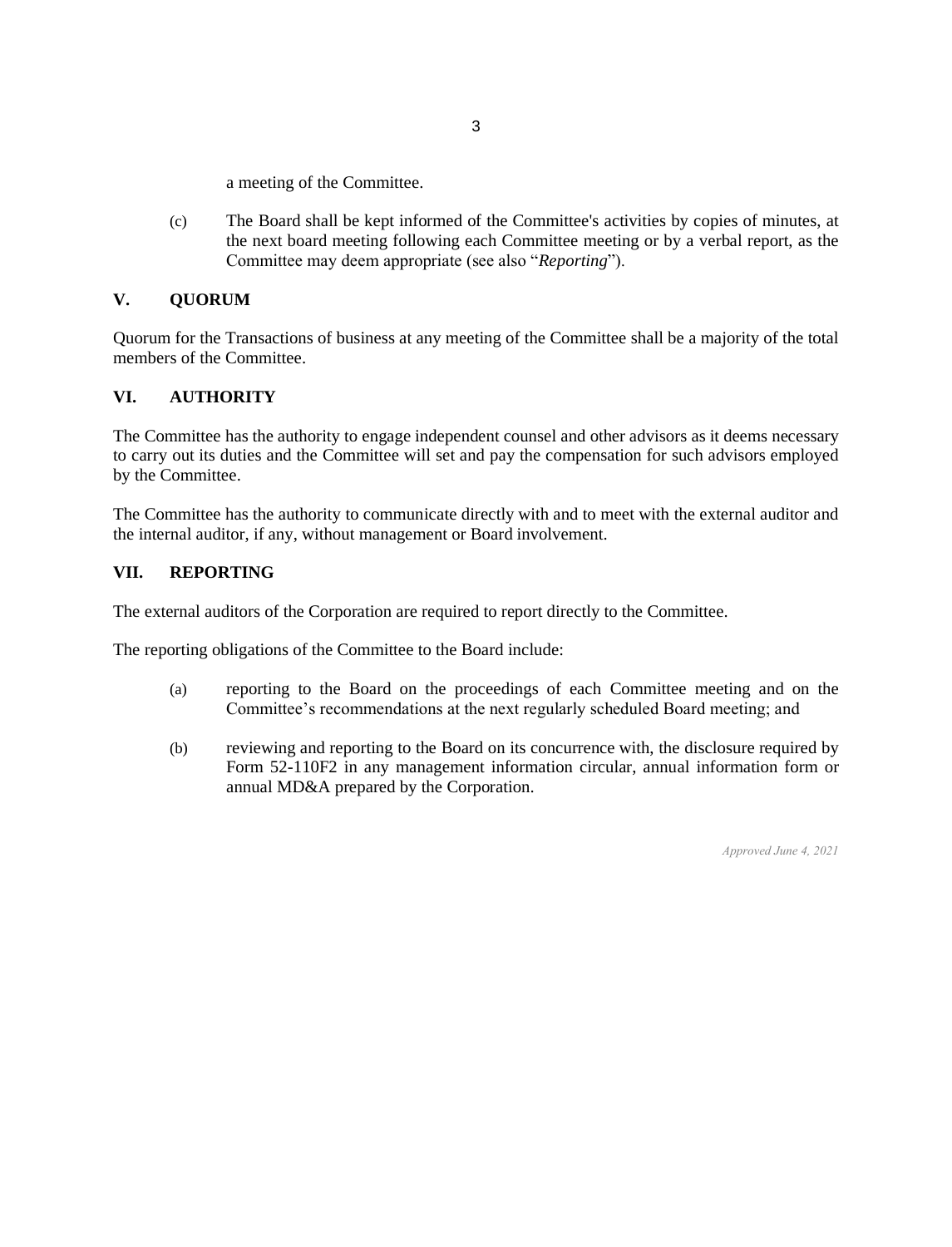## **Schedule B**

#### **New By-Law No. 1**

#### **BY-LAW NO. 1**

**A by-law relating generally to the conduct of the business and affairs of Blackjack Silver Corp.**

**(as amended January ▲, 2021)**

**(herein called the "Corporation")**

#### **CONTENTS**

| 1. | Interpretation                   | 8.  | <b>Dividends</b>              |
|----|----------------------------------|-----|-------------------------------|
| 2. | <b>Directors</b>                 | 9.  | <b>Financial Year</b>         |
| 3. | Meetings of the Directors        | 10. | <b>Notices</b>                |
| 4. | Remuneration and Indemnification | 11. | <b>Execution of Documents</b> |
| 5. | Officers                         | 12. | <b>Effective Date</b>         |
| 6. | Meetings of Shareholders         |     |                               |
|    |                                  |     |                               |

7. Shares

**BE IT ENACTED** as a by-law of the Corporation as follows:

#### **1. INTERPRETATION**

1.01 In this by-law and all other by-laws and resolutions of the Corporation, unless the context otherwise requires:

- (a) "Act" means the Business Corporations Act, R.S.O. 1990, C.B-16, and includes the Regulations made pursuant thereto;
- (b) "articles" means the articles of incorporation of the Corporation as amended from time to time;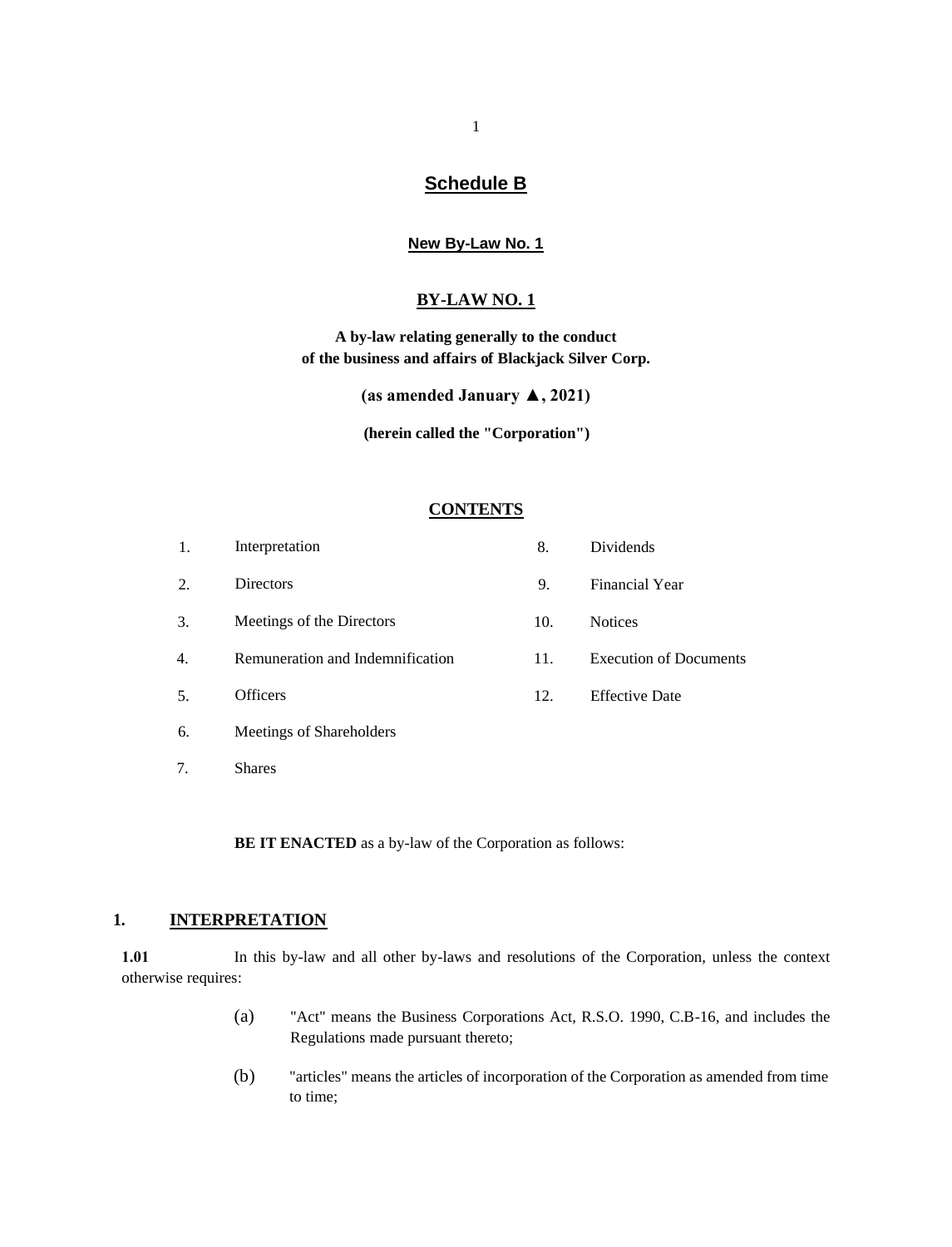- (c) "board" means the board of directors of the Corporation;
- (d) "by-laws means all by-laws, including special by-laws, of the Corporation as amended from time to time;
- (e) "Corporation" means this Corporation;
- (f) "person" includes an individual, sole proprietorship, partnership, unincorporated association, unincorporated syndicate, unincorporated organization, trust, body corporate, and a natural person in his capacity as trustee, executor, administrator, or other legal representative;

**1.02** In this by-law where the context requires words importing the singular include the plural and vice versa and words importing gender include the masculine, feminine and neuter genders.

**1.03** All the words and terms appearing in this by-law shall have the same definitions and application as in the Act.

#### **2. DIRECTORS**

**2.01 Powers** - Subject to any unanimous shareholders' agreement, the business and affairs of the Corporation shall be managed or supervised by a board of directors being composed of:

A variable board of not fewer than 1 and not more than 10 directors.

**2.02 Qualifications** - Any individual may be a director of the Corporation except: A person who is less than eighteen years of age.

- (i) A person who is less than eighteen years of age.
- (ii) A person who is of unsound mind and has been so found by a court.
- (iii) A person who has the status of a bankrupt.

**2.03 Election and Term** - The election of directors shall take place at the first meeting of shareholders and at each succeeding annual meeting at which an election of directors is required. The directors shall hold office for an expressly stated term which shall expire not later than the close of the third annual meeting of shareholders following the election. A director not elected for an expressly stated term ceases to hold office at the close of the first annual meeting of shareholders following his election. Incumbent directors, if qualified, shall be eligible for re-election. If an election of directors is not held at the proper time, the directors shall continue in office until their successors are elected.

**2.04 Resignation** - A director who is not named in the articles may resign from office upon giving a written resignation to the Corporation and such resignation becomes effective when received by the Corporation or at the time specified in the resignation, whichever is later. A director named in the articles shall not be permitted to resign his office unless at the time the resignation is to become effective, a successor is elected or appointed.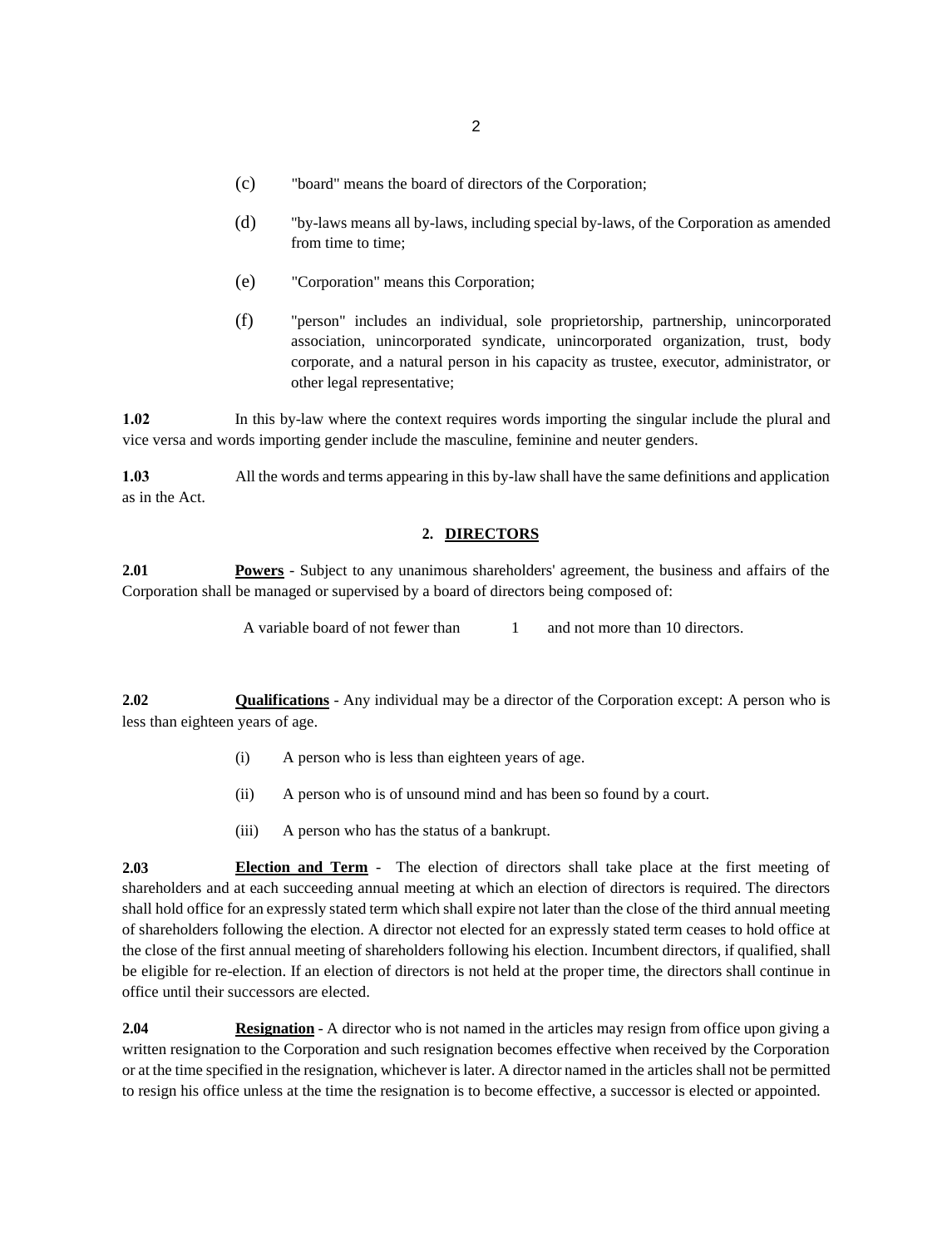**2.05 Removal** - Subject to clause (t) of section 107 of the Act, the shareholders may, by ordinary resolution at an annual or special meeting remove any director or directors from office before the expiration of his term and may, by a majority of the votes cast at the meeting, elect any person in his place for the remainder of his term.

**2.06 Vacation of Office** - A director ceases to hold office when he dies, resigns, is removed from office by the shareholders, or ceases to have the necessary qualifications.

**2.07 Vacancies** - Subject to the exceptions in section 124 of the Act, where a vacancy occurs on the board, a quorum of the directors then in office may appoint a person to fill the vacancy for the remainder of the term. If there is not a quorum of directors or if there has been a failure to elect the number of directors required by the articles or in the case of a variable board as required by special resolution, the directors then in office shall forthwith call a special meeting of shareholders to fill the vacancy and, if they fail to call a meeting or if there are no directors then in office, the meeting may be called by any shareholder.

#### **3. MEETING OF DIRECTORS**

**3.01 Place of Meetings** - Meetings of the board may be held at the registered office of the Corporation or at any other place within or outside of Ontario but, except where the Corporation is a non-resident corporation, or the articles or the by-laws otherwise provide, in any financial year of the Corporation, a majority of the meetings of the board shall be held at a place within Canada.

**3.02 Meetings by Telephone** - Where all the directors present at or participating in the meeting have consented thereto, any director may participate in a meeting of the board by means of conference telephone, electronic or other communication facilities as permit all persons participating in the meeting to communicate with each other simultaneously and instantaneously and a director participating in such a meeting by such means is deemed for the purposes of the Act and these by-laws to be present at the meeting. If a majority of the directors participating in such a meeting are then in Canada, the meeting shall be deemed to have been held in Canada.

**3.03 Calling of Meetings** - Meetings of the board shall be held from time to time at such place, at such time and on such day as the president or a vice-president who is a director or any two directors may determine, and the secretary shall call meetings when directed or authorized by the president of by a vice-president who is a director or by any two directors. Notice of every meeting so called shall be given to each director not less than 48 hours (excluding any part of a Sunday and of a holiday as defined by the Interpretation Act) before the time when the meeting is to be held, except that no notice of meeting shall be necessary if all the directors are present or if those absent have waived notice of or otherwise signified their consent to the holding of such meeting. A notice of a meeting of directors need not specify the purpose of or the business to be transacted at the meeting except where the Act requires such purpose or business to be specified.

**3.04 Regular Meetings** -The board may appoint a day or days in any month or months for regular meetings at a place and hour to be named. A copy of any resolution of the board fixing the place and time of regular meetings of the board shall be sent to each director forthwith after being passed, but no other notice shall be required for any such regular meetings.

**3.05 First Meeting of the New Board** - Each newly elected board may without notice hold its first meeting for the purpose of organization and the election and appointment of officers immediately following a meeting of shareholders at which such board is elected, provided that a quorum of directors is present.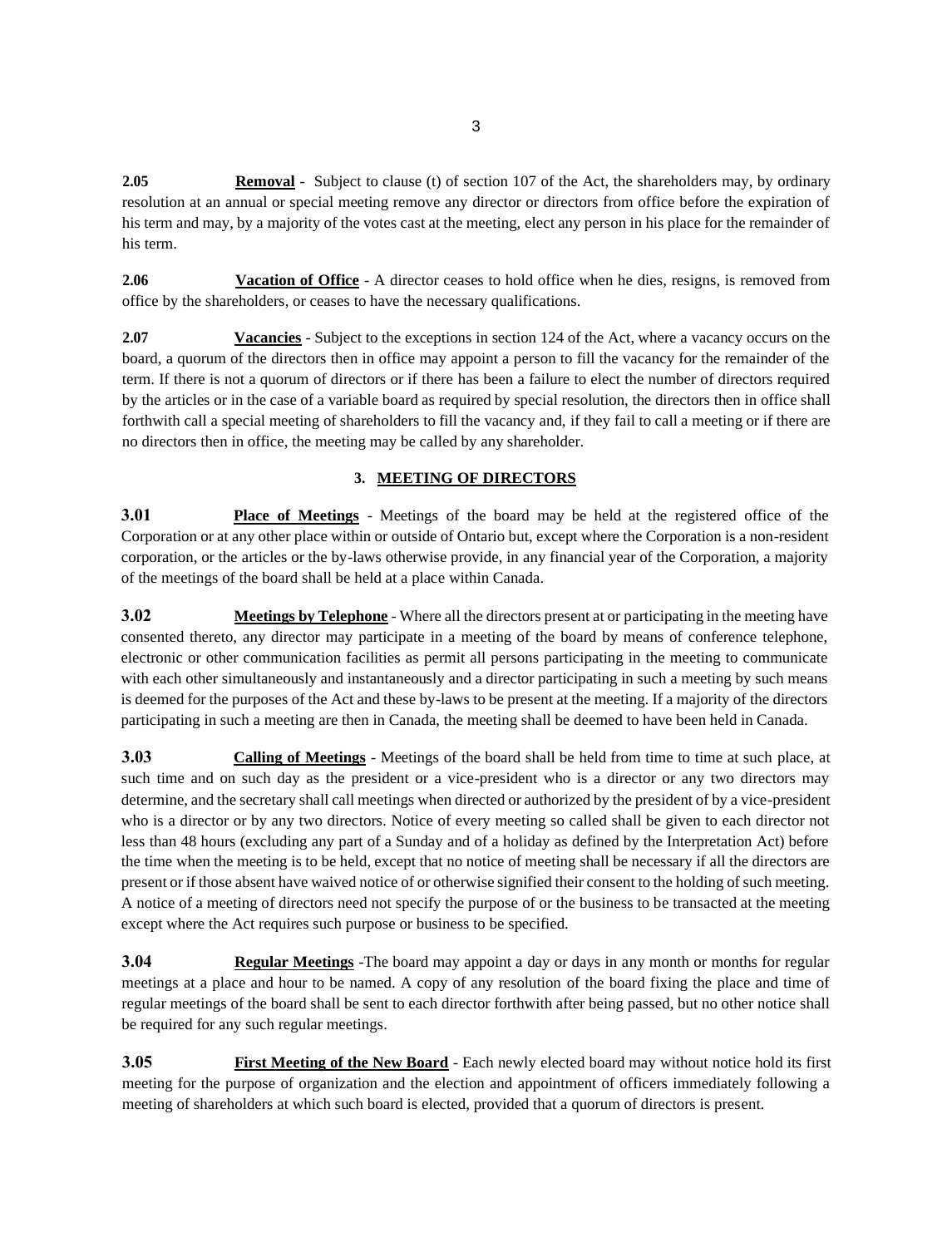**3.06 Quorum** - Where the Corporation has only one director, that director may constitute a quorum for the transaction of business at any meeting of the board. Where the Corporation has two directors, both directors of the Corporation must be present at any meeting of the board to constitute a quorum. Subject to the articles or by-laws of the Corporation, a majority of the number of directors or minimum number of directors required by the articles constitutes a quorum at any meeting of directors but in no case shall a quorum be less than two-fifths of the number of directors or less than the minimum number of directors, as the case may be.

**3.07 Chairman** - The Chairman of any meeting of the board shall be the first mentioned of such of the following officers as have been appointed and who is a director and is present at the meeting:

> Chairman of the Board, President, or A Vice-President who is a director.

If no such officer is present, the directors present shall choose one of their number to be Chairman.

**3.08 Votes to Govern** - At all meetings of the board, every question shall be decided by a majority of the votes cast on the question.

**3.10 Casting Vote** - In the case of an equality of votes on any question at a meeting of the board, the Chairman of the meeting shall be entitled to a second or casting vote.

**3.11 Disclosure of Interests in Contracts** - Every director or officer of the Corporation who is a party to a material contract or proposed material contract with the Corporation, or is a director or officer or has a material interest in any corporation which is a party to a material contract or proposed material contract with the Corporation shall disclose in writing to the Corporation or request to have entered in the minutes of the meeting of directors the nature and extent of his interest as required by section 132 of the Act.

**3.12 Resolution in Lieu of Meeting** - a resolution in writing, signed by all the directors entitled to vote on that resolution at a meeting of directors or committee of directors, is as valid as if it had been passed at a meeting of directors or committee of directors. A copy of every such resolution shall be kept with the minutes of the proceedings of the directors or committee of directors.

**3.13 Delegation** - Directors may appoint from their number a managing director or a committee of directors and delegate to such managing director or committee any of the powers of the directors. Unless otherwise determined by the board, each committee shall have the power to fix its quorum at not less than a majority of its members, to elect its chairman and to regulate its procedure.

## **4. REMUNERATION AND INDEMNIFICATION**

**4.01 Remuneration** - Subject to the articles, the by-laws or any Unanimous Shareholders' Agreement, the board may fix the remuneration of the directors. Such remuneration shall be in addition to any salary or professional fees payable to a director who serves the Corporation in any other capacity. In addition, directors shall be paid such sums in respect of their out-of-pocket expenses incurred in attending board, committee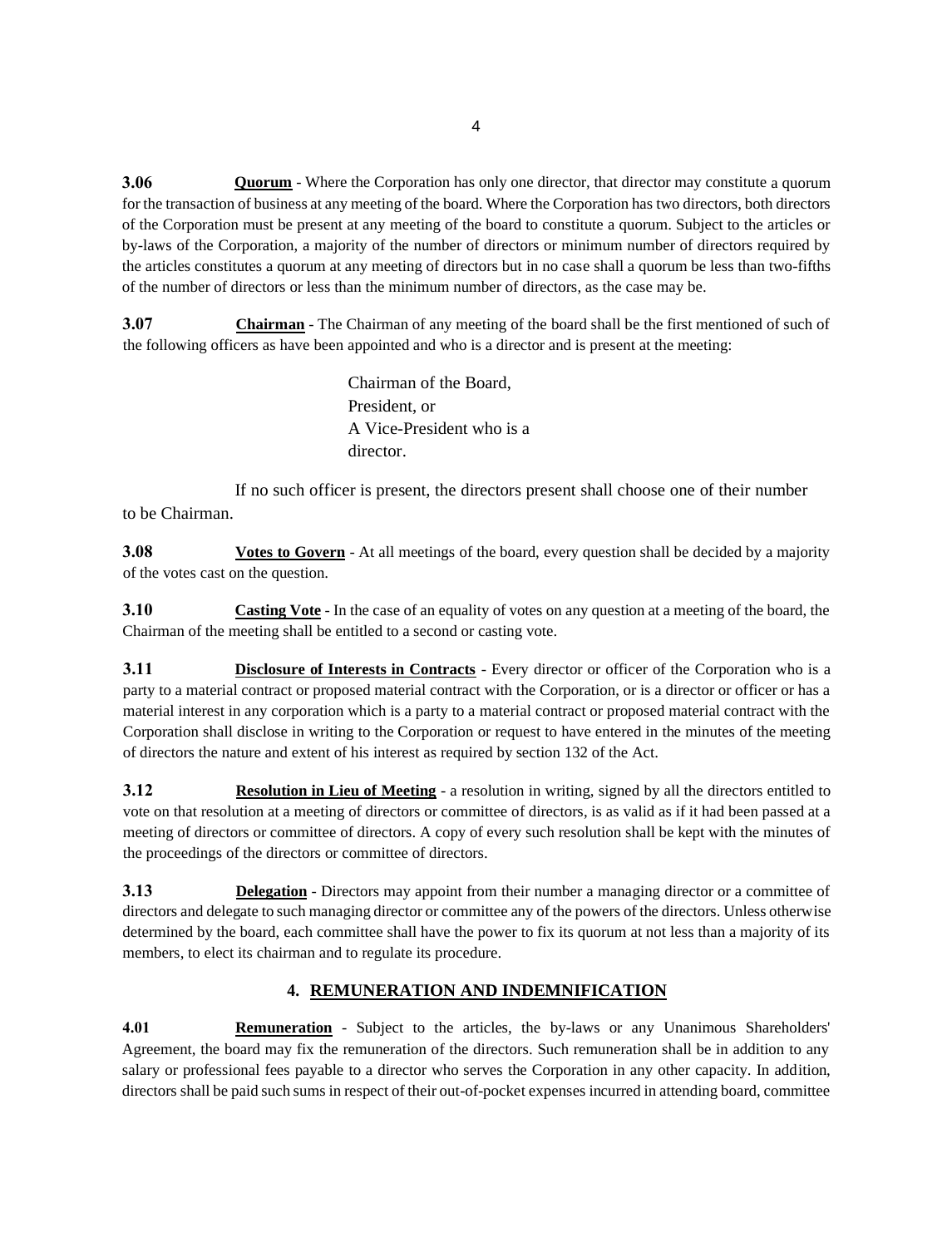or shareholders' meetings or otherwise in respect of the performance by them of their duties as the board may from time to time determine.

**4.02 Limitation of Liability** - No director or officer shall be liable for the acts, receipts, neglects or defaults of any other director or officer or employee, or for joining in any receipt or other act for conformity, or for any loss, damage or expense happening to the Corporation through the insufficiency or deficiency of title to any property acquired for or on behalf of the Corporation, or for the insufficiency or deficiency of any security in or upon which any of the monies of the Corporation shall be invested, or for any loss or damage arising from the bankruptcy, insolvency or tortious acts of any person with whom any of the monies, securities or effects of the Corporation shall be deposited, or for any loss occasioned by any error of judgment or oversight on his part, or for any other loss, damage or misfortune whatever which shall happen in the execution of the duties of his office or in relation thereto, unless the same are occasioned by his own willful neglect or default; provided that nothing herein shall relieve any director or officer from the duty to act in accordance with the Act or from liability for any breach thereof.

**4.03 Indemnity of Directors and Officers** - Except as provided in section 136 of the Act, every director and officer of the Corporation, every former director or officer of the Corporation or a person who acts or acted at the Corporation's request as a director or officer of a body corporate of which the Corporation is or was a shareholder or creditor, and his heirs and legal representatives shall, from time to time, be indemnified and saved harmless by the Corporation from and against all costs, charges and expenses, including an amount paid to settle an action or satisfy a judgment, reasonably incurred by him in respect of any civil, criminal or administrative action or proceeding to which he is made a party by reason of being or having been a director or officer of such corporation or body corporate if,

- (a) he acted honestly and in good faith with a view to the best interests of the Corporation; and
- (b) in the case of a criminal or administrative action or proceeding that is enforced by a monetary penalty, he had reasonable grounds for believing that his conduct was lawful.

**4.04 Insurance** - Subject to the limitations contained in the Act, the Corporation may purchase and maintain such insurance for the benefit of its directors and officers as such, as the board may from time to time determine.

#### **5. OFFICERS**

**5.01 Election or Appointment** - At the first meeting of the board after each election of directors, the board shall elect or appoint a president, and a secretary and if deemed advisable may appoint one or more vice-presidents, a general manager, a treasurer and such other officers as the board may determine including one or more assistants to any of the officers so appointed. Any two of the said offices may be held by the same person. If the same person holds the office of secretary and treasurer, he may, but need not, be known as the secretarytreasurer.

**5.02 Term, Remuneration and Removal** - The terms of employment and remuneration of all officers elected or appointed by the board (including the president) shall be determined from time to time by resolution of the board. The fact that any officer or employee is a director or shareholder of the Corporation shall not disqualify him from receiving such remuneration as may be determined. All officers, in the absence of agreement to the contrary, shall be subject to removal by resolution of the board at any time with or without cause.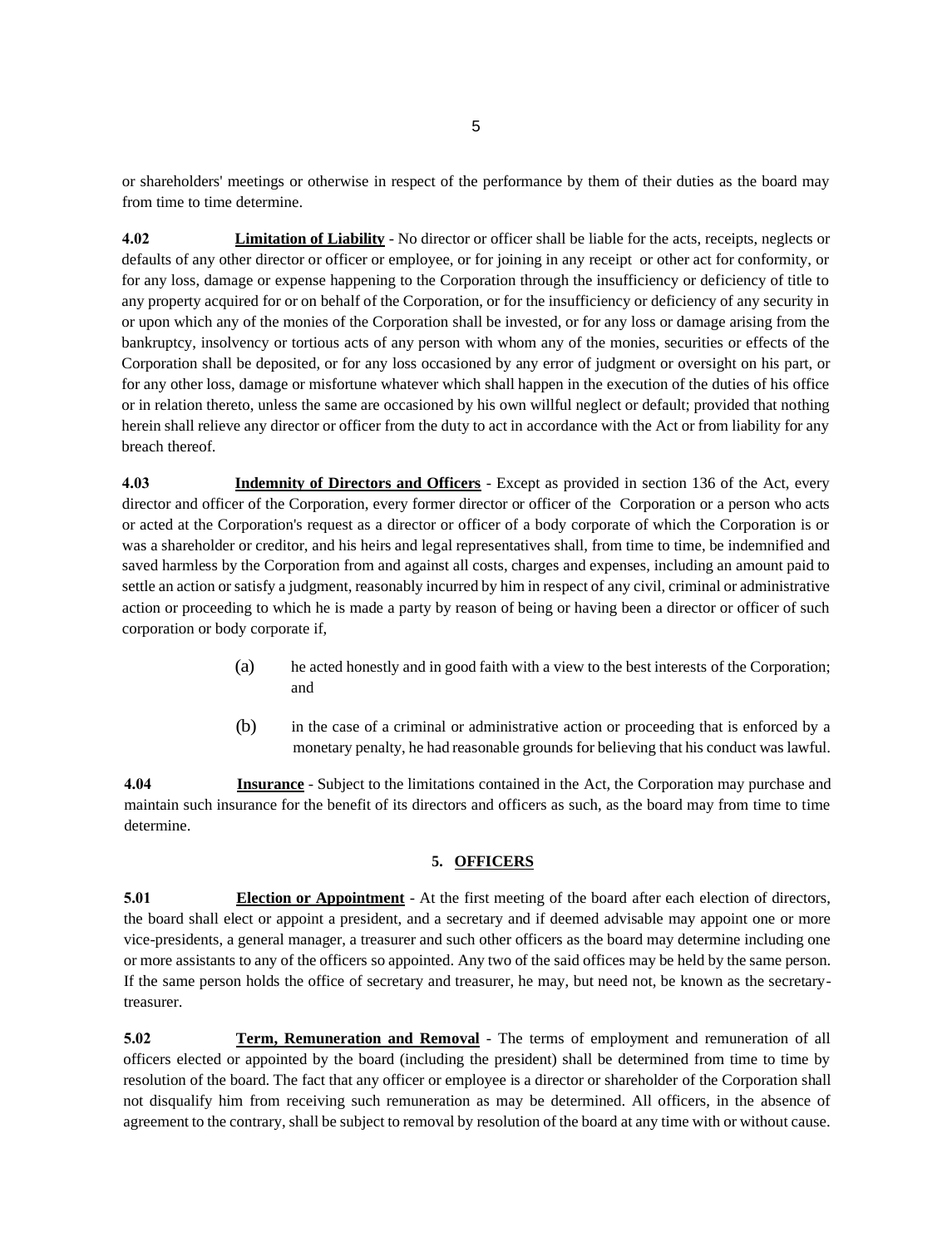**5.03 President** - The president shall be the chief executive officer of the Corporation. He shall, if present, preside at all meetings of the shareholders and of the directors and shall be charged with the general supervision of the business and affairs of the Corporation.

**5.04 Vice-President** - The vice-president, or if there are more than one, the vice- presidents in order of seniority (as determined by the board) shall be vested with all the powers and shall perform all the duties of the president in the absence or disability or refusal to act of the president, except that he shall not preside at meetings of directors or shareholders as the case may be. If a vice-president exercises any such duty or power, the absence or inability of the president shall be presumed with reference thereto. A vice-president shall also perform such duties and exercise such powers as the president may from time to time delegate to him or the board may prescribe.

**5.05 General Manager** - The general manager, if one is appointed, shall have the general management and direction, subject to the authority of the board and the supervision of the president, of the Corporation's business and affairs and the power to appoint and remove any and all officers, employees and agents of the Corporation not elected or appointed directly by the board and to settle the terms of their employment and remuneration. If and so long as the general manager is a director, he may but need not be known as the managing director.

**5.06 Secretary** – The secretary shall attend all meetings of the directors, shareholders and committees of the board and shall enter or cause to be entered in books kept for that purpose minutes of all proceedings at such meetings; he shall give, or cause to be given, when instructed, notices required to be given to shareholders, directors, auditors and members of committees; he shall be the custodian of the stamp or mechanical device generally used for affixing the corporate seal of the Corporation and of all books, papers, records, documents and other instruments belonging to the Corporation; and he shall perform such other duties as may from time to time be prescribed by the board.

**5.07 Treasurer** - The treasurer shall keep, or cause to be kept proper accounting records as required by the Act; he shall deposit or cause to be deposited all monies received by the Corporation in the Corporation's bank account; he shall, under the direction of the board, supervise the safekeeping of securities and the disbursement of the funds of the Corporation; he shall render to the board, whenever required, an account of all his transactions as treasurer and of the financial position of the Corporation; and he shall perform such other duties as may from time to time be prescribed by the board.

**5.08 Other Officers** - The duties of all other officers of the Corporation shall be such as the terms of their engagement call for or the board requires of them. Any of the powers and duties of an officer to whom an assistant has been appointed may be exercised and performed by such assistant, unless the board otherwise directs.

**5.09 Variation of Duties** - From time to time the board may vary, add to or limit the powers and duties of any officer or officers.

**5.10 Agents and Attorneys** - The board shall have power from time to time to appoint agents or attorneys for the Corporation in or out of Ontario with such powers of management or otherwise (including the power to subdelegate) as may be thought fit.

**5.11 Fidelity Bonds** - The board may require such officers, employees d agents of the Corporation as it deems advisable to furnish bonds for the faithful performance of their duties, in such form and with such surety as the board may from time to time prescribe.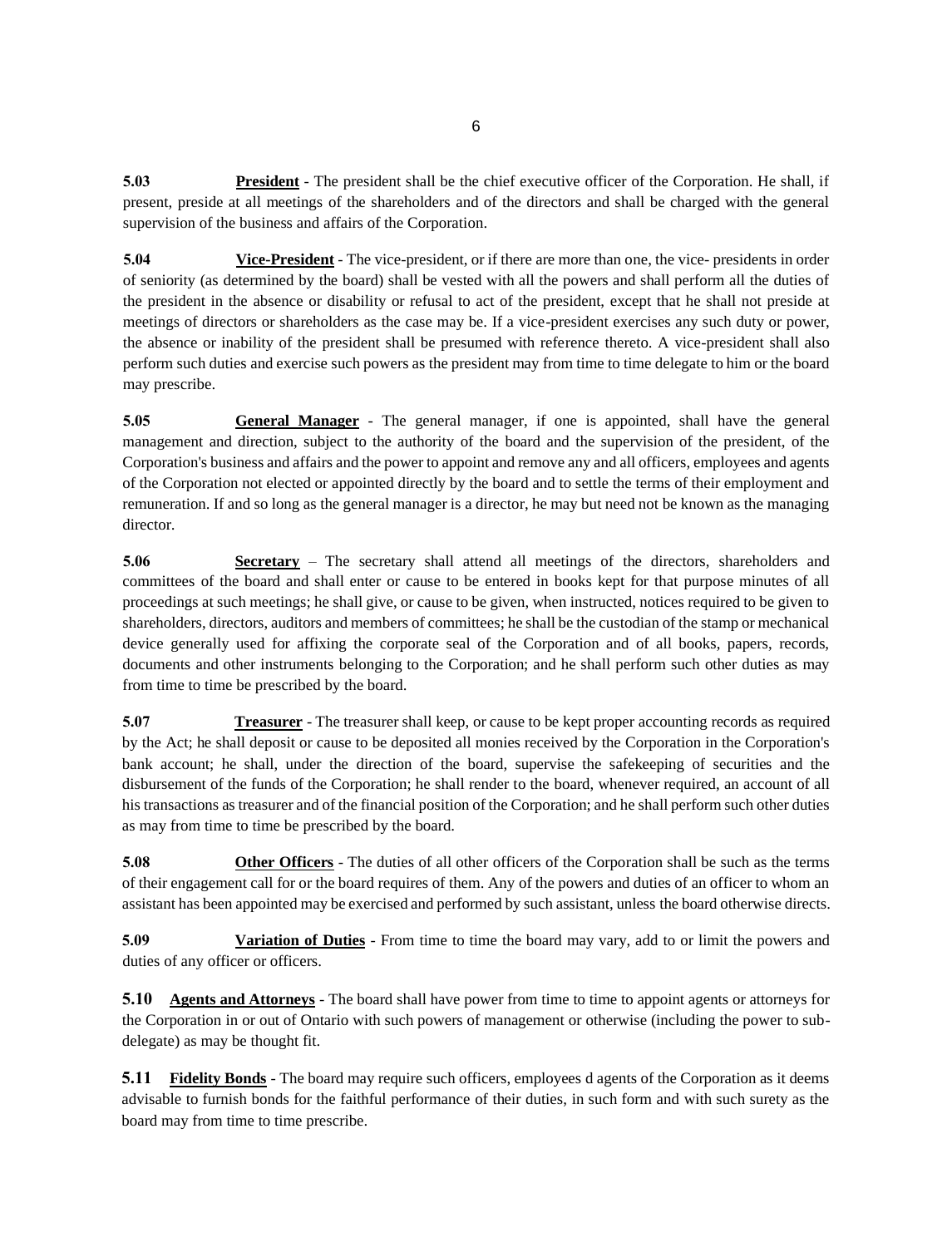#### **6. MEETINGS OF SHAREHOLDERS**

**6.01 Annual Meetings** - The directors shall call the first annual meeting of shareholders not later than eighteen months after the Corporation comes into existence and subsequently not later than fifteen months after holding the last preceding annual meeting. The annual meeting of shareholders of the Corporation shall be held at such time and on such day in each year as the board may from time to time determine, for the purpose of receiving the reports and statements required by the Act to be laid before the annual meeting, electing directors, appointing auditors and fixing or authorizing the board to fix their remuneration, and for the transaction of such other business as may properly be brought before the meeting.

**6.02 Special Meetings** - The board may at any time call a special meeting of shareholders for the transaction of any business which may properly be brought before such meeting of shareholders. All business transacted at an annual meeting of shareholders, except consideration of the financial statements, auditor's report, re-election of directors and reappointment of the incumbent auditor, is deemed to be special business.

**6.03 Place of Meetings** - Meetings of shareholders shall be held at the registered office of the Corporation, or at such other place within or outside of Ontario as the board from time to time determines.

**6.04 Notice of Meetings** - Notice of the time and place of each meeting of the shareholders shall be sent not less than ten (10) days and not more than fifty (50) days before the date of the meeting to the auditor of the Corporation, to each director and to each person whose name appears on the records of the Corporation at the close of business on the day next preceding the giving of the notice as a shareholder entitled to vote at the meeting. Notice of a special meeting of shareholders shall state:

- (a) the nature of the business to be transacted at the meeting in sufficient detail to permit the shareholders to form a reasoned judgment thereon; and
- (b) the text of any special resolution or by-law to be submitted to the meeting.

**6.05 Persons Entitled to be Present** - The only persons entitled to attend a meeting of shareholders shall be those entitled to vote thereat, the directors and the auditor of the Corporation and others who although not entitled to vote are entitled or required under any provision of the Act or by-laws of the Corporation to be present at the meeting. Any other persons may be admitted only on the invitation of the chairman of the meeting or with the consent of the meeting.

**6.06 Quorum** - Two holder of shares entitled to vote at a meeting of shareholders, whether present in person or represented by proxy, constitute a quorum for the transaction of business at any meeting of shareholders. If a quorum is present at the opening of a meeting of shareholders, the shareholders present may proceed with the business of the meeting even if a quorum is not present throughout the meeting. If the Corporation has only one shareholder, or only one holder of any class or series of shares, the shareholder present in person or by proxy constitutes a meeting.

**6.07 One Shareholder Meeting** - If the Corporation has only one shareholder, or only one holder of any class or series of shares, the shareholder present in person or by proxy constitutes a meeting.

**6.08 Right to Vote** - At any meeting of shareholders, unless the articles otherwise provide, each share of the Corporation entitles the holder thereof to one vote at a meeting of shareholders.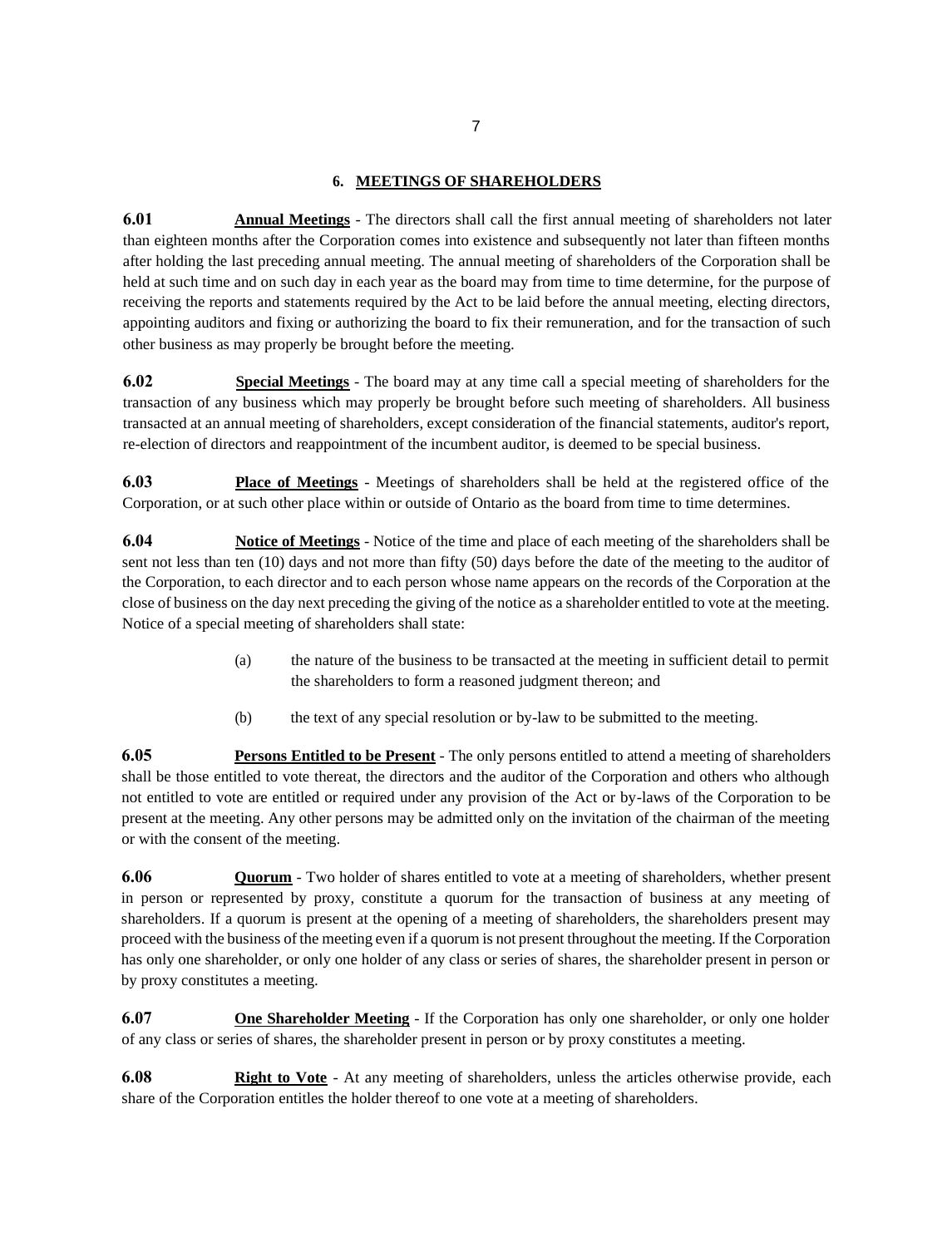**6.09 Joint Shareholders** - Where two or more persons hold the same share or shares jointly, any one of such persons present at a meeting of shareholders may in the absence of the others vote the shares but, if two or more of such persons who are present in person or by proxy, vote, they shall vote as one on the shares jointly held by them.

**6.10 Proxies** - Every shareholder entitled to vote at a meeting of shareholders may by means of a proxy appoint a proxy holder or one or more alternate proxy holders who are not required to be shareholders to attend and act at the meeting in the manner and to the extent authorized by the proxy and with the authority conferred by the proxy. A proxy shall be in writing and executed by the shareholder or by his attorney authorized in writing. Subject to the requirements of the Act, the instrument may be in such form as the directors from time to time prescribed or in such other form as the chairman of the meeting may accept as sufficient. It shall be deposited with the Corporation before any vote is taken under its authority, or at such earlier time and in such manner as the board, by resolution, prescribes.

**6.11 Scrutineers** - At each meeting of shareholders, one or more scrutineers may be appointed by a resolution of the meeting or by the chairman with the consent of the meeting to serve at the meeting. Such scrutineers need not be shareholders of the Corporation.

**6.12 Votes to Govern** - Unless otherwise required by the Act, or the articles or by-laws of the Corporation, all questions proposed for the consideration of the shareholders at a meeting shall be decided by a majority of the votes cast thereon.

**6.13 Show of Hands** - At all meetings of shareholders every question shall be decided by a show of hands unless a ballot thereon be required by the chairman or be demanded by a shareholder or proxy holder present and entitled to vote. Upon a show of hands, every person present and entitled to vote, has one vote regardless of the number of shares he represents. After a show of hands has been take upon any question, the chairman may require or any shareholder or proxy holder present and entitled to vote may demand a ballot thereon. Whenever a vote by show of hands shall have been taken upon a question, unless a ballot thereon be so required or demanded, a declaration by the chairman that the vote upon the question has been carried or carried by a particular majority or not carried and an entry to that effect in the minutes of the meeting shall be prima facie evidence of the fact without proof of the number or proportion of the votes recorded in favour of or against the question. The result of the vote so taken and declared shall be the decision of the Corporation on the question. A demand for a ballot may be withdrawn at any time prior to the taking of the ballot.

**6.14 Ballots** - If a ballot is required by the chairman of the meeting or is demanded and the demand is not withdrawn, a ballot upon the question shall be taken in such manner as the chairman of the meeting directs.

**6.15 Adjournment** - The chairman of a meeting of shareholders may, with the consent of the meeting and subject to such conditions as the meeting may decide, adjourn the meeting from time to time and from place to place.

#### **7. SHARES**

**7.01 Allotment** - Subject to any Unanimous Shareholders' Agreement, the board may from time to time issue or grant options to purchase the whole or any part of the authorized and unissued shares of the Corporation at such time and to such persons and for such consideration as the board shall determine, provided that no share shall be issued until it is fully paid as prescribed by the Act.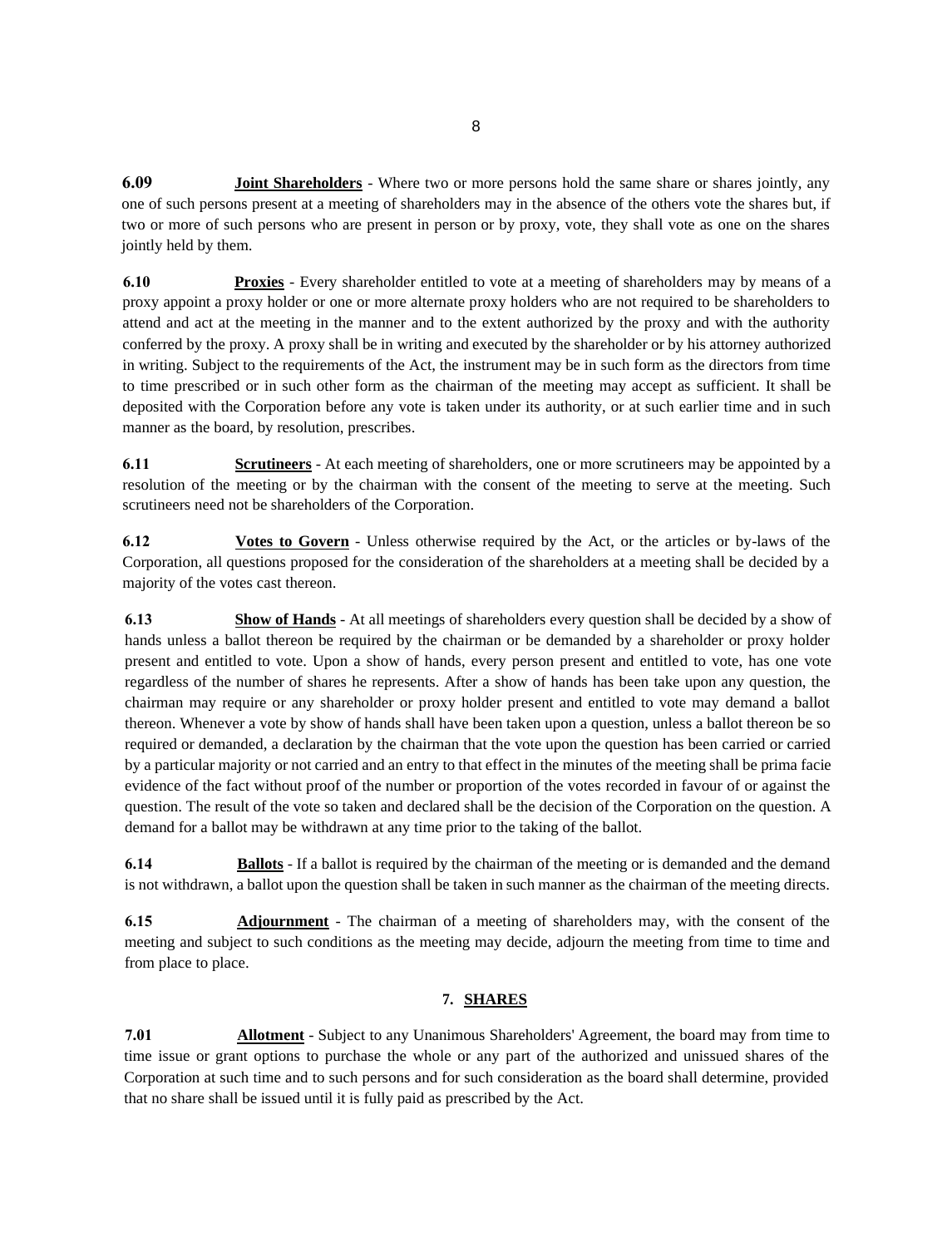**7.02 Lien for Indebtedness** - Subject to the Act, the Corporation has a lien on shares registered in the name of a shareholder or his legal representative for any debt of the shareholder to the Corporation. The Corporation may enforce the lien by:

- (i) in the case of redeemable shares, redeeming the shares at their redemption price; and
- (ii) in the case of all other shares by purchasing such shares at their book value for cancellation or for re-sale;

and by applying the value of such shares so determined to the debt of the shareholder. In enforcing the lien as aforesaid the Corporation shall not be obliged to redeem or purchase all of the shares of that class but only the shares subject to the lien. In electing to enforce the lien in this manner, the Corporation shall not prejudice or surrender any other rights of enforcement of the lien which may in law be available to it or any other remedy available to the Corporation for collection of the debt or any part thereof.

**7.03 Share Certificates** - Every holder of one or more shares of the Corporation is entitled, as his option, to a share certificate or to a non-transferable written acknowledgement of his right to obtain a share certificate, stating the number and class or a series of shares held by him as shown on the records of the Corporation. Share certificates and acknowledgements of a shareholder's right to a share certificate shall be in such form as the board shall from time to time approve. The share certificate shall be signed manually by at least one director or officer of the Corporation or by or on behalf of the registrar or transfer agent and any additional signatures required on the share certificate may be printed or otherwise mechanically reproduced thereon.

**7.04 Replacement of Share Certificates** - The directors may by resolution prescribe, either generally or in a particular case the conditions upon which a new share certificate may be issued to replace a share certificate which has been defaced lost, stolen or destroyed.

**7.05 Transfer Agent and Registrar** - The board may from time to time appoint a registrar to maintain the securities register and a transfer agent to maintain the register of transfers and may also appoint one or more branch registrars to maintain branch security registers and one or more branch transfer agents to maintain branch registers of transfers, but one person may be appointed both registrar and transfer agent. The board may at any time terminate any such appointment.

**7.06 Joint Shareholders** - If two or more persons are registered as joint holders of any share, the Corporation shall not be bound to issue more than one certificate in respect thereof, and delivery of such certificate to one of such persons shall be sufficient delivery to all of them. Any one of such persons may give effectual receipts for the certificate issued in respect thereof or for any dividends, bonus, return of capital or other money payable or warrant issuable in respect of such share.

#### **8. DIVIDENDS**

**8.01 Declaration** - Subject to the Act and the articles, the board may declare and the Corporation may pay a dividend to the shareholders according to their respective rights in the Corporation. Such a dividend may be paid by issuing fully paid shares of the Corporation or options or rights to acquire fully paid shares of the Corporation or may be paid in money or property.

**8.02 Payment** - A dividend payable in cash shall be paid by cheque drawn on the Corporation's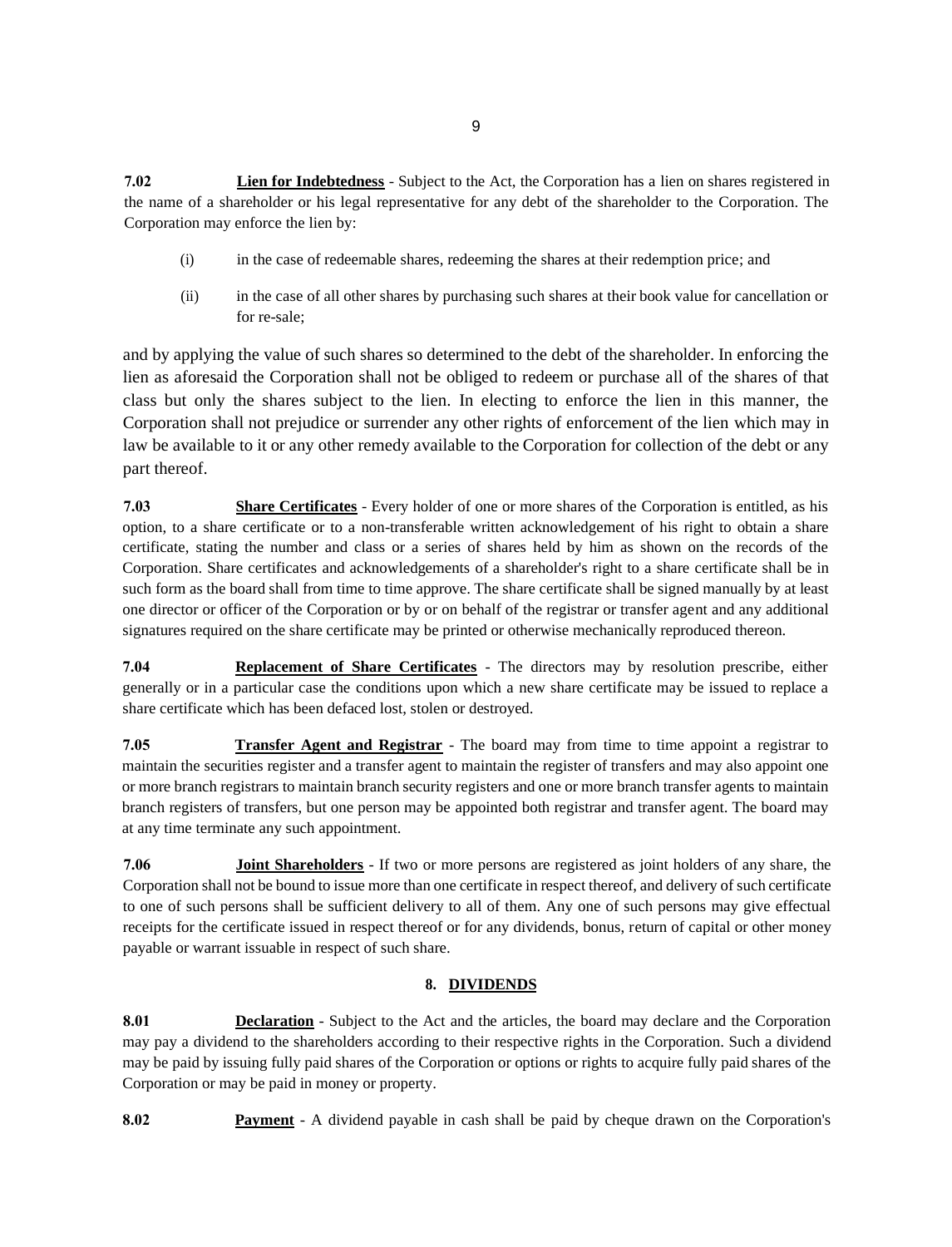bankers or one of them to the order of each registered holder of shares of the class in respect of which it has been declared, and mailed by ordinary mail postage prepaid to such registered holder at his last address appearing on the records of the Corporation. In the case of joint holders, the cheque shall, unless such joint holders otherwise direct, be made payable to the order of all such joint holders and if more than one address appears on the books of the Corporation in respect of such joint holding, the cheque shall be mailed to the first address so appearing. The mailing of such cheque as aforesaid shall satisfy and discharge all liability for the dividend to the extent of the sum represented thereby, unless such cheque be not paid on presentation.

**8.03 Non-Receipt of Cheque** - In the event of the non-receipt of any cheque for a dividend by the person to whom it is so sent as aforesaid, the Corporation, on proof of such non-receipt and upon satisfactory indemnity being given to it shall issue to such person a replacement cheque for a like amount.

**8.04 Purchase of Business as of Past Date** - Where any business is purchased by the Corporation as from a past date (whether such date be before or after the incorporation of the Corporation) upon terms that the Corporation shall as from that date take the profits and bear the losses of the business, such profits or losses as the case may be shall, at the discretion of the directors be credited or debited wholly or in part to revenue account, and in that case the amount so credited or debited shall, for the purpose of ascertaining the fund available for dividends, be treated as a profit or loss arising from the business of the Corporation.

#### **9. FINANCIAL YEAR**

**9.01 Financial Year** - The financial or fiscal year of the Corporation shall end on the 31<sup>st</sup> day of December in each year.

#### **10. NOTICES**

**10.01 Method of Giving Notice** - Any notice, communication or other document to be given by the Corporation to a shareholder, director, officer, or auditor of the Corporation under any provision of the Act, the articles or by-laws shall be sufficiently given if delivered personally to the person to whom it is to be given, or if delivered or sent by facsimile transmission to his recorded address or if mailed to him at his recorded address by prepaid ordinary mail or if sent to him at his recorded address by any means of any prepaid transmitted or recorded communication. A notice so delivered shall be deemed to have been given when it is delivered personally or delivered or sent by facsimile transmission to the recorded address as aforesaid; a notice so mailed shall be deemed to have been given when deposited in a post office or public letter box and shall be deemed to have been received on the fourth day after so depositing; and a notice so sent by any means of transmitted or recorded communication shall be deemed to have been received on the fifth day after so depositing the notice with the appropriate communication company or agency or its representative for dispatch. The secretary may change or cause to be changed the recorded address of any shareholder, director, officer or auditor of the Corporation in accordance with any information believed by him to be reliable. The recorded address of a director shall be his latest address as shown in the records of the Corporation or in the most recent notice filed under the Corporations Information Act, whichever is the more current.

**10.02 Computation of Time** - In computing the date when notice must be given under any provision of the articles or by-laws requiring a specified number of days notice of any meeting or other event, the date of giving the notice shall, unless otherwise provided, be included.

**10.03 Omissions and Errors** - The accidental omission to give any notice to any shareholder, director, officer, or auditor, or the non-receipt of any notice by any shareholder, director, officer, or auditor or any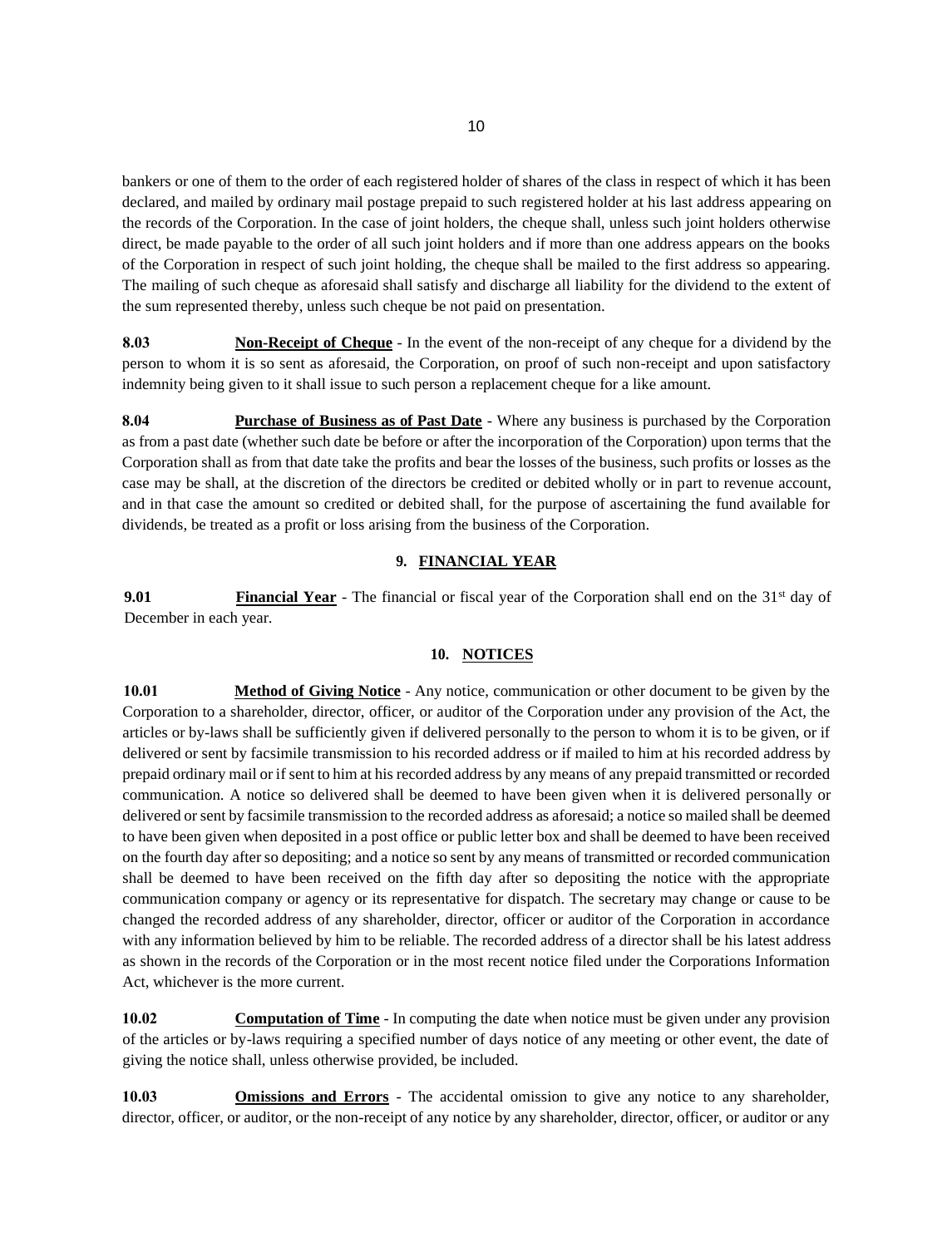error in any notice not affecting the substance thereof shall not invalidate any action taken at any meeting held pursuant to such notice or otherwise founded thereon.

**10.04 Notice to Joint Shareholders** - All motives with respect to any shares registered in more than one name may, if more than one address appears on the records of the Corporation in respect of such joint holding, be given to such joint shareholders at the first address so appearing, and notice so given shall be sufficient notice to all the holders of such shares.

**10.05 Persons Entitled by Death or Operation of Law** - Every person who by operation of law, by transfer or the death of a shareholder or otherwise becomes entitled to shares, is bound by every notice in respect of such shares which has been duly given to the registered holder of such shares prior to his name and address being entered on the records of the Corporation.

**10.06 Waiver of Notice** - Any shareholder (or his duly appointed proxy) director, officer or auditor may waive any notice required to be given under the articles or by-laws of the Corporation and such waiver, whether given before or after the meeting or other event of which notice is required to be given shall cure any default in the giving of such notice.

**10.07 Signatures to Notices** - The signature to any notice to be given by the Corporation may be written, stamped, typewritten or printed or partly written, stamped, typewritten or printed.

#### **11. EXECUTION OF DOCUMENTS**

**11.01 Signing Officers** - Deeds, transfers, assignments, contracts and obligations of the Corporation may be signed by the president or a vice-president or a director together with the secretary or treasurer or an assistance secretary or assistant treasurer or another director. Notwithstanding this, the board may at any time and from time to time direct the manner in which and the person or persons by whom any particular deed, transfer, contract or obligation or any class of deeds, transfers, contracts or obligations may be signed.

**11.02 Seal** - Any person authorized to sign any document may affix the corporate seal thereto.

#### **12. EFFECTIVE DATE**

**12.01 Effective Date** - This by-law comes into force upon confirmation by the shareholder of the Corporation in accordance with the Act.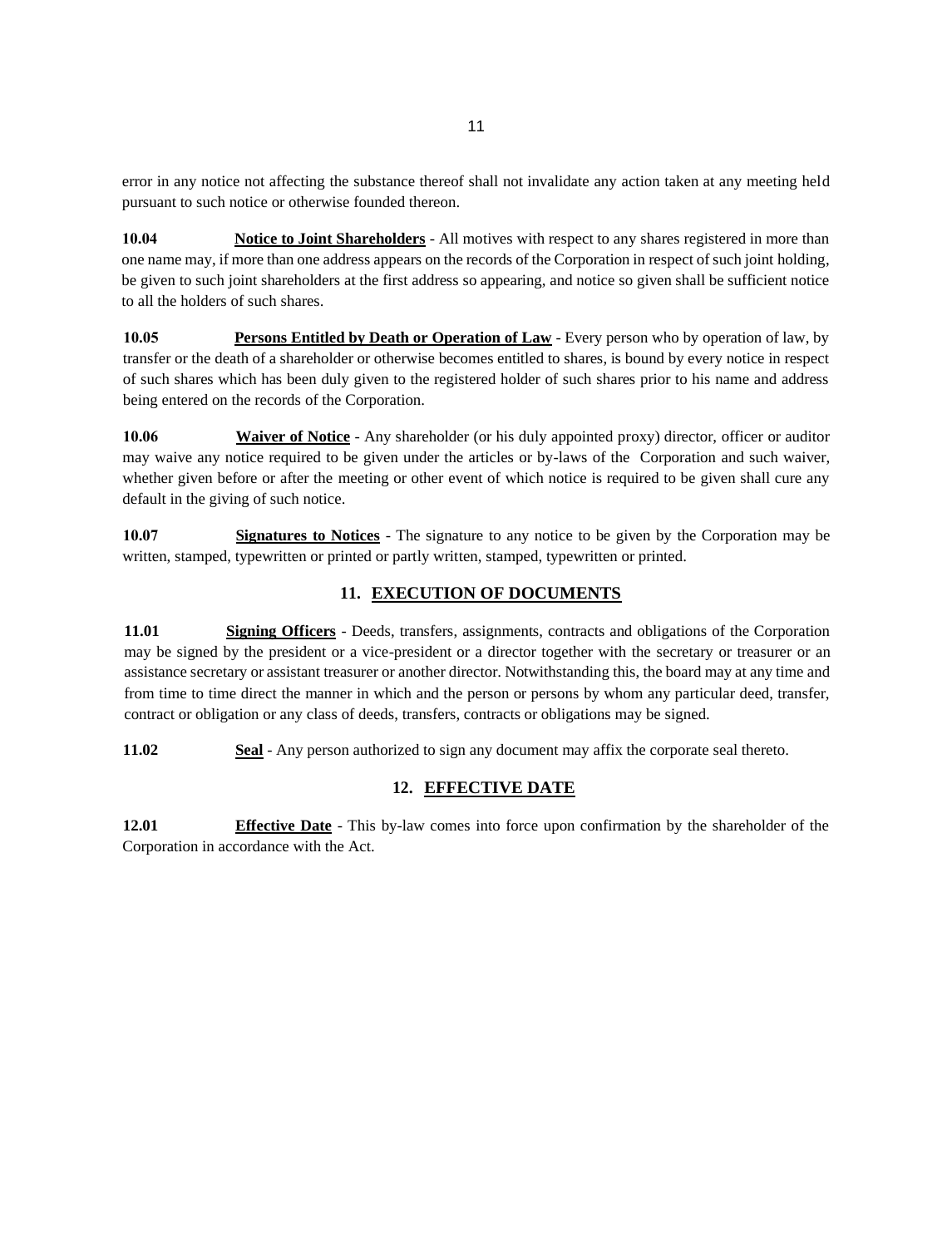**ENACTED** this  $24^{\text{th}}$  day of February, 2022.

President Secretary/Treasurer

The undersigned hereby certifies that the foregoing by-law no. 1was approved the Board of Directors of the Corporation pursuant to the Business Corporations Act, R.S. C. 1990, C c-44 on the 13<sup>th</sup> day of January, 2022.

(*signed*) *"Dan Hrushewsky"*

Dan Hrushewsky President and Chief Executive Officer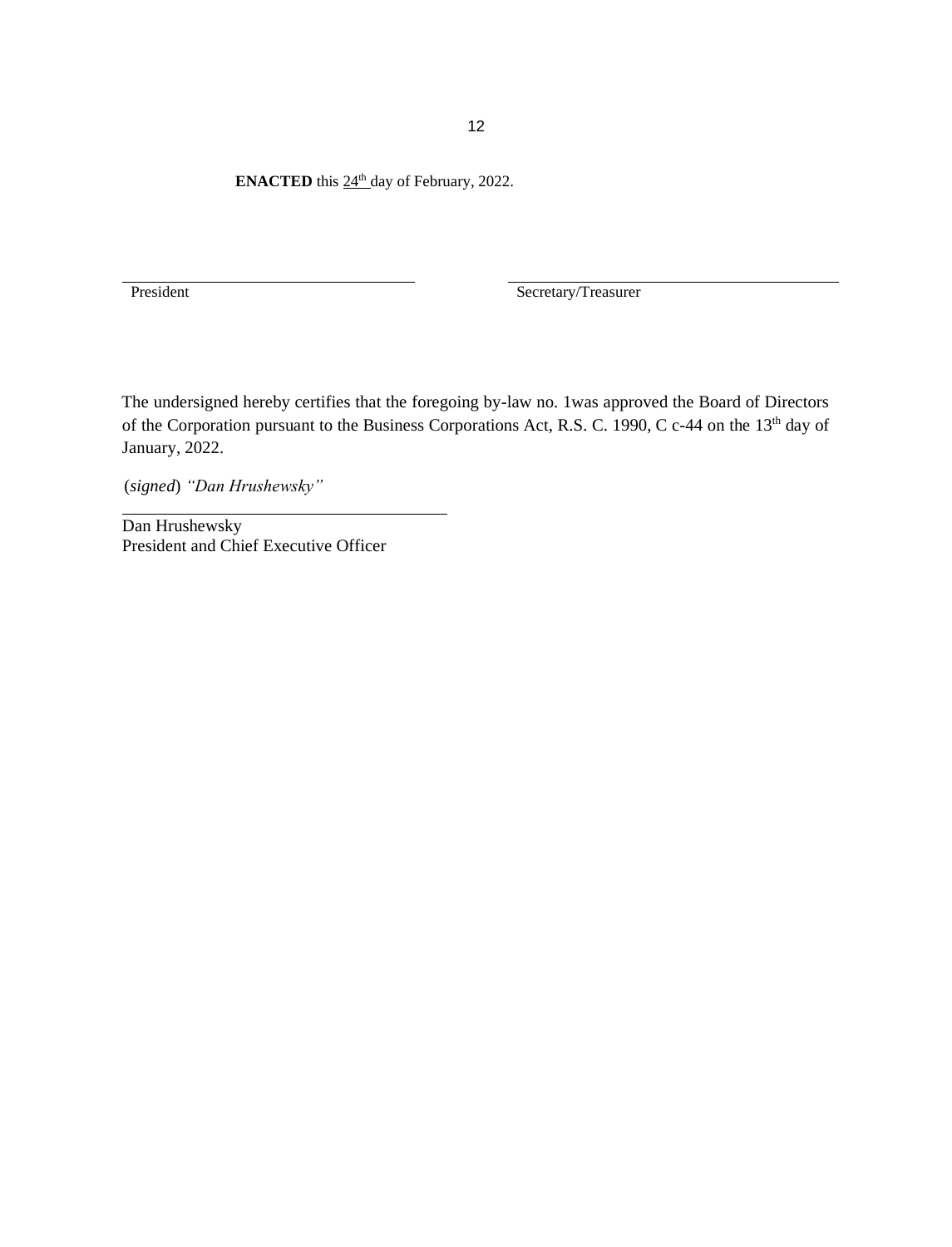# **Schedule C**

## **By-Law No. 3**

#### **CORPORATE BY-LAWS**

#### **BLACKJACK SILVER CORP.**

#### **(the "Corporation")**

#### **BY-LAW NO. 3**

| (i)  | <b>Advance Notice Requirement</b> |
|------|-----------------------------------|
| (ii) | for the Nomination of Directors   |

(b)

The purpose of this By-Law No. 3 is to ensure that shareholder meetings are conducted in an orderly and efficient manner and that all shareholders have access to the same information pertaining to all directors nominated for election so they may cast an informed vote. This section imposes certain deadlines by which shareholders submitting a nominee must provide the required information for such nomination to be eligible for election at a general or special meeting of shareholders.

BE IT ENACTED as a by-law of Blackjack Silver Corp. (the "**Corporation**") as follows: **1.** In this by-law:

- **a.** "Act" means the Business Corporations Act (Ontario), and the regulations thereunder, as amended from time to time;
- **b.** "Affiliate" means, in respect of any person, any other person that, directly or indirectly, controls, is controlled by or is under common control with the first mentioned person; and "control" means, with respect to the definition of "Affiliate", the possession, directly or indirectly, by a person or group of persons acting in concert of the power to direct or cause the direction of the management and policies of another person, whether through the ownership of voting securities, contract, as a partner or general partner, or otherwise;
- **c.** "Applicable Securities Laws" means the applicable securities legislation of each province and territory of Canada, as amended from time to time, the rules and regulations made or promulgated under any such statute, and the national instruments, multilateral instruments, policies, bulletins and notices of the securities commissions and similar regulatory authorities of each province and territory of Canada;
- **d.** "Articles" means the articles of the Corporation, as amended or restated from time to time;
- **e.** "Board" means the board of directors of the Corporation;
- **f.** "Business Day" means any day except Saturday, Sunday, any statutory holiday in the Province of Ontario, or any other day on which the principal chartered banks in the City of Toronto are closed for business.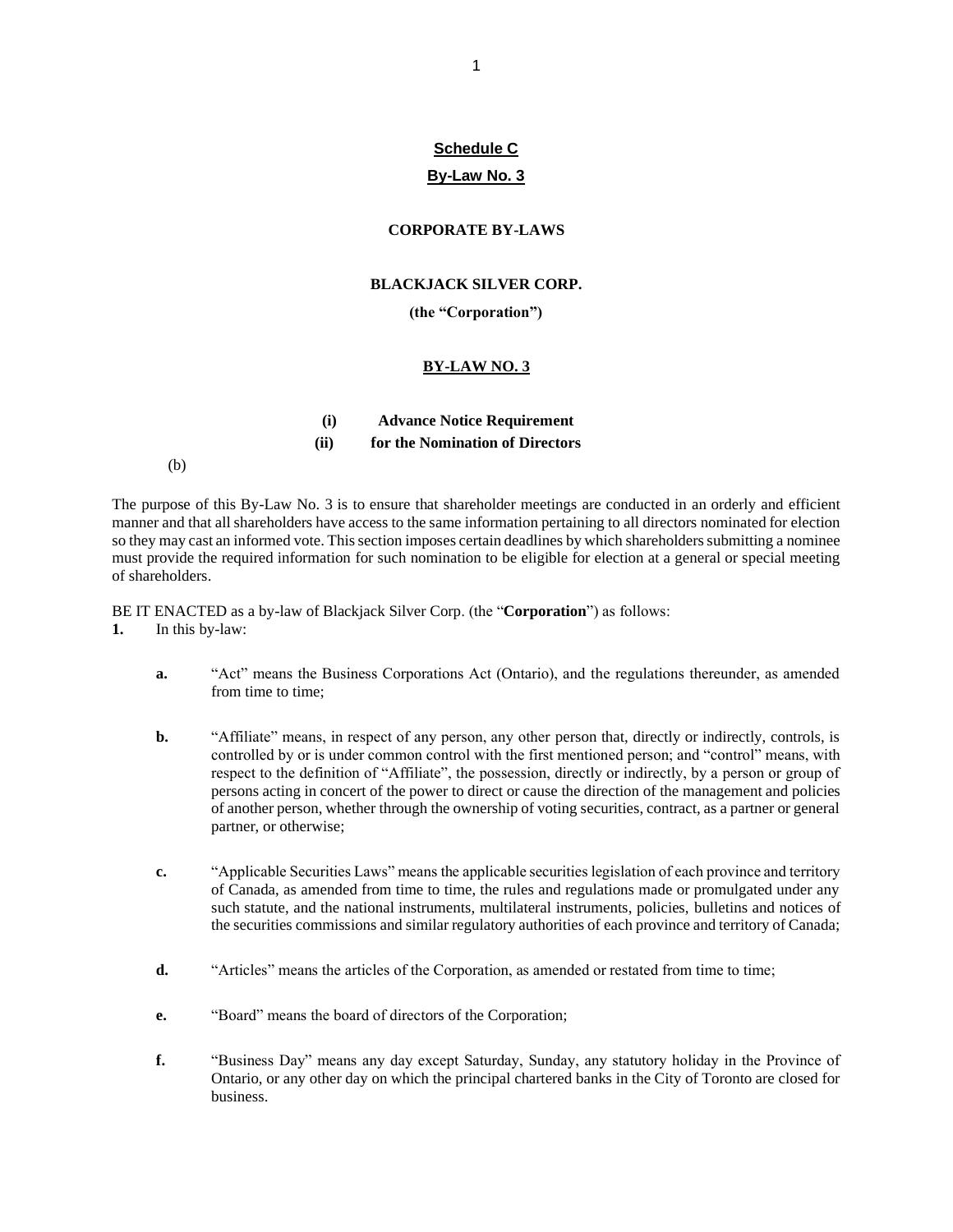- **g.** "NI 54-101" means National Instrument 54-101 Communication with Beneficial Owners of Securities of a Reporting Issuer, as amended, supplemented, restated or replaced from time to time;
- **h.** "Notice Date" means the date the Public Announcement of an annual shareholder meeting or special shareholder meeting (which is not also an annual shareholder meeting), as applicable, is made; and
- **i.** "Public Announcement" means the filing under the Corporation's profile on the System for Electronic Document Analysis and Retrieval at www.sedar.com of the notification of meeting and record date required by section 2.2 of NI 54-101.
- **2.** Subject only to the Act, the Articles and any other by-law of the Corporation, only persons who are nominated in accordance with this by-law shall be eligible for election as directors of the Corporation.
- **3.** At any annual meeting of shareholders or any special meeting of shareholders (where one of the purposes for which such special meeting was called was the election of directors), nominations of persons for election to the Board may be made:
	- **a.** by or at the direction of the Board or an authorized officer of the Corporation;
	- **b.** by one or more shareholders pursuant to a "**proposal**" (as provided in section 99(1) of the Act) made in accordance with the provisions of section 99 of the Act, or a requisition by one or more of the shareholders made in accordance with the provisions of section 105 of the Act; or
	- **c.** by any person (a "**Nominating Shareholder**") who at the close of business on the date of the giving of the notice provided for below and at the close of business on the record date for notice of such meeting, is a registered or beneficial holder of one or more shares carrying the right to vote at such meeting, and who complies with the timing and notice procedures set forth below in this by-law.
- **4.** In addition to any other requirements under applicable law, the Articles and any other by-law of the Corporation, for a nomination to be made by a Nominating Shareholder, the Nominating Shareholder must have given notice thereof that is both timely (in accordance with section 5. and in proper written form (in accordance with section 6. to the Secretary of the Corporation.
- **5.** To be timely, a Nominating Shareholder's notice to the Secretary of the Corporation must be made:
	- **a.** in the case of an annual meeting of shareholders, not fewer than 30 days nor more than 65 days prior to the date of the annual meeting of shareholders (but in any event, not prior to the Notice Date); provided, however, that in the event such meeting is called for a date that is fewer than 50 days after the Notice Date, notice by the Nominating Shareholder must be made not later than the close of business on the 10th day following the Notice Date; or
	- **b.** in the case of a special meeting of shareholders (which is not also an annual shareholder meeting) called for the purpose of electing directors (whether or not also called for other purposes), not later than the close of business on the 15th day following the Notice Date.
- **6.** To be in proper written form, a Nominating Shareholder's notice to the Secretary of the Corporation must set forth: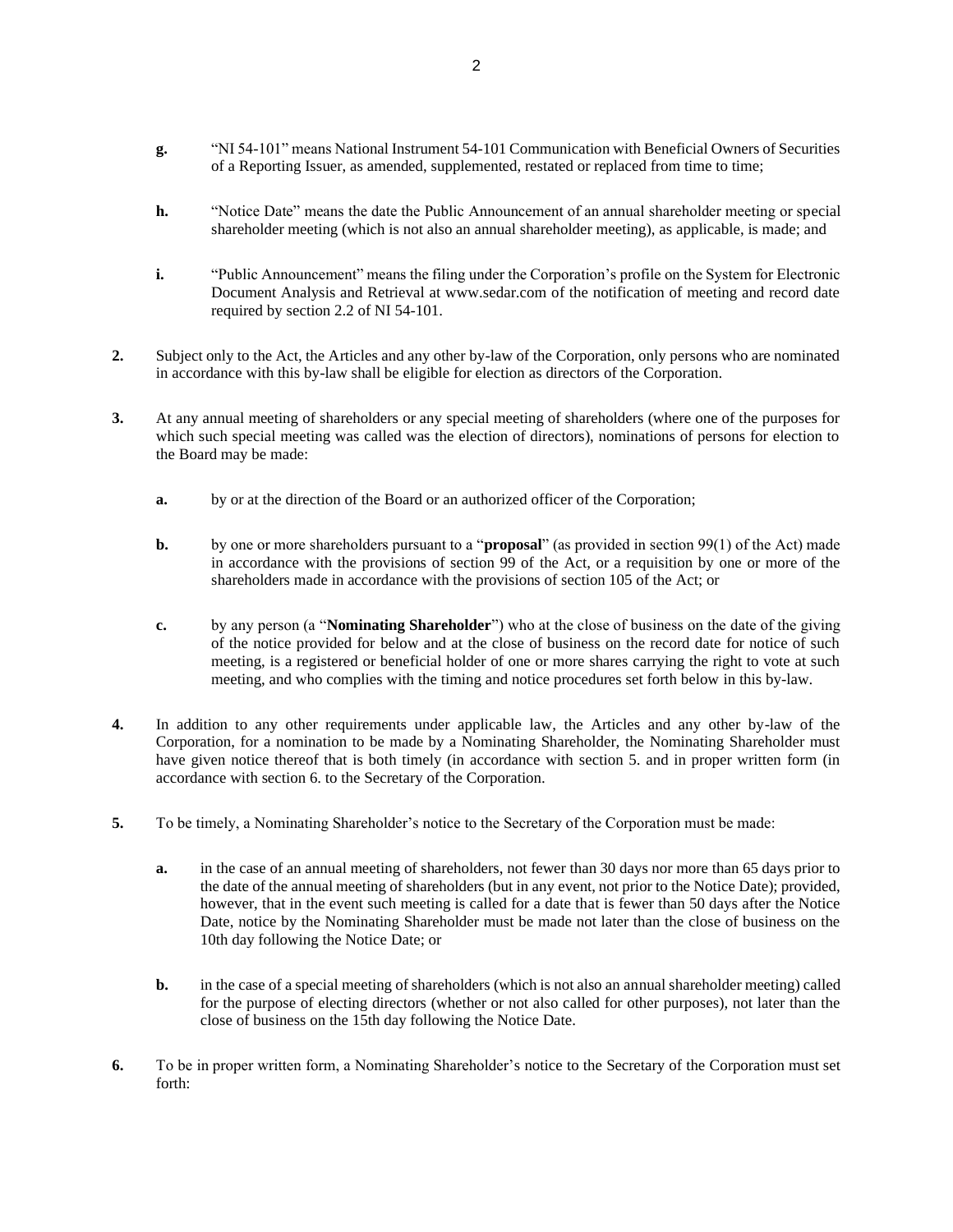- **a.** as to each person whom the Nominating Shareholder proposes to nominate for election as a director: (i) the name, age, citizenship, business address and residential address of the person; (ii) the principal occupation or employment of the person; (iii) the class or series and number of shares in the capital of the Corporation which are controlled or directed or which are owned beneficially, directly or indirectly, or of record by the person as of the record date for notice of the meeting of shareholders (if such date shall have occurred) and as of the date of such notice; and (iv) any other information relating to the person that would be required to be disclosed in a dissident's proxy circular in connection with solicitations of proxies for election of directors pursuant to the Act and Applicable Securities Laws; and
- **b.** as to the Nominating Shareholder (which, for the purpose of this subsection 6(a), includes the Nominating Shareholder's Affiliates): (i) the class or series and number of shares in the capital of the Corporation which are controlled or directed or which are owned beneficially, directly or indirectly, or of record by the Nominating Shareholder as of the record date for notice of the meeting of shareholders (if such date shall have occurred) and as of the date of such notice; (ii) full particulars regarding any proxy, contract, agreement, arrangement, understanding or relationship pursuant to which such Nominating Shareholder has a right to vote any shares of the Corporation; (iii) full particulars of any derivatives, hedges or other economic or voting interests (including short positions) relating to the Nominating Shareholder's interest in shares in the capital of the Corporation; and (iv) any other information relating to such Nominating Shareholder that would be required to be made in a dissident's proxy circular in connection with solicitations of proxies for election of directors pursuant to the Act and Applicable Securities Laws.

The Corporation may require any proposed nominee to furnish such other information as may reasonably be required by the Corporation to determine the eligibility of such proposed nominee to serve as a director of the Corporation or that could be material to a reasonable shareholder's understanding of the independence, or lack thereof, of such proposed nominee. The Corporation may also require any proposed nominee to provide the Corporation with a written consent to be named as a nominee and to act as a director, if elected.

- 7. No person shall be eligible for election as a director of the Corporation unless nominated in accordance with the provisions of this by-law; provided, however, that nothing in this by-law shall be deemed to preclude discussion by a shareholder (as distinct from nominating directors) at a meeting of shareholders of any matter that is properly before such meeting pursuant to the provisions of the Act or the discretion of the Chairman of the meeting.
- 8. The Chairman of the meeting shall have the power and duty to determine whether a nomination was made in accordance with the procedures set forth in this by-law and, if any proposed nomination is not in compliance with the procedures set forth in this by-law, to declare that such defective nomination shall be disregarded.
- 9. Notice given to the Secretary of the Corporation pursuant to this by-law may only be given by personal delivery, facsimile or email (at such fax number or email address as set forth on the Corporation's profile on the System for Electronic Document Analysis and Retrieval at www.sedar.com), and shall be deemed to have been given and made (i) if personally delivered, only at the time it is served by personal delivery to the Secretary of the Corporation at the principal executive office of the Corporation or (ii) if transmitted by facsimile or email, if sent before 5:00 p.m. (Toronto time) on a Business Day, on such Business Day, and otherwise on the next Business Day.
- 10. Notwithstanding the foregoing, the Board may, in its sole discretion, waive any requirement in this by-law.
- 11. This by-law shall come into force when enacted by the Board in accordance with the Act.